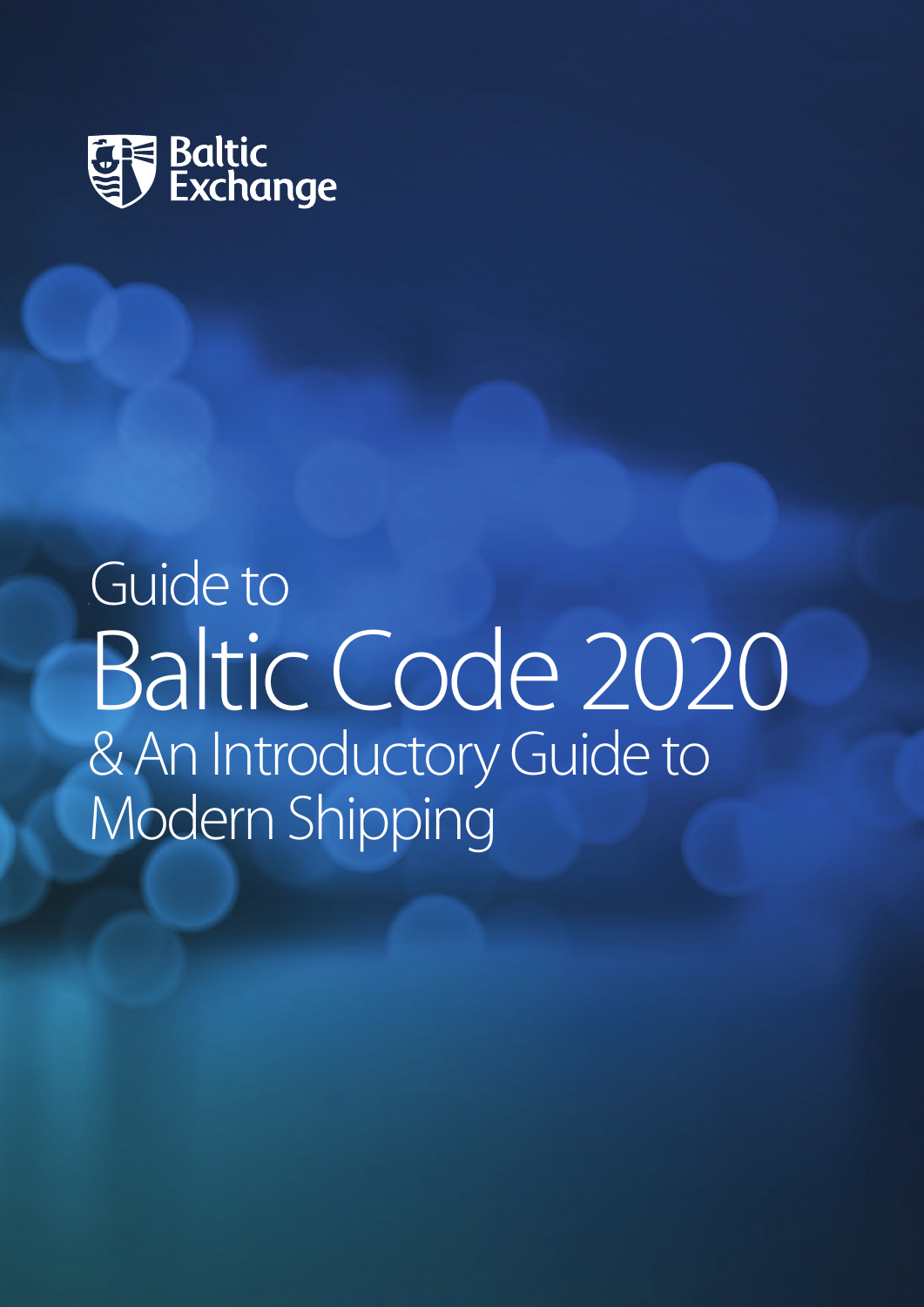# **Introduction**

This document is primarily designed to be a Guide to the New Baltic Code and provides a framework for how the New Baltic Code is applicable to, and can be utilised by, the maritime markets.

It includes the introductory guide to modern shipping and terminology which many new Baltic Exchange Members have found useful.

Capitalised terms used herein and otherwise not defined have the meaning given to them in the New Baltic Code.

# **The Role and Organisation of the Baltic Exchange**

The Baltic is the world's oldest shipping market. It traces its name to the Virginia and Baltick Coffee House, established in 1744. At this time, it was used mainly by merchants who had a major trade in tallow from the Baltic seaboard. The Baltic Exchange was reorganised into its modern corporate form at the time of the construction of the original Baltic Exchange building in St Mary Axe which opened in 1903. After this building was destroyed by an IRA bomb in 1992, the Baltic Exchange moved into its current headquarters at 38 St Mary Axe. The Baltic developed into the world's most prestigious and only international, self-regulated market for matching ships and cargoes and buying and selling ships. Although in the light of modern business practice and international communications, a trading floor is no longer necessary, the Baltic's global Members continue to operate as a shipping marketplace and to apply the highest standards of ethics.

A large part of the world's ship chartering and Sale & Purchase business is negotiated at some stage by Members of the Baltic. The Baltic publishes numerous daily indices which are representative of the state of the markets. As well as providing guidance to brokers, these form the settlement mechanisms in the Forward Freight Agreement (FFA) market which is used for risk management.

The Baltic Exchange Expert Witness Association (BEWA) is a body of experienced professionals which can provide independent judgments on a wide range of maritime related disputes.

At the time of writing Baltic Members represent worldwide shipping-related interests through over 650 companies. Members include shipowners and charterers, ship operators and traders, physical and derivative brokers, and related maritime services companies. More than 3,000 individuals represent these companies globally.

In November 2016 the Baltic Exchange was acquired by the Singapore Exchange Limited (SGX). It is headquartered at 38 St Mary Axe in London and has offices/representation in Singapore, Shanghai, Athens and USA.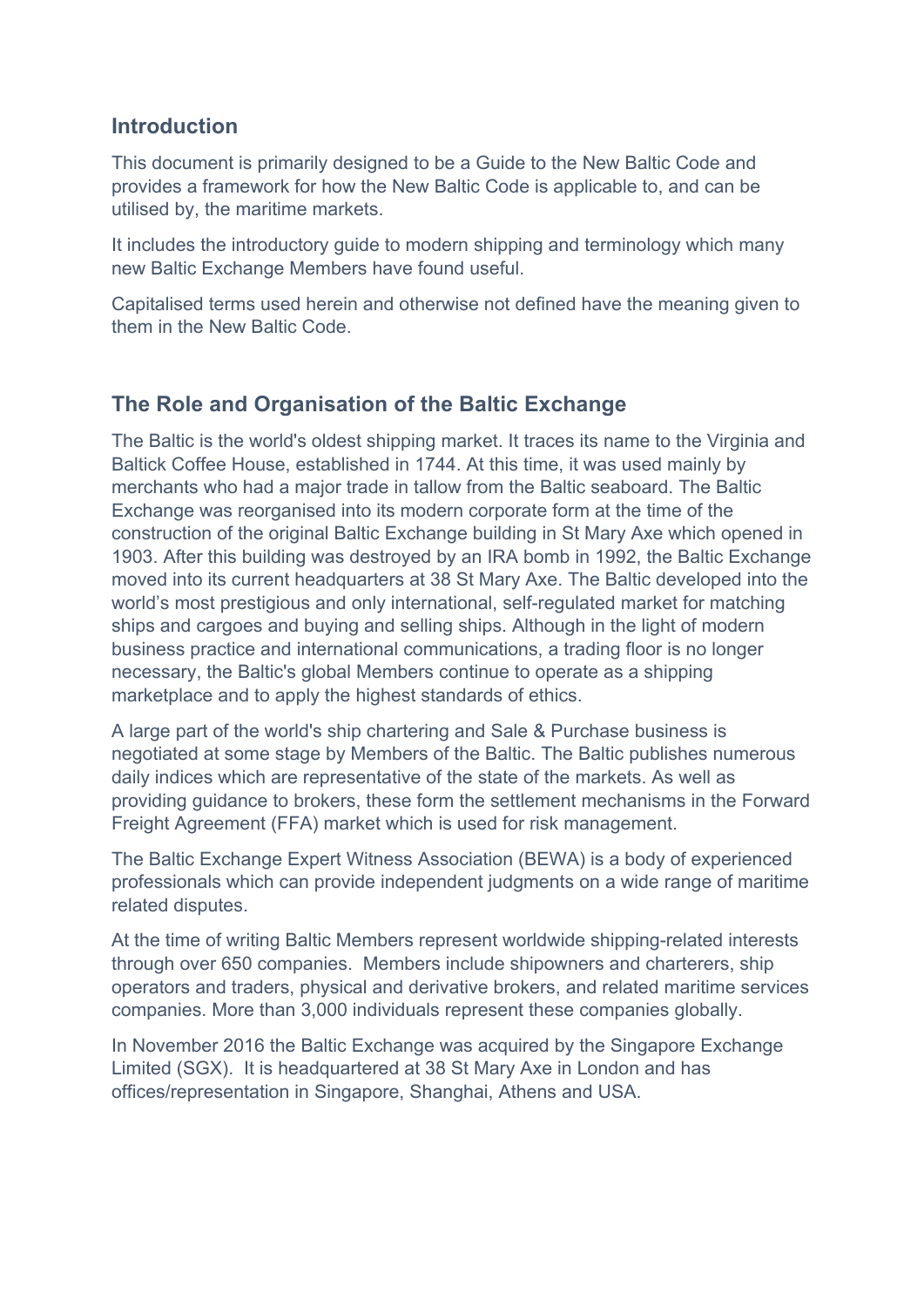# **Membership**

Membership of the Baltic Exchange is available in one of four categories:

• Principals who trade on their own account. They either own or control ships or have cargoes to move;

• Brokers, who act as intermediaries between shipowners and cargo interests, and do not trade on their own behalf;

• Freight derivative Trading Members who may be in either of the above categories but are also participants in the FFA market;

• Non-Market Members who, whilst not trading in the Baltic Exchange market, wish to be associated with this hub of international shipping. They include maritime services including; lawyers, arbitrators, ship financiers, insurers and other maritime institutions and associations.

The Baltic categorises its Members so that all those in the market know the status of those with whom they trade. For example, Members who will be acting as an intermediary only, and will not trade on their own behalf, sign an undertaking to trade in the market only as a broker. Those who are principals may act both on their own behalf, and as brokers.

Those acting as brokers can represent:

- Shipowners, sometimes exclusively, in which case they are referred to as ''owners' brokers'';
- Charterers, sometimes exclusively, in which case they are referred to as ''charterers' brokers'';
- Either shipowners or charterers on a non-exclusive basis, when they are referred to as ''competitive brokers'';
- FFA traders on an exclusive or non-exclusive basis, in which case they are referred to as "FFA brokers".

Each company elected as a Member is required to demonstrate to the satisfaction of the Baltic Membership Council (BMC) - and at any time subsequently that they are of sufficient financial standing to carry out with confidence the business in which they are engaged. At the time of their election to membership, the BMC considers the reputation and standing in the market of the company and individual prospective Members and usually consults the existing membership before approving the new Member.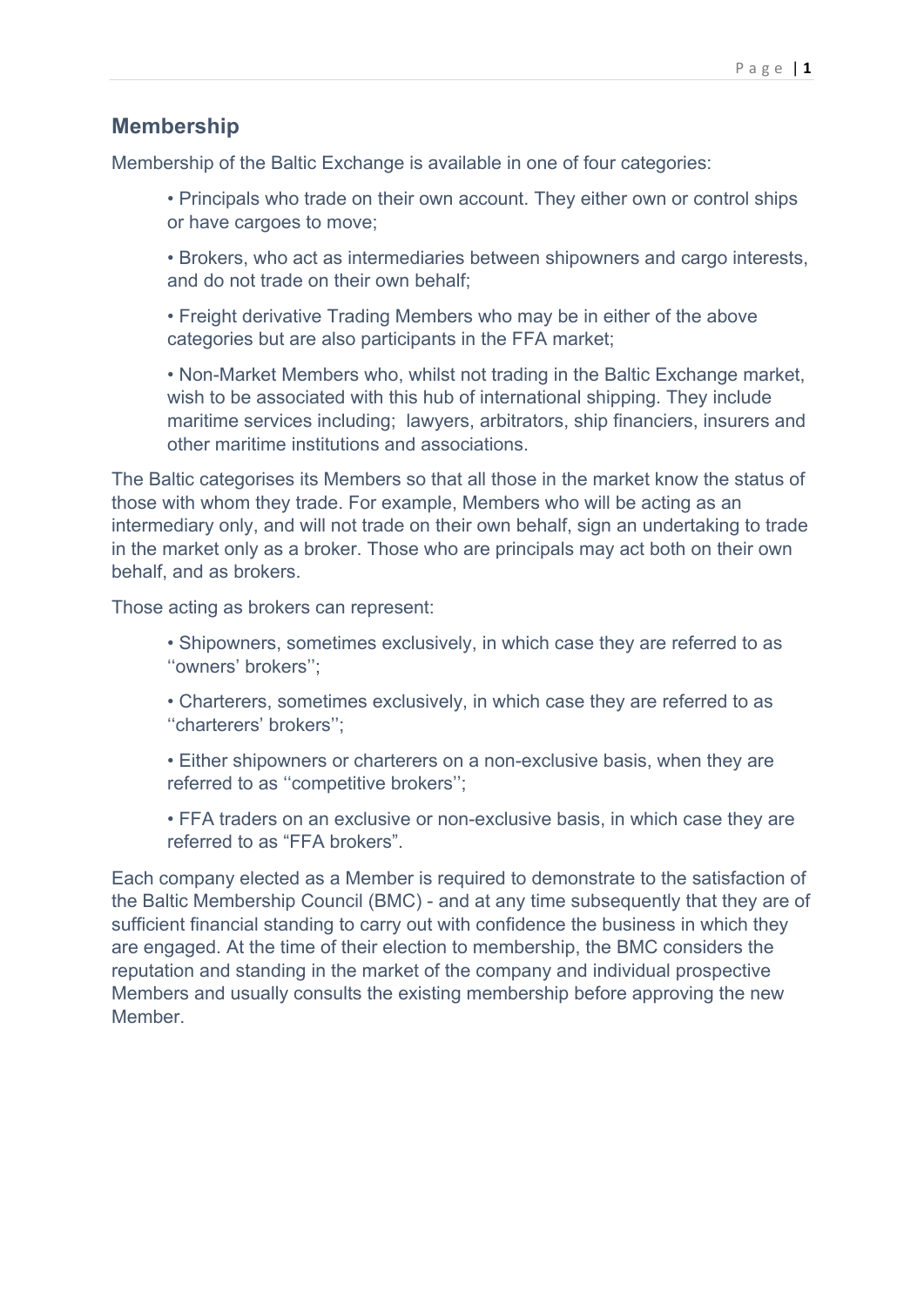# **Governance**



# **The Baltic Exchange Council (BEC)**

The Baltic Exchange is governed by the Baltic Exchange Council (BEC) which provides oversight of its strategy for membership services, social responsibility, and its relationship with its Members, governments, regulatory bodies and the global shipping community.

The BEC is composed of 12 persons . Five are nominated by the BEC, two by the Baltic Membership Council (BMC) and two by the directors of Baltic Exchange Ltd (BEL). Such nominations are vetted by the incumbent BEC and approved by BEL.

The Chairman of the BIC and BMC and the CEO of the Baltic are Ex officio members of the BEC. The BEC elects its Chairman and Vice Chairman from among its Member Representatives.

## **The Baltic Index Council (BIC)**

<u> 1989 - Johann Barn, mars ann an t-Amhain Aonaich ann an t-Aonaich ann an t-Aonaich ann an t-Aonaich ann an t-</u>

The BIC provides effective scrutiny of the Baltic's index production and particularly its subsidiary, Baltic Exchange Information Services Limited (BEISL) on all aspects of its benchmark determination process in accordance with the applicable law, regulation and guidelines including (without limitation), the EU Benchmarks Regulation<sup>1</sup> and the Baltic's Guide to Market Benchmarks (available on www.balticexchange.com).

The BIC comprises five representatives of the appropriate segments of the market (including at least a dry bulk, a wet bulk and a freight derivatives broker panellist – the participants of the BIC are referred to as the "Market Representatives" and one director of the Board of the Baltic or of one of the Baltic's subsidiaries. Market Representatives are nominated by Members of the Baltic Exchange, vetted by the incumbent BIC and approved by the Baltic.

 $1$  Regulation (EU) 2016/1011 of the European Parliament and of the Council of 8 June 2016 on indices used as benchmarks in financial instruments and financial contracts or to measure the performance of investment funds and amending Directives 2008/48/EC and 2014/17/EU and Regulation (EU) No 596/2014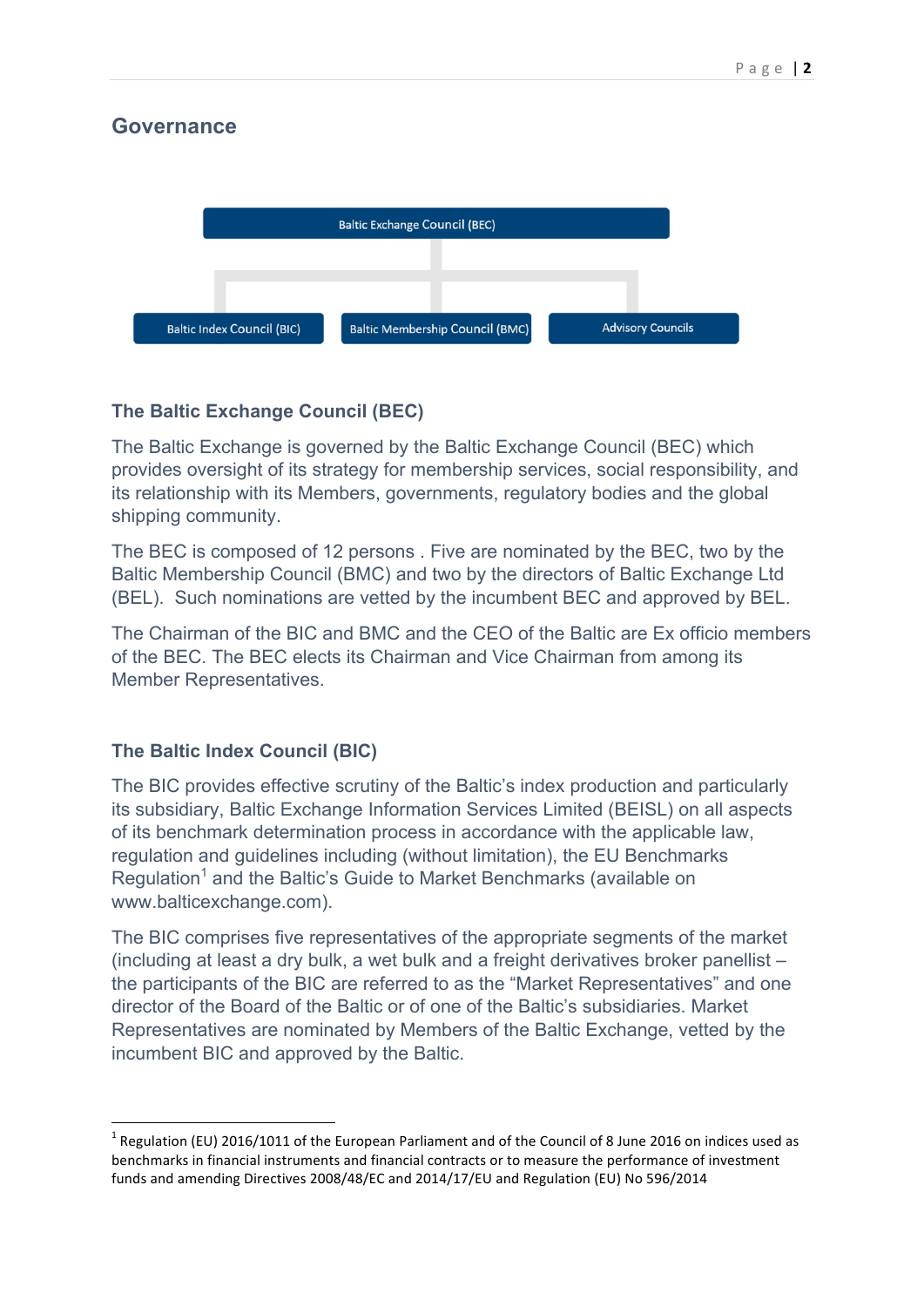The Chairman of the BIC Governance Council is one of the Market Representatives, nominated by the incumbent BIC.

The Chairman is expected to have an intimate understanding of the physical and financial shipping markets as well as a deep understanding of the Baltic itself.

The Chief Executive Officer of the Baltic is invited to attend all meetings of the BIC but does not have a vote on any decisions taken by the BIC.

## **The Baltic Membership Council (BMC)**

The BMC considers new membership applications, sports associations and social activities. It may co-opt Members who are not BMC participants to provide additional expertise and shipping experience in support of its work.

The BMC has disciplinary powers of censure, suspension and expulsion over Members and is responsible for maintaining proper, ethical standards in trading. Should a Member dispute such a decision by the BMC, they have the right to appeal to the BEC.

## **Advisory Councils**

Advisory Councils provide forums through which the Baltic can engage with its membership operating in different geographic locations and market sectors. They serve as a conduit through which the Baltic can discuss the development of the Baltic indices and receive feedback to proposed changes and new products.

At the time of writing, four such Advisory Councils have been formed:

- The Baltic European Advisory Council dry (BEAC-dry)
- The Baltic European Advisory Council wet (BEAC-wet)
- The Baltic Asia Advisory Council dry (BAAC-dry)
- The Baltic Asia Advisory Council wet (BAAC-wet)

Each Advisory Council is comprised of not more than 12 persons representing a cross-section of all stakeholders involved in the relevant market(s) including brokers, shipowning, cargo and freight derivatives interests and representatives from panellist companies.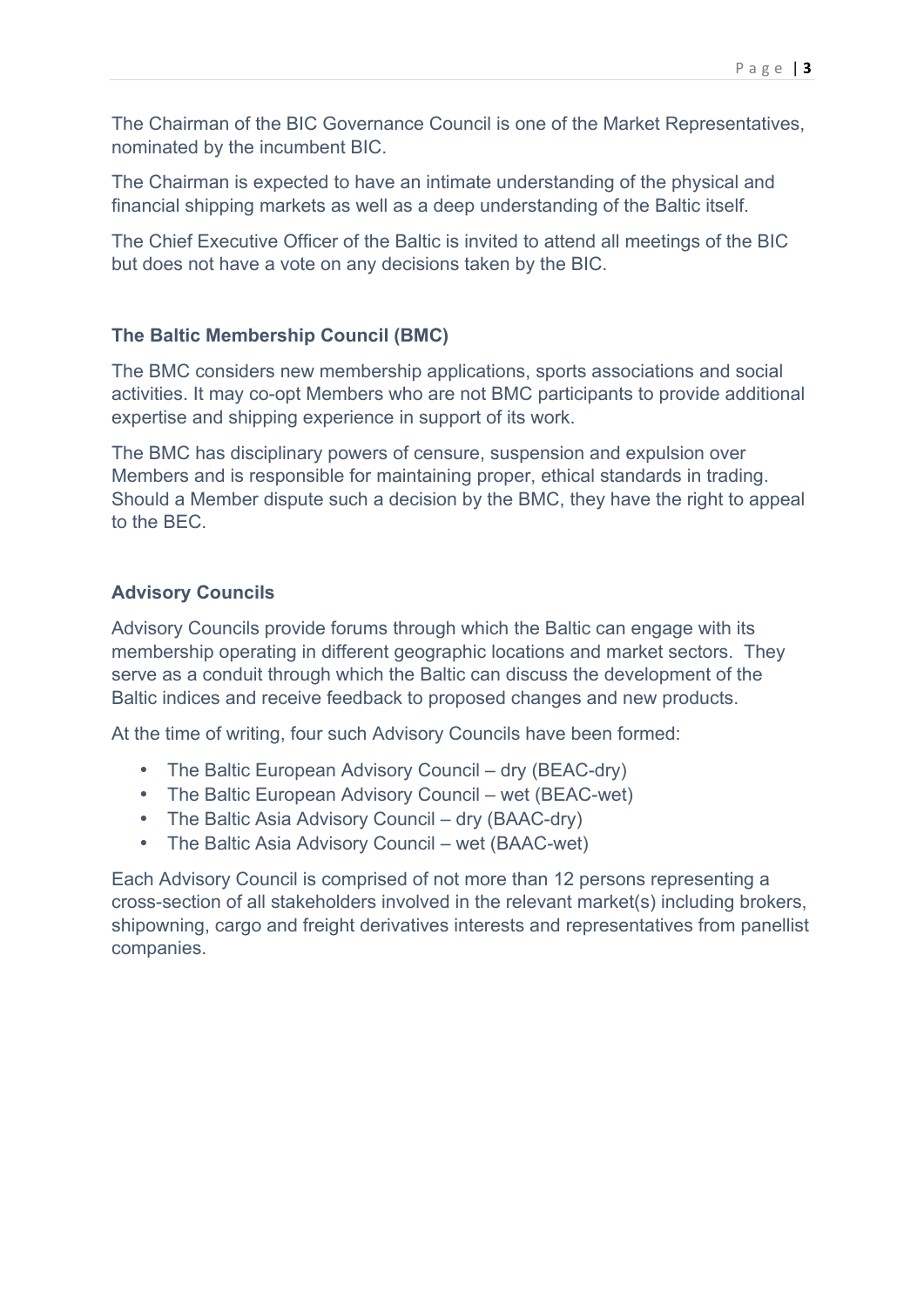# **Administration and Management of the Baltic Exchange**

The Board appoints a Chief Executive to manage the membership administration, organisation of the Baltic Exchange and its staff, the club facilities and the other services for Members and facilities for non-Members.

The Baltic derives its income from membership subscriptions, the sale of its market data, transaction revenue from the provision of its data for the clearing of FFAs, rents for offices in its building at 38 St Mary Axe and its catering/function facilities for Members.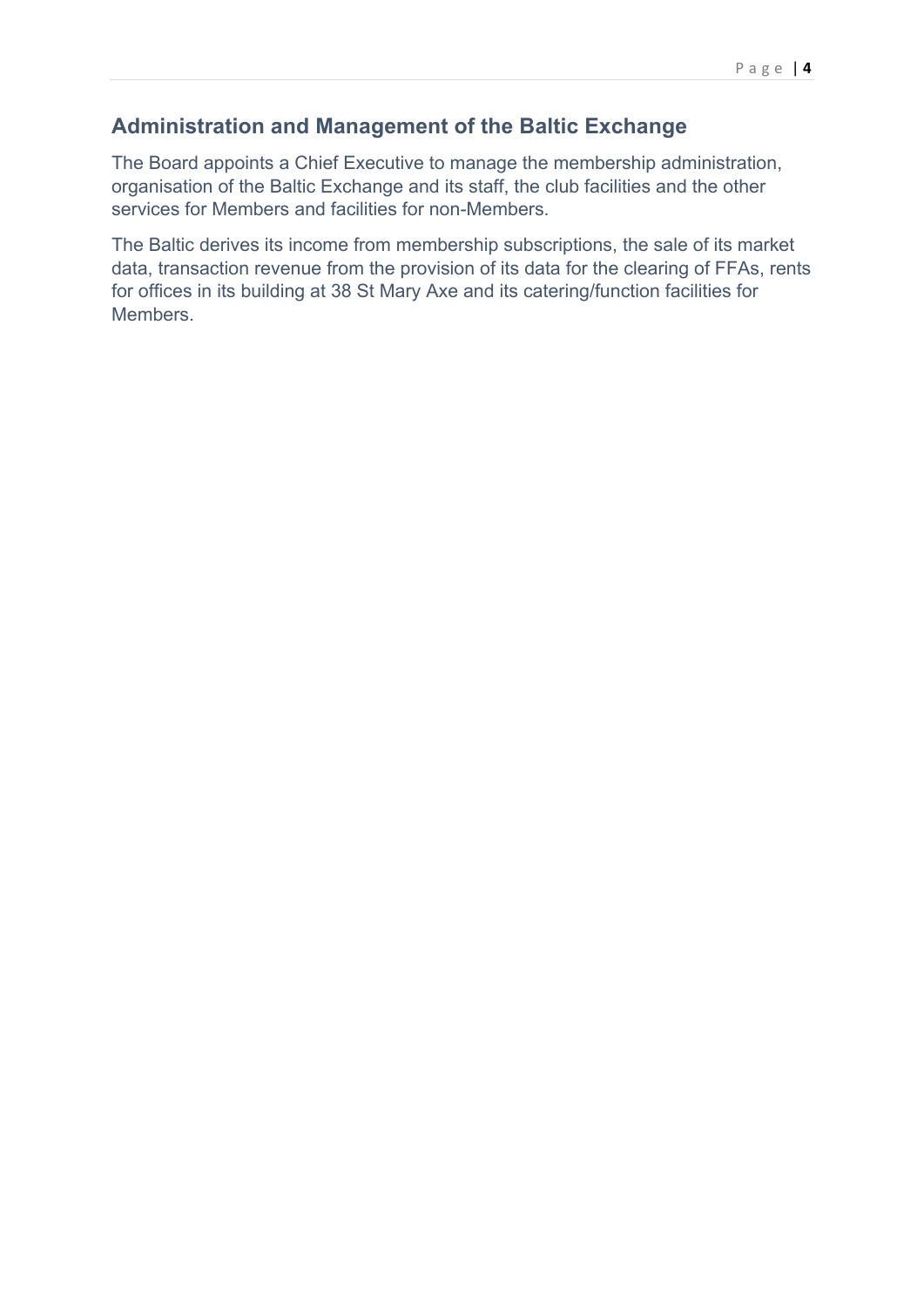# **A Guide to the New Baltic Code (2020)**

"Our Word Our Bond" is at the heart of what the Baltic Exchange and its global membership stands for. It provides the basis for ethical conduct and integrity for Member companies and their employees. Adherence to the Baltic Code is one way that many shipping companies differentiate themselves from those who are not Baltic Exchange Members and it is referenced widely in arbitration cases and provides a basis for how many organisations govern themselves.

The Baltic Code has been invaluable in providing informal regulation to practitioners. Previous versions of the Baltic Code have been confined to only two pages and provided a short overview of Ethics and Market Practice. Providing guidance that was both specific to the shipping (chartering) market and too general for the more complex markets of today. It formed part of a larger document which provided detail about the practicalities of chartering a vessel and explanatory information about the wider shipping markets. This information has been updated and retained as part of this Guide.

In 2018, the Bank of England gave its support to Codes of Conduct produced by unregulated markets. As both a response to this, and in recognition of the compliance and operational challenges created by constantly evolving legal, regulatory and policy developments in all jurisdictions where Baltic Exchange Members operate or do business, the Baltic decided that a review of the Baltic Code was necessary. The result is the New Baltic Code (2020).

The objectives of the New Baltic Code are to:

1. Preserve confidence in and the integrity of physical freight and freight derivative markets.

2. Establish and execute ethical business practices and eliminate unacceptablepractices in these markets.

3. Ensure the role of the Baltic Exchange remains at the centre of these markets.

Underpinning this was an intention to develop a universally accepted set of principles and good practices that will be applicable not only to Members but also to any physical freight and freight derivatives market participants.

The Code is built around five key principles:

- 1. Integrity of Markets
- 2. Fairness and Competition
- 3. Ethical Business
- 4. Good Market Conduct
- 5. Robust and Credible Benchmarks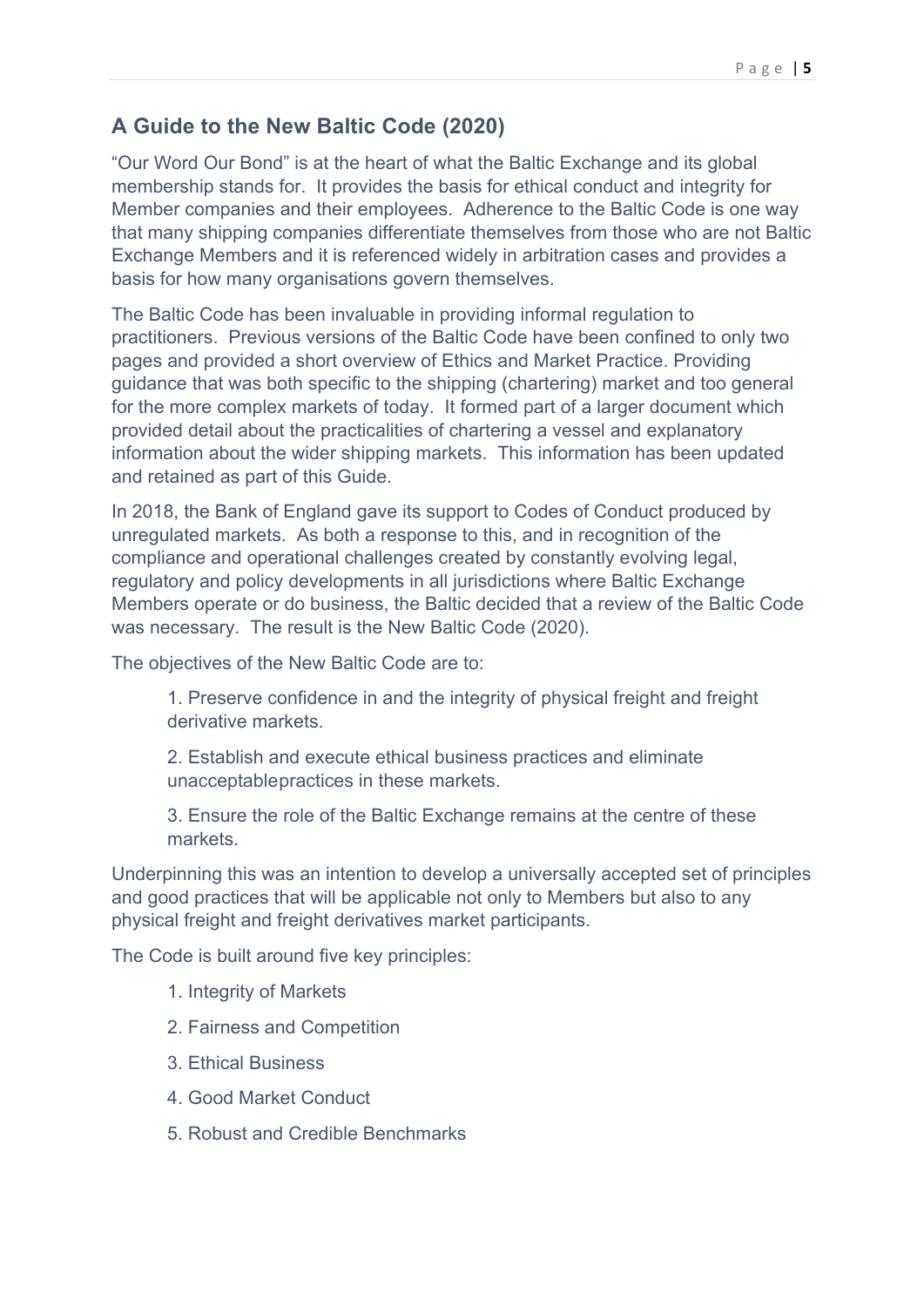It is envisaged that this Guide to the New Baltic Code will be a "living document", and that it will be updated regularly as the underlying tenets are applied in the context of the shipping markets. It will be reviewed regularly by the Baltic Membership Council and, where necessary, by the Members themselves (if substantive changes are required).

All Members are required to conduct themselves and their businesses in line with the New Baltic Code. Any breaches of the New Baltic Code will be brought before the Membership Council for review and ultimately before the Baltic Exchange Council. Any member deemed to be in breach of the Code may ultimately be expelled from Membership.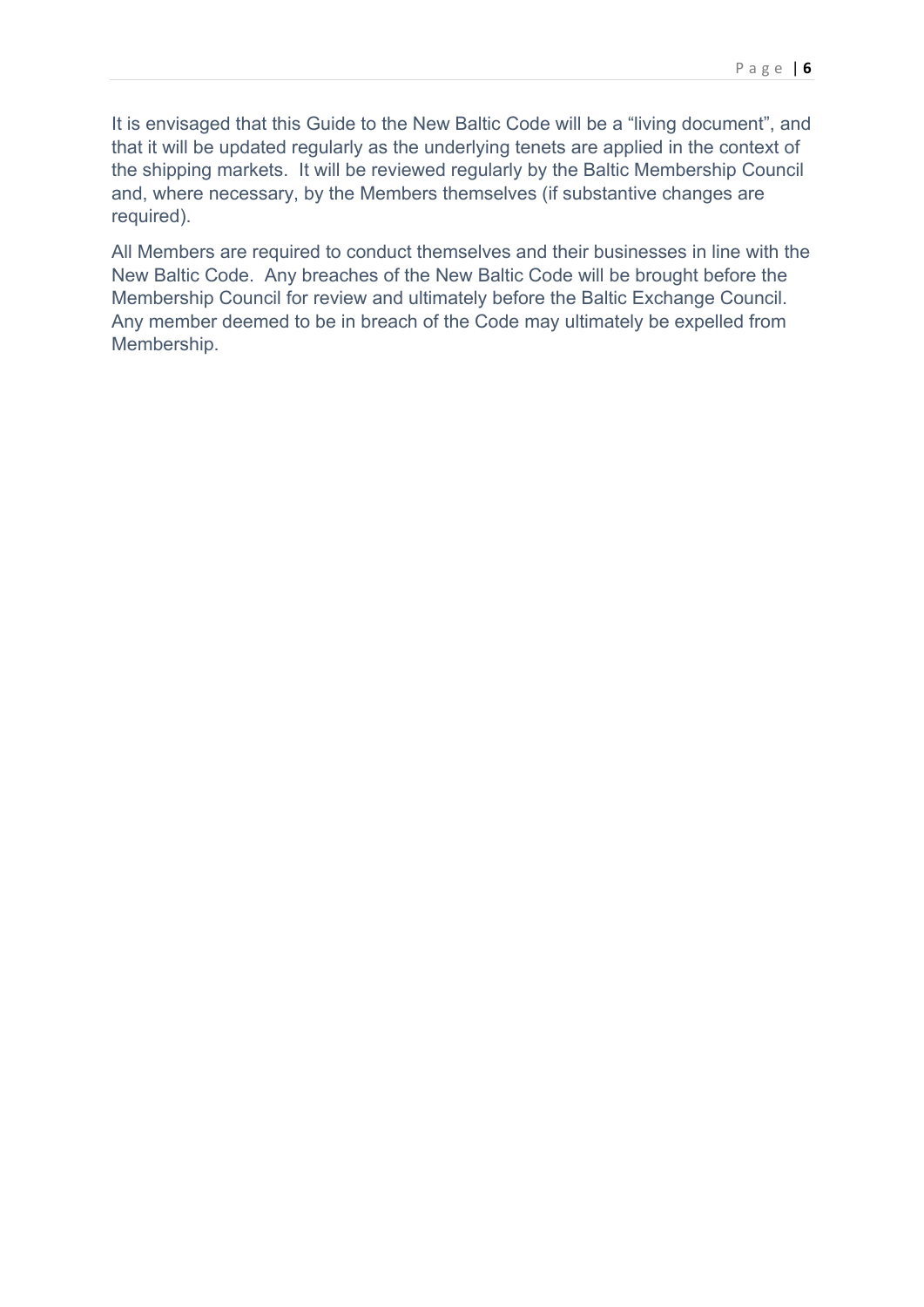# **The New Baltic Code (2020)**

## **1. Integrity of Markets**

*Market Participants shall act to uphold the integrity of the physical freight and freight derivatives markets and avoid any action or omission that may adversely affect these markets or bring the Baltic Exchange and its membership into disrepute.*

Examples of Good Practices would include, but not be limited to:

- Chartering, Sale & Purchase and derivative negotiations should only be conducted when in possession of clear written authorisation from the principal to do so.
- Prior to quoting business from a principal previously unknown to them, a broker should take reasonable steps to obtain the background and establish the reputation of the principal concerned. However, where this has not been possible, the situation should be clearly communicated to any counterparty.
- Strictly maintaining established channels of communication with the retention of clear records.
- Where possible all verbal communication and/or agreements should be reconfirmed in writing.
- Adherence to reply times when in negotiation or for offers and subjects to be lifted. Negotiations should include the times for such in 24-hour clock format, calendar date and timezone.
- Clear communication of all contractual terms of any agreement when business is concluded on Subjects such Subjects should be clearly defined to both parties.
- Ensuring that all employees, contractors or agents have appropriate experience and skills relevant to the tasks assigned, as well as knowledge of the market and any industry standards.
- Protecting any confidential information of the counterparty/counterparties when required to do so – unless disclosure of such is required under any law or jurisdiction were the Market Participants' business is conducted.
- Ensuring that appropriate insurance cover is in place to cover all relevant business activities. Brokers, for example, should ensure that sufficient Errors and Omissions cover is in place.
- All parties must ensure there is absolute clarity regarding the payment of broker commissions. In the event it is anticipated that commissions will be deducted from hire and paid to the broker by the charterer, then this must be expressly stated in both recap and Charterparty. Any subsequent change must be similarly documented.

Examples of Unacceptable Practices would include but not be limited to:

- Acting without authorisation by a principal in respect of any transaction, such as offering named tonnage against tenders without the authority of owners or disponent owners.
- Misrepresentation of any intentions, capabilities or commercial situation.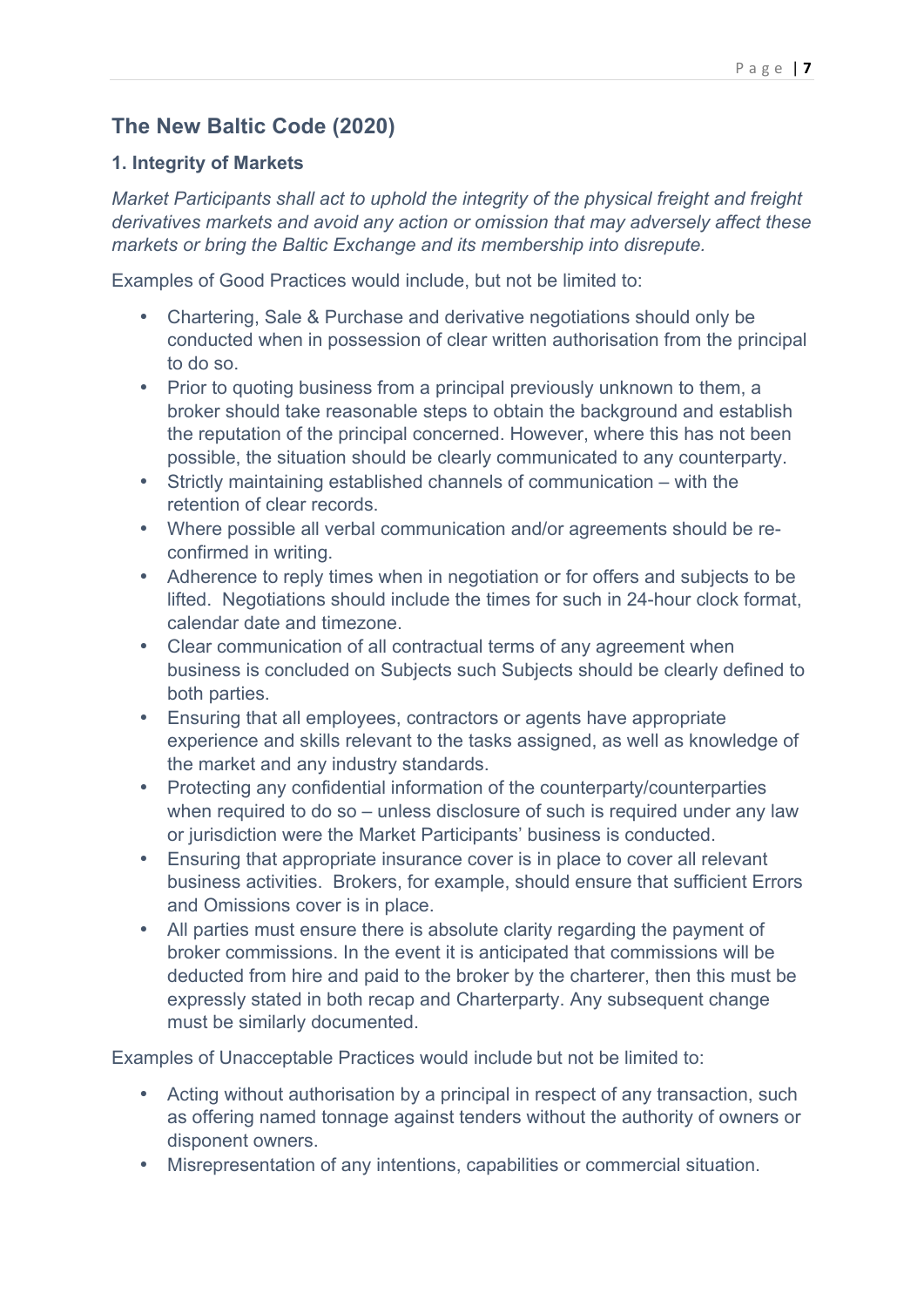- Offsetting other claims against hire or freight payments without permission to do so.
- Acting without any required authorisations, licences or consents as may be applicable in a jurisdiction where business is being conducted or in relation to particular business practice.
- Knowingly dealing with counterparties and clients in respect of which there is certainty or reasonable expectation to know that they engage in unethical or unlawful practices.
- Holding two offers or considering two ships or cargoes at the same time without prompt communication of acceptance to the selected bidder.
- An owner or owner's broker may only offer their vessel 'firm' for one cargo at a time. Similarly, a charterer or charterer's broker may only offer his/her cargo 'firm' to one vessel at a time.
- A principal may receive multiple firm offers for a vessel or cargo but must always make it clear at the time if he is already out firm elsewhere.
- An unsolicited offer or proposal does not necessarily establish the channel of negotiation.
- Seeking prices and information from brokers and demonstrating either an expressed or implied intention to trade with that broker, while negotiating transactions directly with the shipowner or charterer and eventually confirming the transaction bilaterally with that shipowner or charterer.
- Abusing the use of subjects in a contract agreement (see definition of "Subjects" under the section of "An Introductory Guide to Modern Shipping"). For example, a vessel must not be held on "subjects" for the purpose of determining market direction. Failing a vessel on "subjects" for such spurious reasons is unacceptable. Equally, it is unacceptable to attempt to manipulate prices in the FFA market through the abuse of "subjects" in the physical market.
- Redelivery of a vessel from timecharter at any time prior to the expiration of the minimum period, unless mutually agreed in advance with the owner.
- Failure to nominate cargoes or vessels under a Contract of Affreightment.
- Withholding payment of undisputed sums, including commission to brokers, on any earnings received.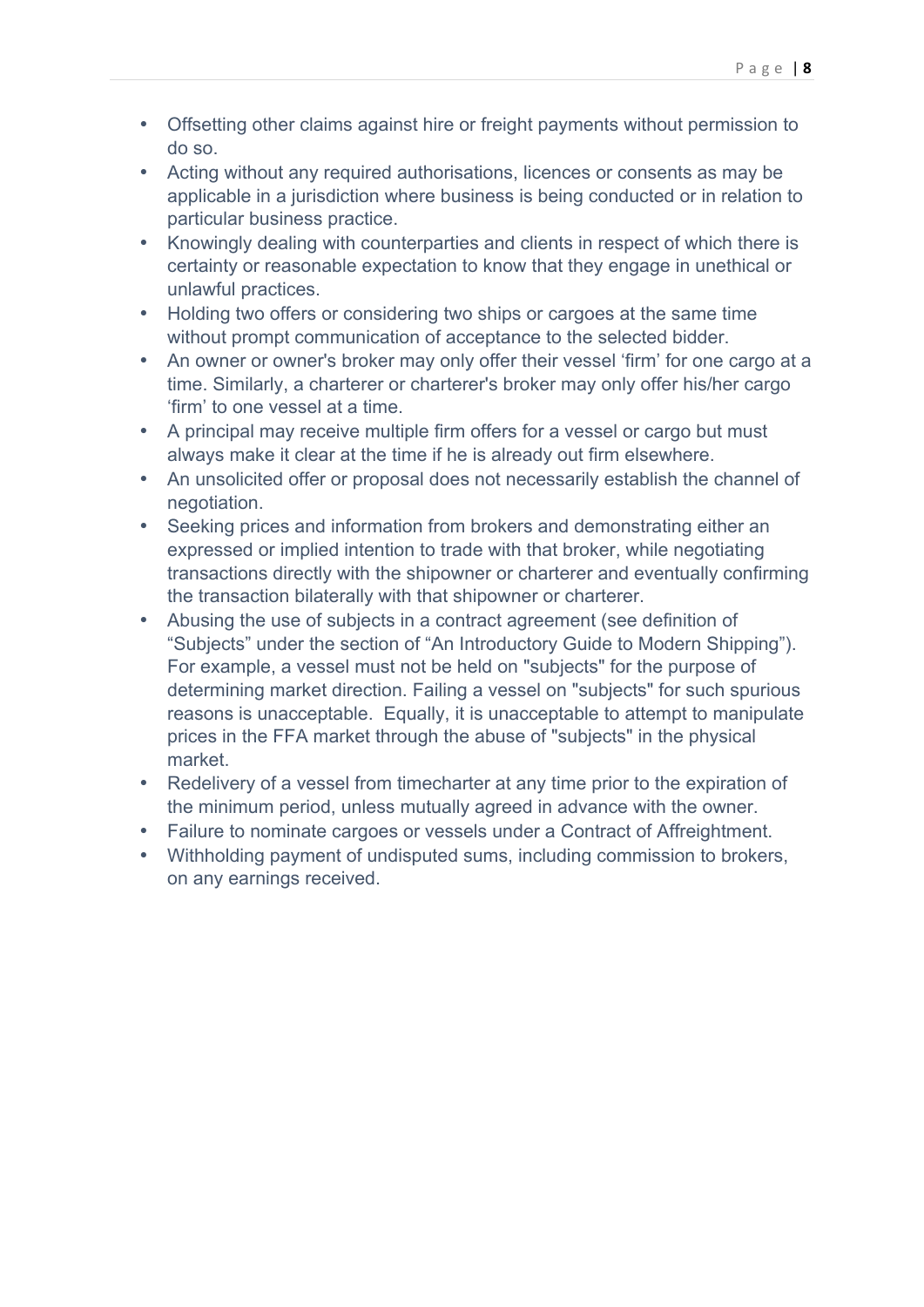## **2. Fairness and Competition**

*Market Participants shall treat their customers fairly, compete fairly and avoid anticompetitive agreements and practices.*

Examples of Good Practices would include, but not be limited to:

- Ensuring that meetings with competitors are governed by pre-agreed agendas and recorded by written minutes; promptly leaving any meeting at which competitors attempt to discuss commercially sensitive issues and requesting that this be noted in the minutes.
- Determining commercial conduct independently of competitors and not discussing tender responses or negotiation strategies with competitors.
- Ensuring that any decision to refuse to supply a counterparty is based on objectively justifiable criteria.
- Seeking legal advice before entering into any agreements with competitors which could lead to a lessening of competition.
- Independently determining the content of all benchmark submissions, without reference to, or coordination with, the submissions of competitors.

Examples of Unacceptable Practices would include, but not be limited to:

- Attempting to fix or co-ordinate with competitor(s) the prices or terms on which goods or services are being supplied.
- Attempting to carve out a market by agreeing with competitor(s) noncompetition in respect of a certain product, in a particular territory or in respect of particular types of customers.
- Exchanging with competitors, confidential information which is competitively sensitive, such as price information, business plans or cost figures.
- Applying excessive and/or discriminatory pricing on customers (such as charging different customers different prices for the same product or service).
- Imposing exclusionary practices aimed at restricting competition from competitors, such as excessive loyalty discounts, bundling, long term or exclusive purchasing obligations.
- Practicing predatory pricing (i.e. prices below cost) beyond acceptable practices (such as repositioning voyages) or refusing to grant a potential competitor access to infrastructure facilities, input or IP rights that are essential to its ability to compete.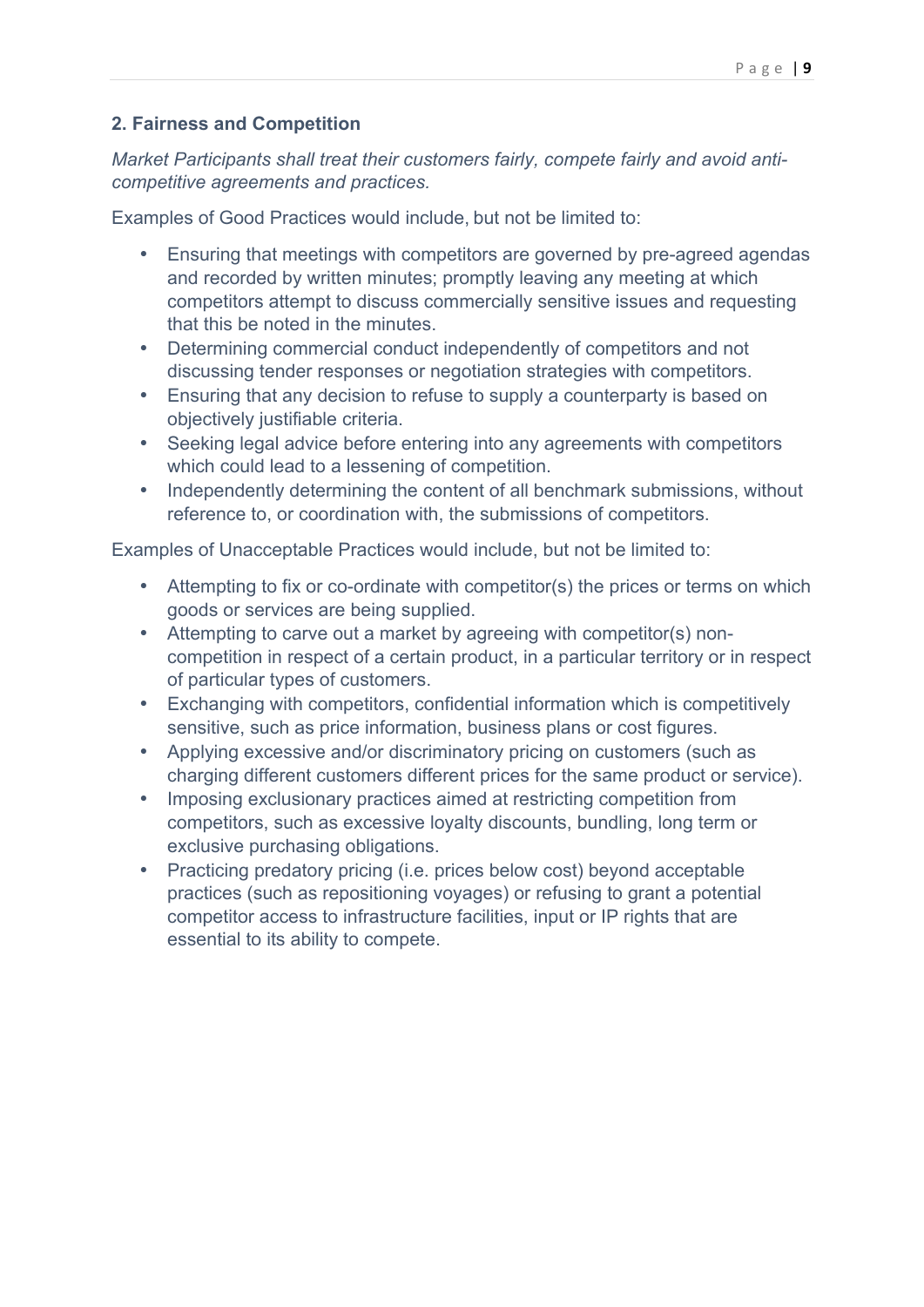## **3. Ethical Business Practice**

*Market Participants shall do business in an ethical manner, always eschew corrupt practices and comply with any and all applicable laws including those related (but not limited) to money laundering, sanctions and tax evasion.*

Examples of Good Practices would include, but not be limited to:

- Knowing and complying with applicable laws, regulations and other good practice rules applicable to their business activities, regardless of the jurisdiction and the type of counterparty with which they deal.
- Demonstrating and promoting the highest standards of integrity, respect for counterparties, and honesty in all their business engagements.
- Using clear and unambiguous language to set out contractual terms governing business agreements, including the jurisdiction and choice of law clauses.
- Entering into in good faith, adhering to and honouring in a timely manner, all contractual arrangements.
- Seeking to promptly and amicably resolve any contractual dispute that may arise in connection with a business activity, relying on Alternative Dispute Resolution (ADR) mechanisms when and where practicable.
- Ensuring establishment and maintenance of proportionate policies, systems and controls to ensure compliance with the relevant anti-bribery and corruption, anti-money laundering and trade restriction measures.
- Improper use of the term "exclusive" when representing cargoes or vessels or the use of exclusive accounts to gain the support for nonexclusive/competitive accounts. For example, brokers must not imply that they hold a ship cargo firm or exclusively when they do not, in order to secure a response from another party.

Examples of Unacceptable Practices would include, but not be limited to:

- Knowingly or recklessly not complying with applicable laws and regulations, or otherwise showing disregard of good market practices and/or any other local rules or custom.
- Entering into contractual agreements in bad faith and/or deliberately failing to perform their contractual obligations.
- Solely relying on oral agreements as the basis for contractual agreements with counterparties and/or using vague or unclear drafting to express written contract provisions.
- Demonstrating poor standards of compliance with the applicable anti-bribery and corruption, anti-money laundering and trade control measures, including the lack of appropriate policies, systems and procedures.
- Knowingly or recklessly entering into business arrangements with counterparties who are in violation of any applicable anti-bribery and corruption, anti-money laundering and/or trade control measures.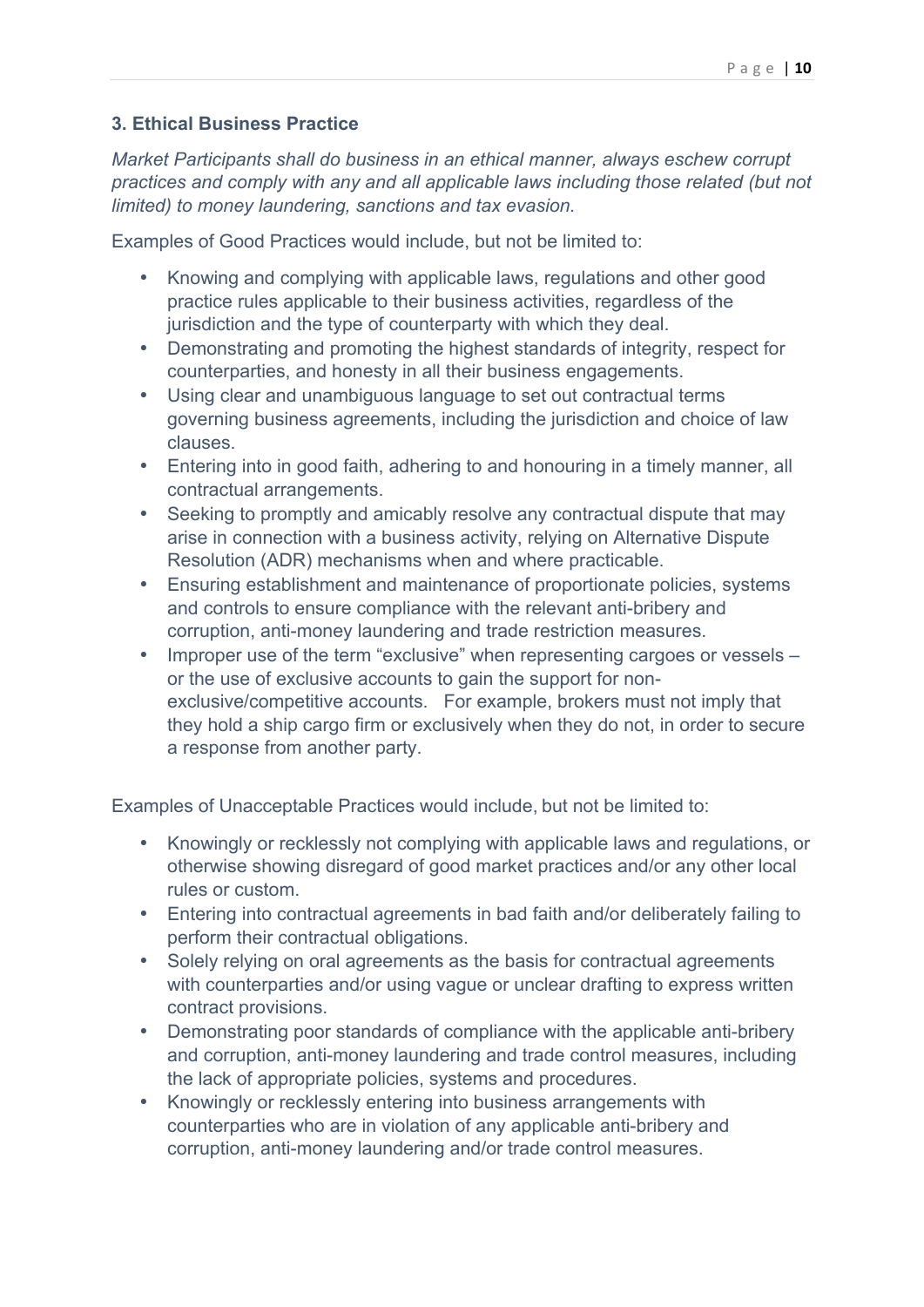- Where a principal operates a company (whether wholly, partially or separately owned), great care must be taken in considering the company name. Where the name is similar to that of the parent company, market participants are likely to associate the goodwill of the parent with the subsidiary or separate company. In these circumstances, whatever the precise legal position, it is unacceptable if the 'subsidiary' fails to meet its obligations while the parent is in a position to meet those obligations or pay appropriate damages.
- Improper use of the term "exclusive" when representing cargoes or vessels or the use of exclusive accounts to gain the support for nonexclusive/competitive accounts. For example, brokers must not imply that they hold a ship cargo firm or exclusively when they do not, in order to secure a response from another party.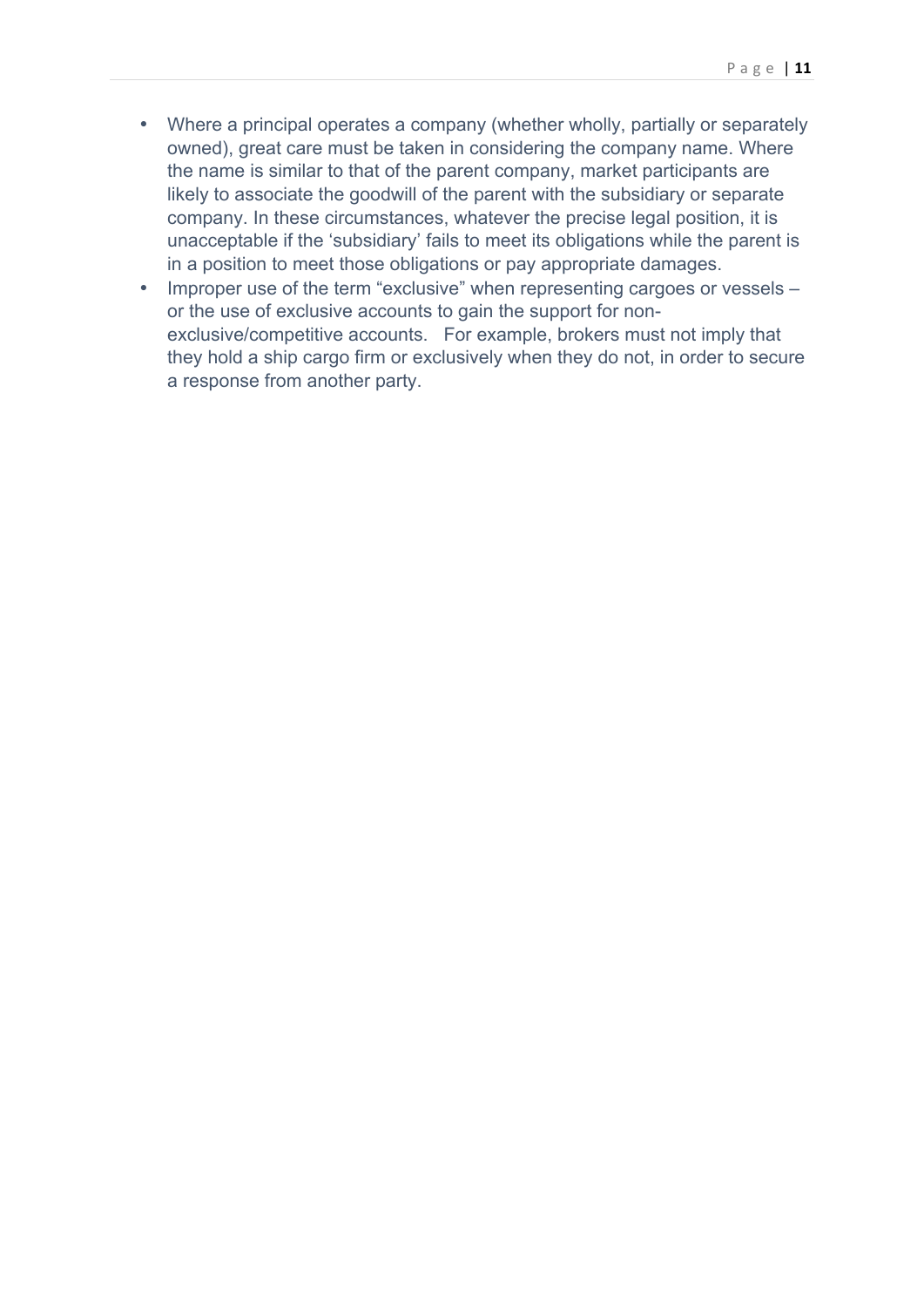## **4. Good Market Conduct**

*Market Participants shall comply with applicable laws in respect of their activities in the freight and freight derivatives markets, maintain authorisations and permissions to undertake regulated activities and devote due skill, oversight and resources to these activities.*

Examples of Good Practices would include, but not be limited to:

- Complying with the applicable environmental, health and safety, employment and other laws and regulations which govern conduct in physical freight and/or Sale & Purchase markets.
- Having clear, comprehensive and up-to-date policies and procedures for directors and employees that undertake regulated activities.
- Ensuring documented compliance with the conditions on any exemption to authorisation being relied upon and having, where required, notified the competent regulator on the use of an exemption to authorisation.
- Ensuring that directors, employees and contractors undertaking regulated activities are knowledgeable, skilled, familiar with applicable laws and regulation and, where required, registered and approved to undertake regulated activities by a regulator.
- Supervising all regulated activities undertaken on their behalf and regularly checking that delegates take all required actions to ensure the delegator's compliance with regulatory requirements.
- Having in place procedures to identify inside information relating to any financial instrument subject to transaction or provision of investment services and ensuring that they do not trade on the basis of and unlawfully disclose inside information to another person.
- Having procedures to monitor positions and the positions of affiliates in any commodity derivative subject to a position limit.

Examples of Unacceptable Practices would include, but not be limited to:

- Knowingly or recklessly violating compliance with the relevant environmental, health and safety or employment laws and regulations.
- Not documenting regulated activities and not prescribing restrictions on the types of financial instruments traded by directors and employees or the size of positions in financial instruments that may be held at any time.
- Not documenting compliance with the conditions of an exemption to authorisation which are being relied upon.
- Not checking regularly that a delegate reporting derivative transactions does so accurately, consistently and within the prescribed timeframe.
- Not setting or applying rules as regards information provided by directors or employees to third parties administering a benchmark.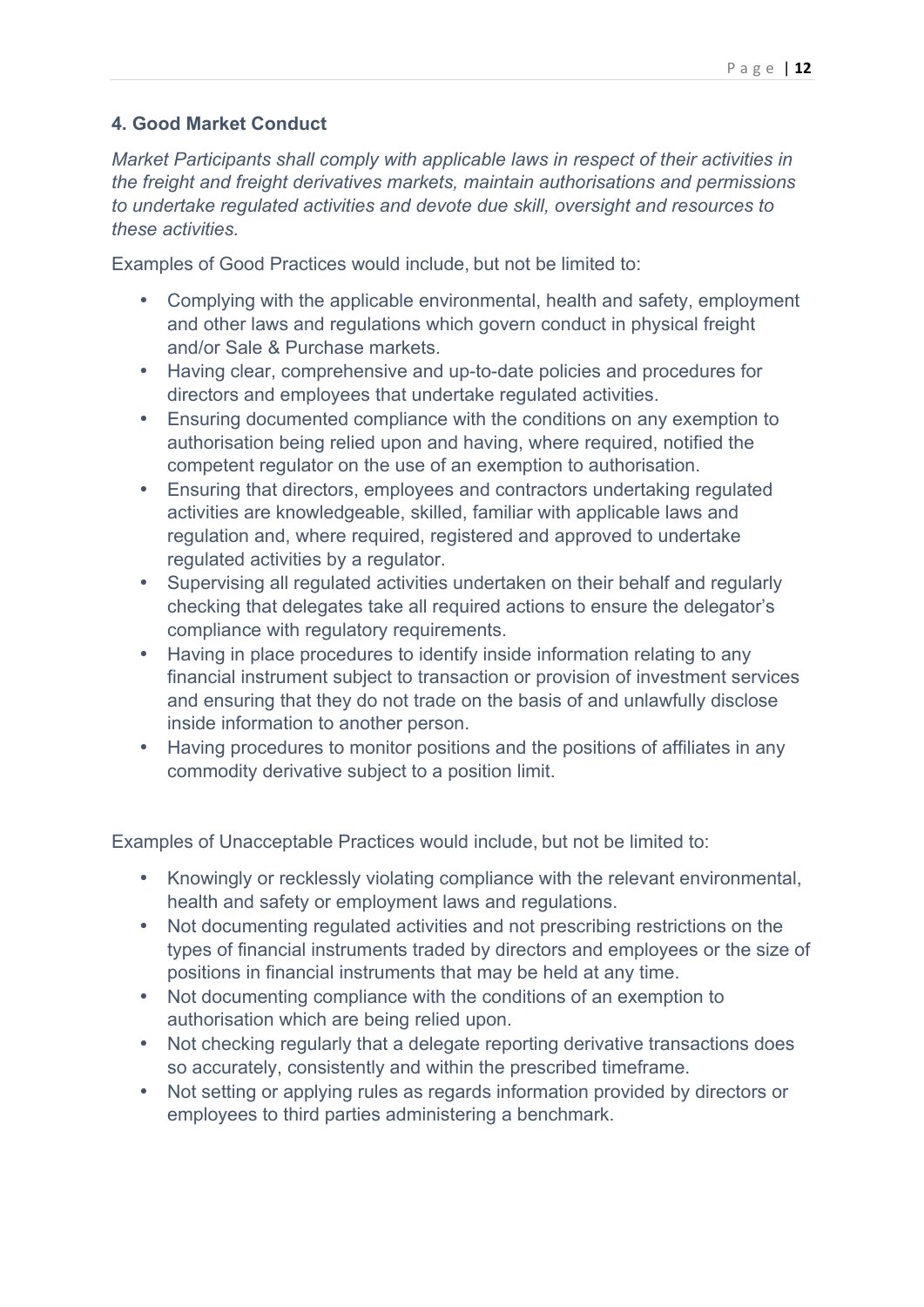- Not being able to access aggregate, group-level information on the size of positions held in financial or commodity derivative contracts subject to position limits.
- Not having documented procedures for surveilling trading activity for suspicious orders or transactions in financial instruments and/or for investigating and reporting suspicious orders and transactions to the competent authority.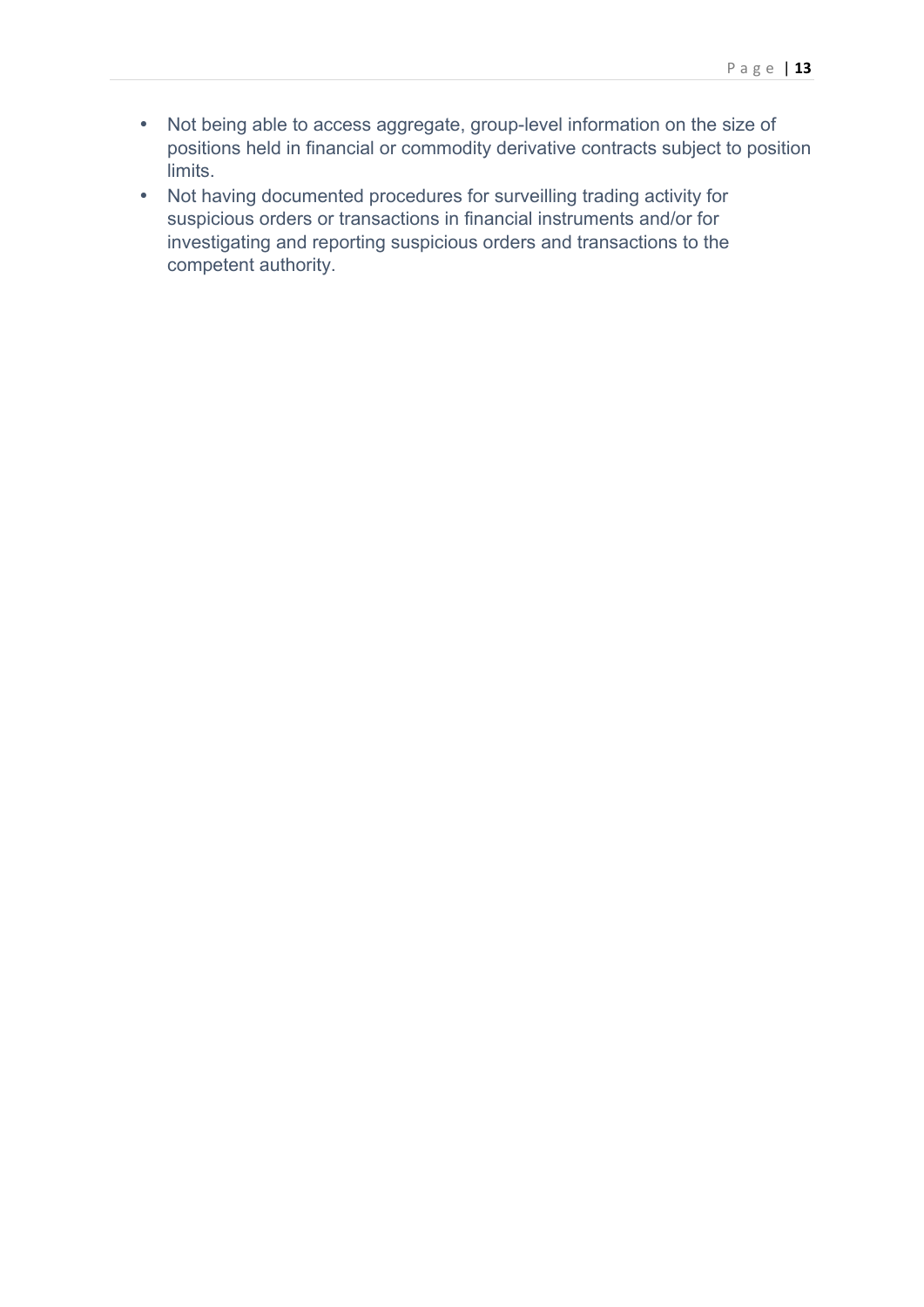#### **5. Robust and Credible Benchmarks**

*Any person contributing data to the Baltic Exchange for administration of its benchmarks shall always comply with applicable law. Market Participants using these products shall comply with applicable laws and terms and conditions under which the Baltic Exchange provides these products and at all times recognise the rights of the Baltic Exchange in respect of these products.*

The Baltic Exchange seeks to ensure the accuracy, robustness and integrity of benchmarks and of the benchmark determination process in order to safeguard market confidence. To achieve this, the Baltic Exchange has in place well defined governance arrangements, procedures regarding an independent oversight function, transparency regarding a benchmarks purpose and methodology alongside a control and accountability framework, all of which ensures the provision of benchmarks and the benchmark determination process is accurate and reliable.

As a part of this remit, the Baltic Exchange's subsidiary, Baltic Exchange Information Services Limited (BEISL), is or will be regulated as an authorised benchmark administrator pursuant to the Benchmarks Regulation. It is therefore of the utmost importance that the Baltic Exchange and Members contributing data comply in all respects with the Benchmarks Regulation. The Baltic Exchange Guide to Market Benchmarks will ensure compliance with the Benchmarks Regulation by setting out the rules governing the production of the Baltic Exchange's benchmarks, including the procedures governing the manner that assessments are made and provided by panellists.

Robust and reliable benchmarks are critical to the proper functioning of many aspects of the freight market and benefit Members and non-Member Market Participants alike, from the settlement of freight contracts to the pricing and settlement of FFA and other derivative products. In addition to the Baltic Exchange and its panellists, Market Participants have a role to play in ensuring the integrity of benchmarks. Market Participants must therefore exercise vigilance in providing information to the Baltic Exchange or to any Baltic Exchange panellist, so as to avoid any distortion of the benchmark production process, where with or without intention to do so. Market Participants are also encouraged to immediately contact the Baltic Exchange upon becoming aware of any fact or information which impacts any Baltic Exchange benchmark.

In recognition of the critical role played by the Baltic Exchange in the safe and reliable production of benchmarks and data products (including by exercising effective oversight and monitoring of the benchmark production process, establishing and maintaining critical infrastructure to ensure the timely production and delivery of benchmarks), and to ensure continuity and sustainability in the Baltic Exchange's execution of such role, the Baltic Exchange charges licence fees for the use of its benchmarks and data products. Members and Market Participants making use of the Baltic Exchange benchmarks and other data products should do so only under a valid licence and in accordance with the terms governing such licence issued by the Baltic Exchange from time to time.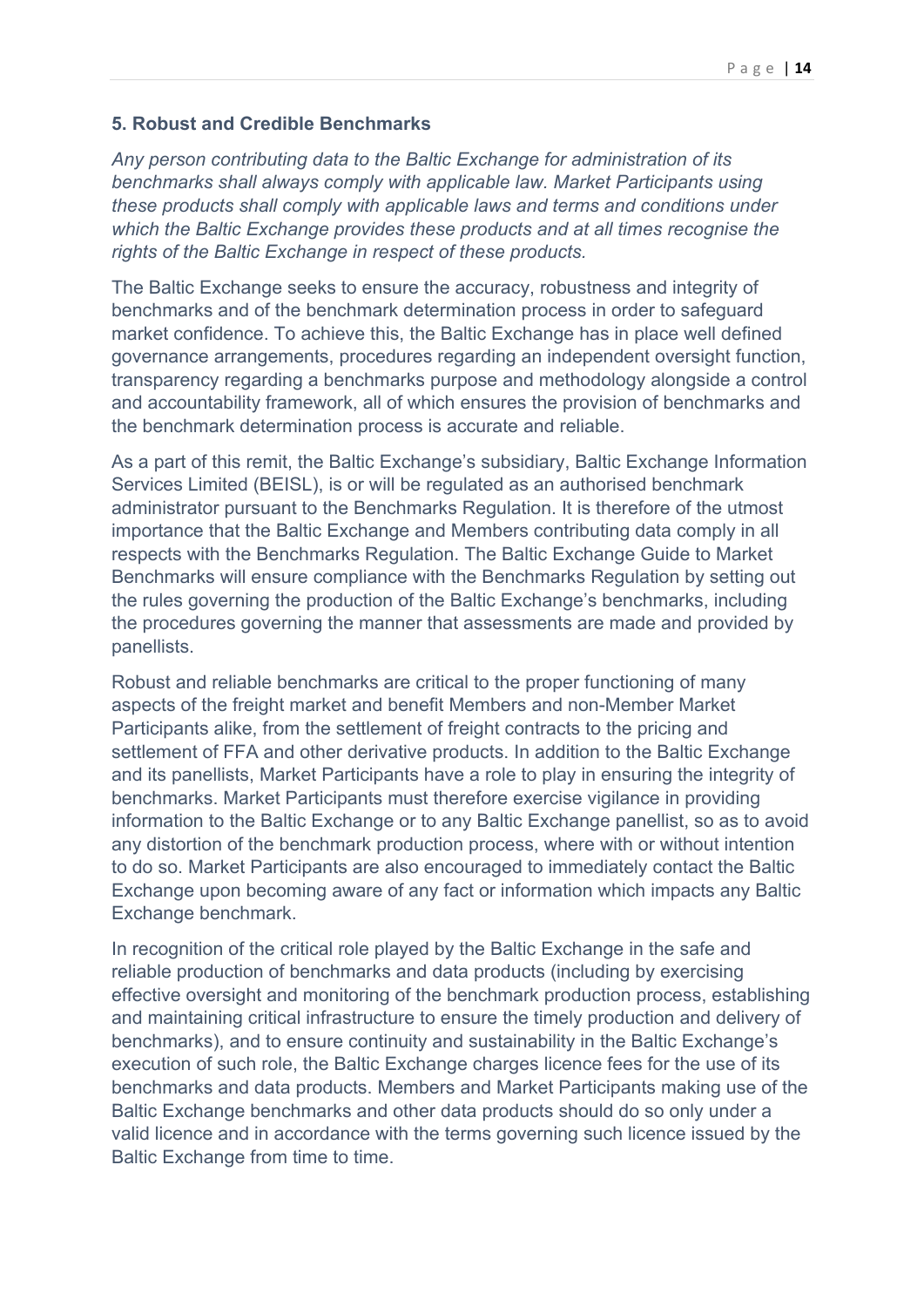Examples of Good Practices would include, but not be limited to:

- Ensuring that licences to use benchmarks are up to date and fully paid when applicable, and that the use of benchmarks is compliant with the licence terms as set out in the data policy available on the Baltic website.
- Only using benchmarks which are fully compliant with the applicable legislation and regulations and in accordance with the Baltic Exchange Guide to Market Benchmarks.

Examples of Unacceptable Practices would include, but not be limited to:

- Colluding and/or sharing information about the relevant market data which is intended for submission to a benchmark administrator.
- Influencing the value of benchmark by manipulating the quality or frequency of information provided.
- Unlawfully distributing Baltic or other benchmarks to third parties.
- Attempting to construct illicit indices or other products which infringe the intellectual property of benchmark administrator.
- Distributing research, which reproduces or includes licenced data, without appropriate permissions.

*The Baltic Exchange publishes daily assessments for the dry bulk and tanker freight markets which are widely used by shipowners, traders and charterers. On occasion Baltic data is referenced inside contracts. When used in this way, counterparties are required to have a valid Baltic Data licence for the entire duration of the contract. This includes, but is not limited to, Time and Voyage Charterparties, Contracts of Affreightment and FFA agreements that are not given up for clearing. Both counterparties are required to have a valid Baltic Data licence.*

*Baltic Data is based on assessments made by Panellist Brokers. One of the ways to obtain a Baltic Data licence is to nominate a Baltic Panellist Broker in the contract. Further information and full terms and conditions can be found at: www.balticexchange.com/data-policy/*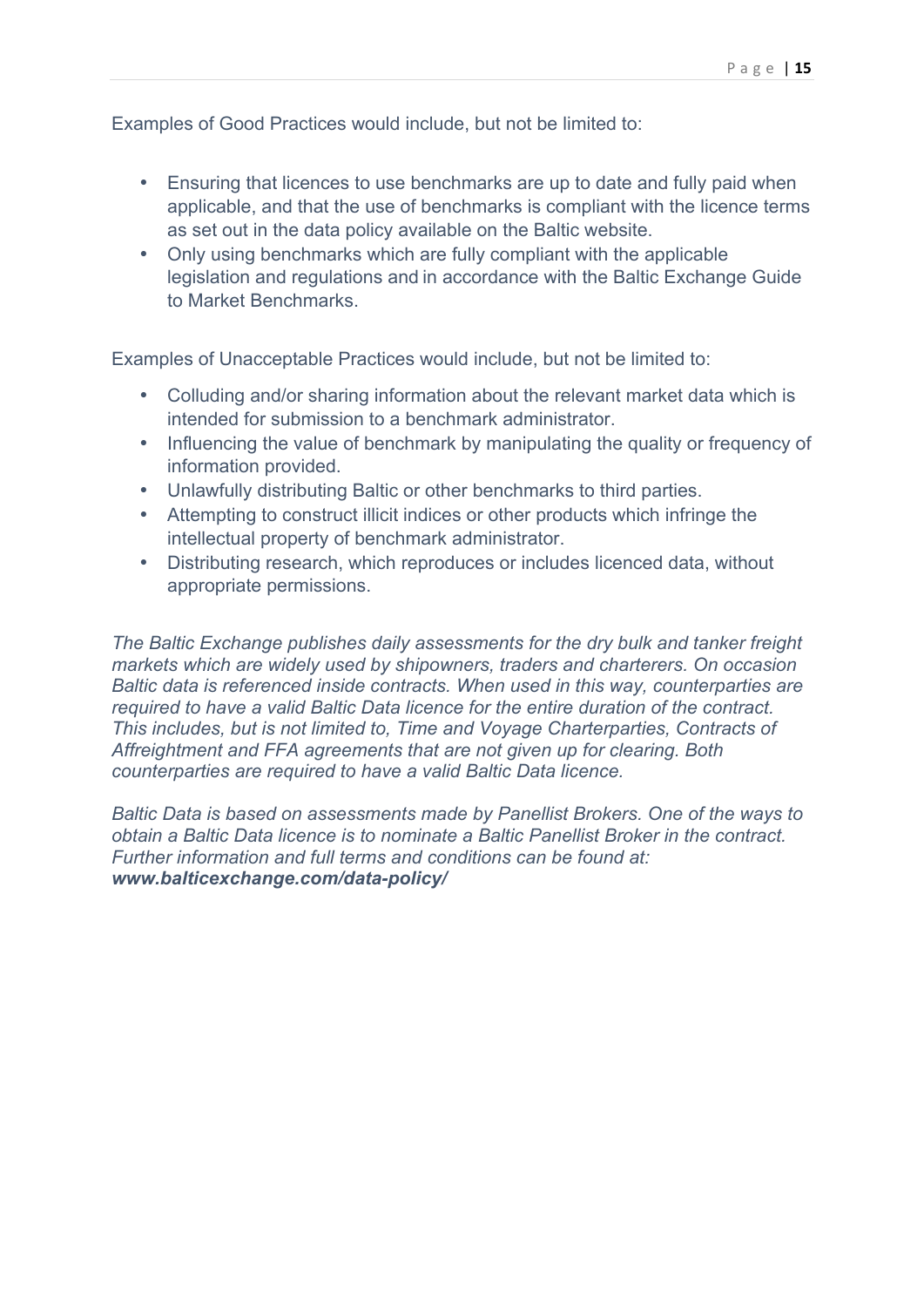# **An Introductory Guide to Modern Shipping**

Contents:

- A. Market Practice and Terminology
- B. Chartering
- C. Chartering Negotiations
- D. Tanker Chartering
- E. Disputes
- F. Insurance
- G. Baltic Exchange Benchmarks, Information and the Freight Derivatives Market
- H. Associated Shipping Organisations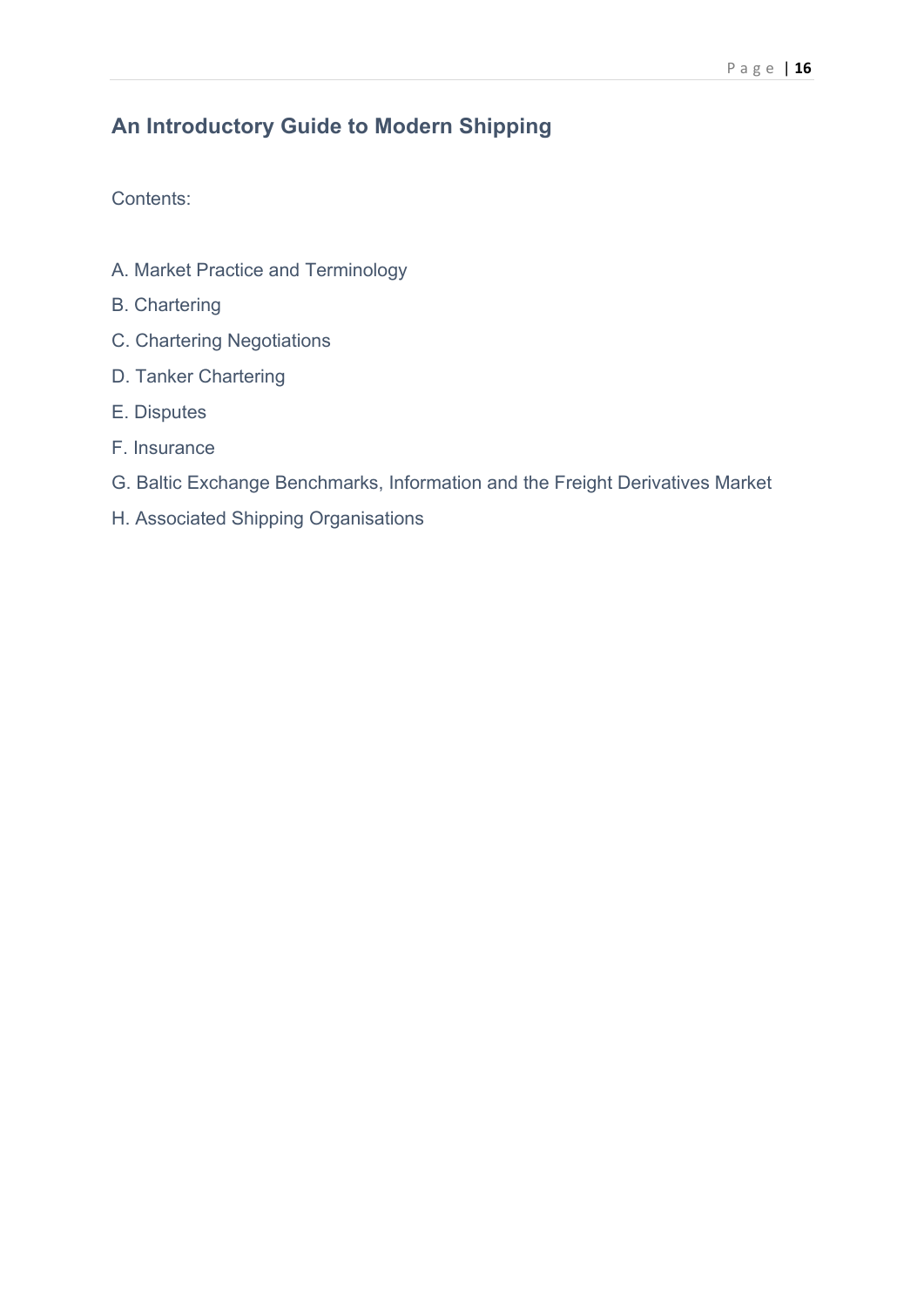# **A. Market Practice and Terminology**

This section sets out information which shipping market participants are expected to understand. In the past this part of the document was used as the basis of a test for new Members to ensure they were appropriately knowledgeable. The test is no longer required, but the information is retained as many still find it a useful reference. It represents an introductory overview of the aspects covered and the reader should not consider it comprehensive.

The Baltic encourages all its Members to study for exams with the Institute of Chartered Shipbrokers with a view to becoming a Member of the Institute. The Baltic Exchange also runs a number of educational courses and activities including practical shipping modules as part of the Baltic Academy and advanced learning in cooperation with CASS Business School.

## **Main Types of Vessels and Trades**

Modern cargo vessels range from small coasters to very large bulk carriers and ultra large tankers, but generally fall into a number of types. The use of the terms below evolves quickly and they are not precisely defined. Where terms are defined below this is intended to reflect current market practice rather than to impose a definition on the market. For the purpose of its information production the Baltic does operate specific definitions in order to provide clarity, which are set out overleaf. However, this does not imply that these broader definitions are erroneous, but that they are indicative only.

## **Bulk Carriers (Dry Cargo)**

All these vessels are single deckers with a varying number of holds for the carriage of bulk cargoes such as grain, ore, coal, steel etc.

## **Handysize**

About 20/35,000 dwt, four holds/hatches or five holds/hatches. Geared with 25-35 ton cranes

## **Handymax**

About 36/49,000 dwt, five holds/hatches. Geared with 25-35 ton cranes

## **Supramax/Ultramax**

About 50/66,000 dwt, geared with 25-40 ton cranes which are usually fitted with own grabs

## **Panamax/Kamsarmax**

About 65/82,500 dwt, seven holds/hatches. Usually gearless (although some 65/68,000 dwt vessels have gear – some of these fall into the Ultramax category above)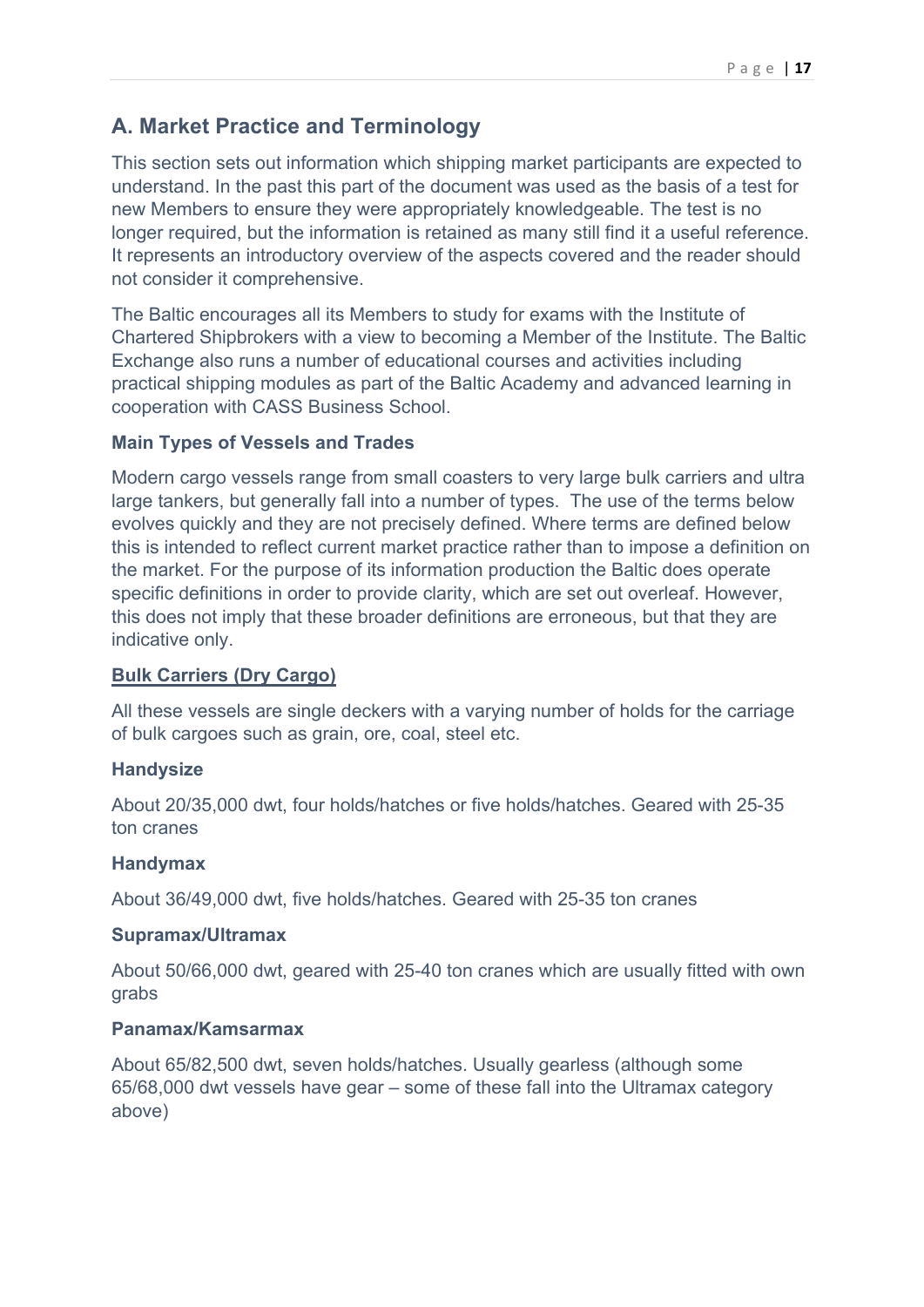## **Post Panamax/Mini Cape**

About 87/120,000 dwt, seven holds/hatches. Gearless

## **Capesize**

About 120/200,000 dwt, nine holds/hatches. Gearless

#### **Very large Ore Carrier, also Valemax, Chinamax**

About 220/400,000 dwt, nine holds/hatches. Gearless

There are also numerous specialised vessels, which include the following:

#### **Specialist Vessels**

#### **OO**

A vessel which is adapted to carry both oil and ore

## **OBO**

A general purpose vessel which is adapted to carry oil, general bulk products and ore

## **Tweendecker/Multi-purpose (MPP)**

A vessel able to trade with one or more decks for the carriage of general cargo including bagged and/or mixed general cargoes and containers.

## **Reefer**

A refrigerated ship for meat, fish, fruit and vegetables, etc.

## **RO/RO (Roll on/Roll off), PCC (Pure Car Carrier), PCTC (Pure Car/Truck Carrier)**

Roll-on roll-off vessels with ramps suitable for wheeled and tracked cargoes.

## **Containerships**

Vessels carrying general and high value cargoes in containers (commonly referred to as boxes), some of which may be refrigerated. Capacity is expressed as the equivalent number of TEUs (twenty foot equivalent units) or FEUs (forty foot of equivalent units).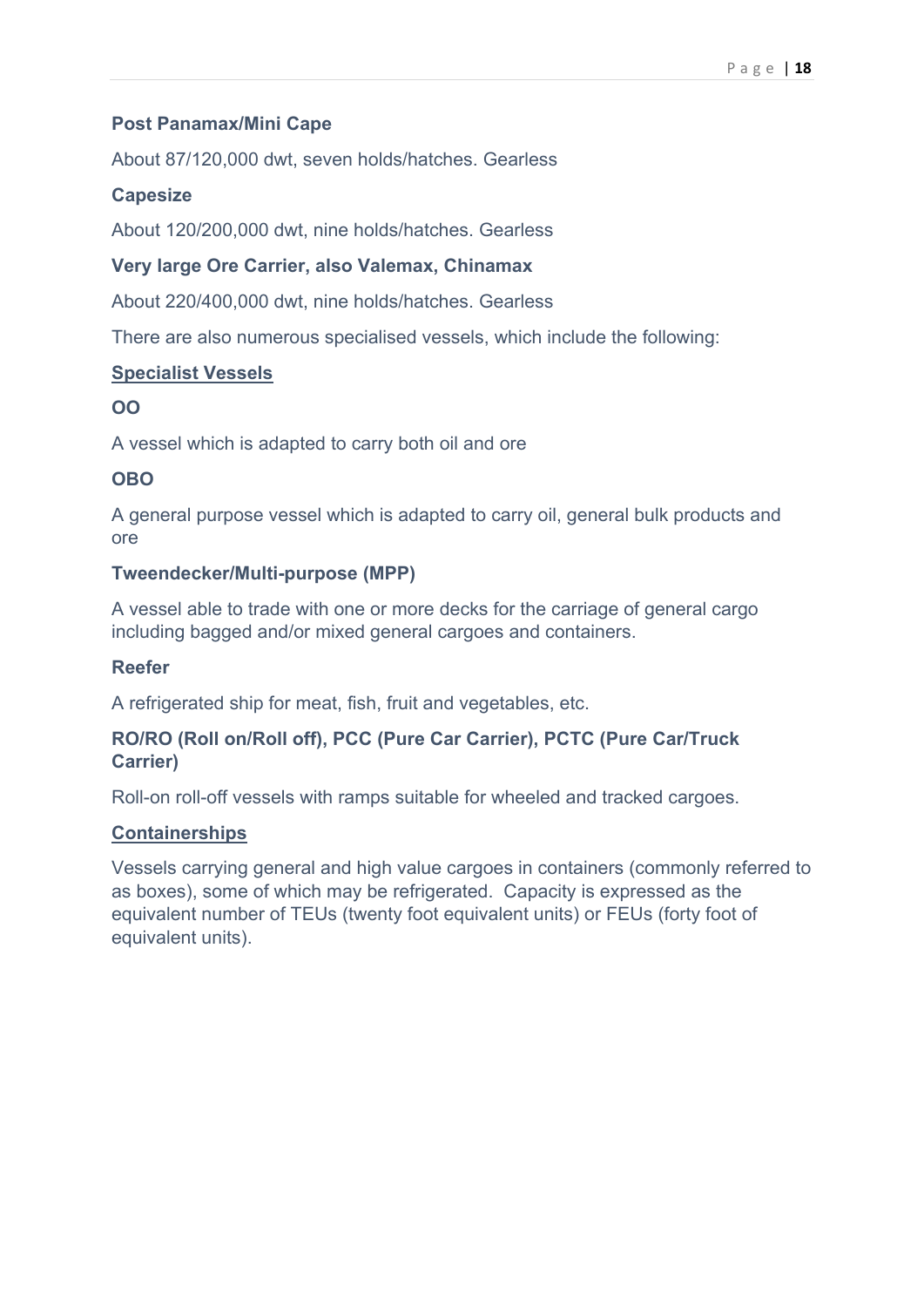## **Tankers (oil and oil products carriers and chemical vessels**

These vessels are designed to carry cargoes including crude oil, refined dirty products, refined clean products, chemicals and gas, and generally fall into the following groups:

#### **Handysize**

About 10/37,000 dwt

#### **MR (Medium Range)**

About 37/55,000 dwt

#### **Panamax**

About 60/80,000 dwt (also called an **LR1** if coated tanks for refined products)

#### **Aframax**

About 90/120,000 dwt (also called an **LR2** if coated tanks for refined products)

#### **Suezmax**

About 120/160,000 dwt

## **VLCC (Very Large Crude Carrier)**

About 240/320,000 dwt

# **Gas Carriers**

## **Liquefied Petroleum Gas (LPG)**

## **(Very Large Gas Carrier (VLGC – fully-refrigerated)**

>60,000 cbm

## **Large Gas Carrier (LGC – fully-refrigerated)**

40,000-59,999 cbm

#### **Medium Gas Carrier (fully-refrigerated)**

25,000-39,999 cbm

## **Handysize Gas Carrier (can be semi or fully-refrigerated)**

15,000-24,999 cbm

## **Small Gas Carriers (semi-refrigerated, pressurised)**

5,000-14,999 cbm

## **Small Gar Carrier (pressurised)**

<4,999 cbm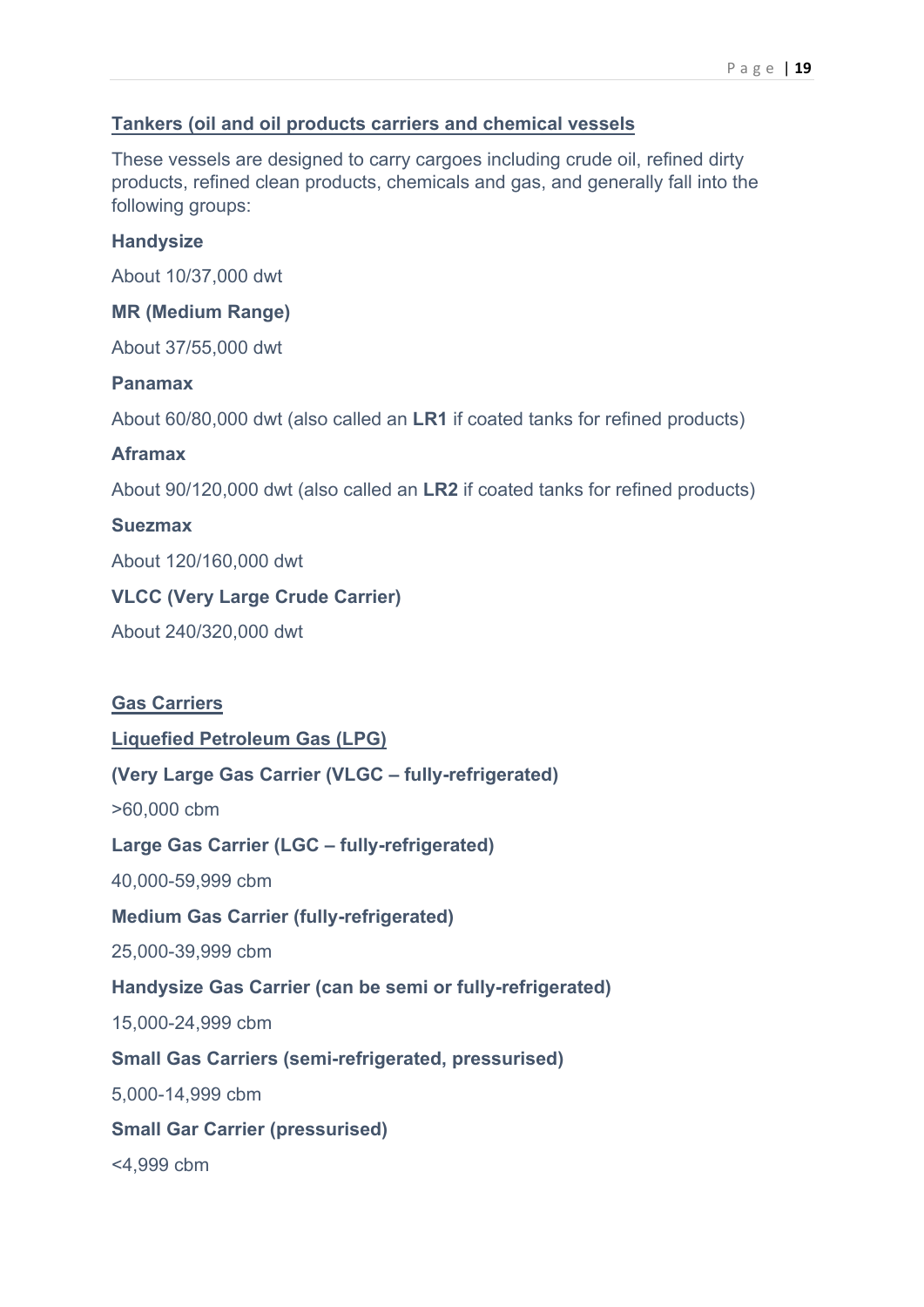# **Liquefied Natural Gas (LNG) Q-Max LNG** >220,000 cbm **Q-Flex LNG**

209,000-219,000 cbm

#### **Upper Conventional LNG**

145,000-208,999 cbm

#### **Lower Conventional LNG**

90,000-144,999 cbm

**Med Max LNG**

36,000-89,999 cbm

**Small Scale LNG**

<36,000 cbm

## **Trades**

A large variety of cargoes are carried on bulk carriers, but as a rule, the larger the vessel, the fewer commodities are commonly loaded.

For example, Capesize ships carry mostly iron ore, coal, bauxite and sometimes grain. Panamax sizes, in addition to these cargoes are also sometimes employed for the carriage of metcoke, petcoke, fertilisers, sulphur, salt, bauxite, alumina and steel slabs.

The smaller Handysize to Supramax sizes, in addition to the above, are also often employed in carrying cargoes such as steel products, scrap and sugar.

The largest trade routes for the major bulk cargoes are commonly:

**Iron Ore** Australia to the Far East and to Europe India to the Far East South Africa to the Far East and to Europe Brazil to the Far East, Europe and to Argentina Chile to the Far East Norway to Europe Black Sea to the Far East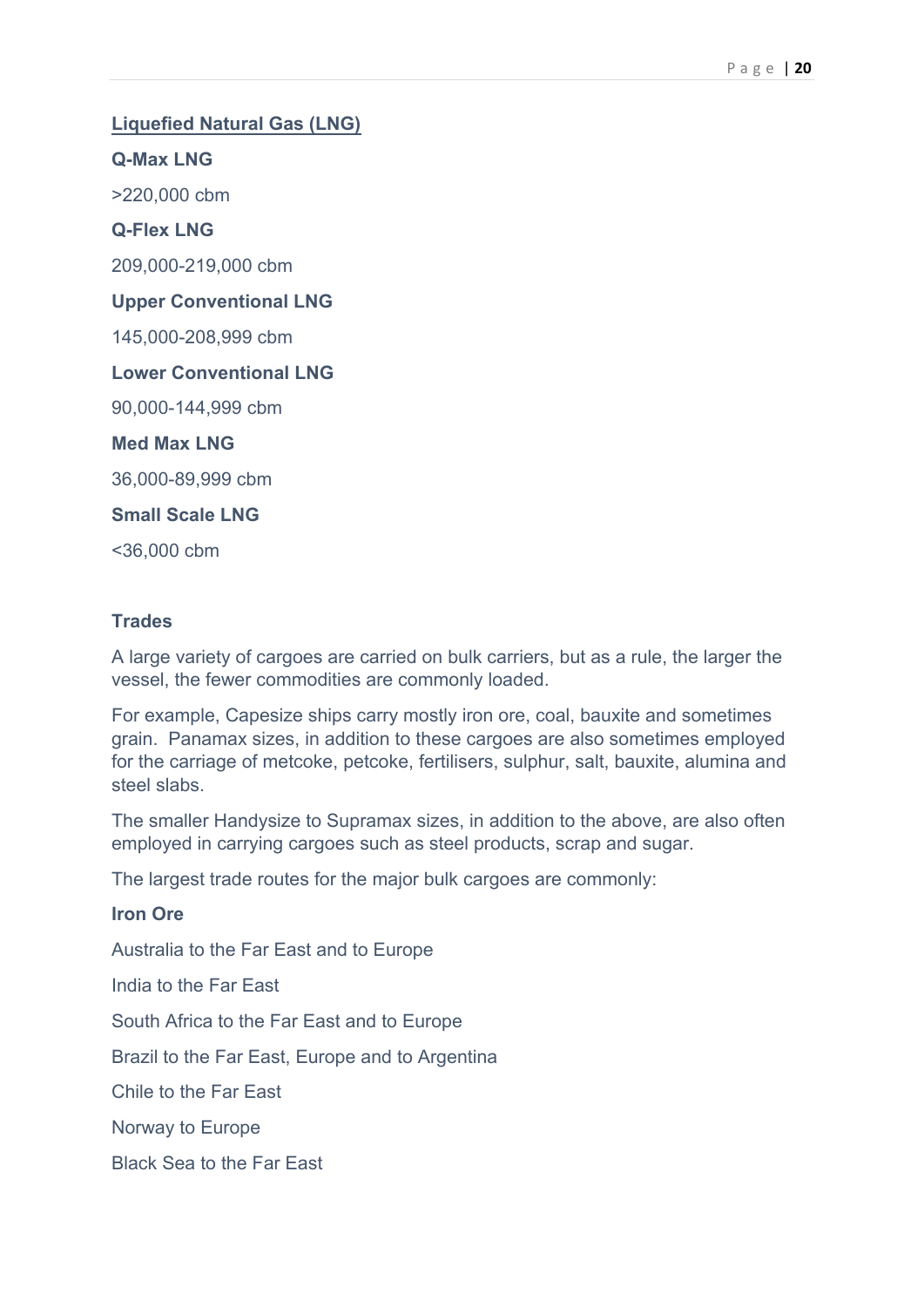## **Coal**

Australia to the Far East and Europe, with some cargoes also to Brazil and Argentina

Australia to India and South Africa to India

Indonesia to the Far East and to Europe

South Africa to the Far East and to Europe

Colombia to Europe

USA East Coast to the Far East and to Europe

West Coast of Canada to Far East

## **Wheat**

North America to Far East, Middle East and Europe

Australia to the Far East and Middle East

East Coast South America to the Far East and Europe with some cargoes also to the Middle East

UK/Continent to the Middle East, North Africa

Black Sea to the Middle East

## **Soya Beans**

USA (Gulf/Mississippi) to Far East, Middle East and Europe

US West Coast to Far East

Brazil to Far East and Europe

Argentina to Far East and Europe

## **Tanker Trades and Flows**

## **Crude Oil**

Middle East to Far East, North West Europe, USA, Indian sub-Continent, South Africa, Brazil, Red Sea, Mediterranean and Australasia

Red Sea to Far East, USA, North West Europe and Mediterranean

West Africa to Far East, North West Europe, Mediterranean, Indian sub-Continent, USA and South America

North Africa to Mediterranean, North West, USA and Far East

North Sea to USA and Far East

Baltic Sea to UK/Continent, Mediterranean, USA and Far East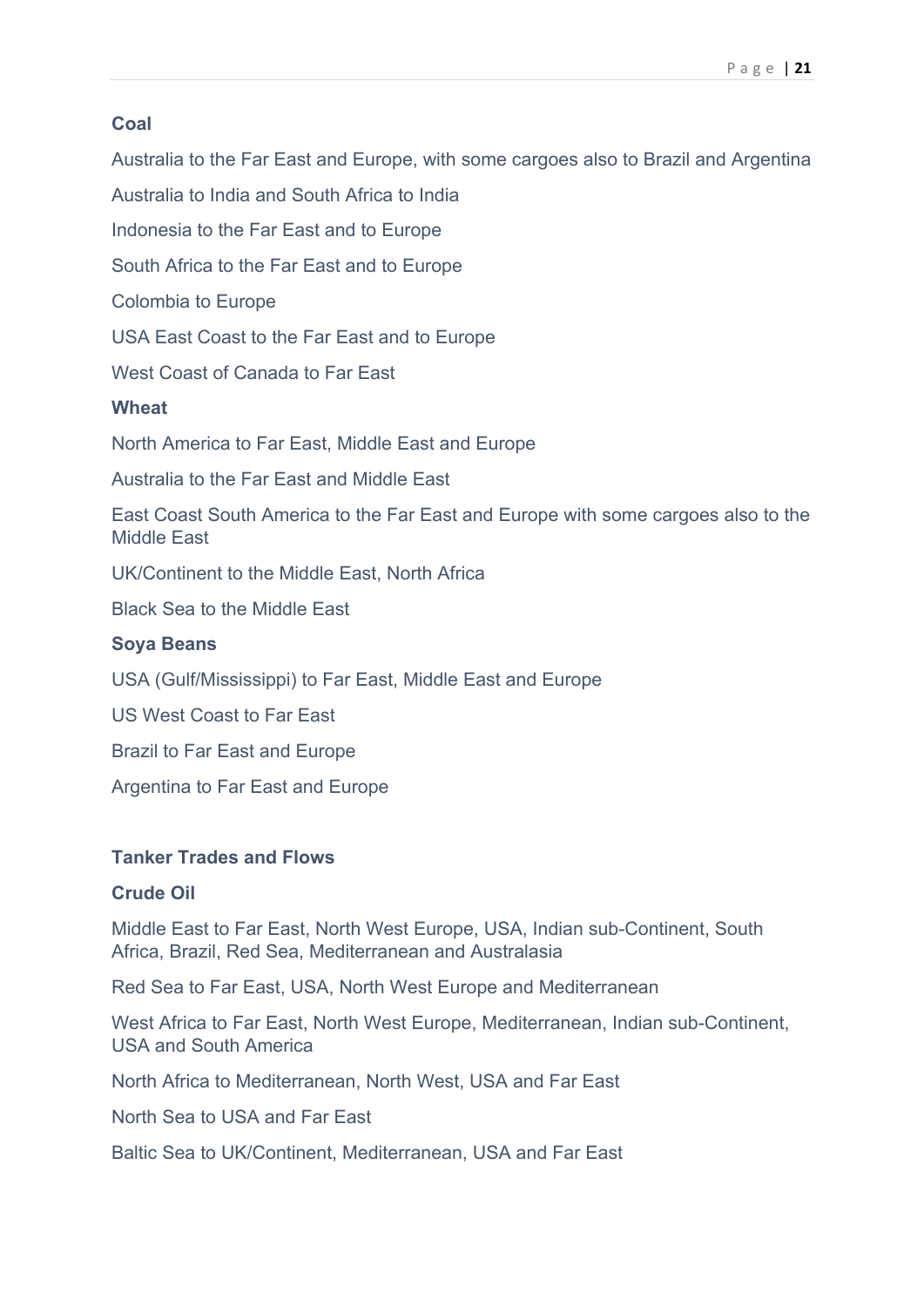Black Sea to UK/Continent, Mediterranean, USA and Far East East Coast Mexico to USA, Europe and South America Caribbean to USA, Europe, South America, Indian sub-Continent and Far East South America to USA, Europe and Far East Indonesia/Malaysia to Far East and Australasia US Gulf to China US Gulf to Mediterranean **Dirty Products** Middle East to Far East North West Europe to Far East and USA Mexico and Caribbean to USA, North West Europe and Far East Baltic Sea to UK/Continent, Mediterranean, USA and Far East Singapore to Far East Inter-regional trade within Europe/Mediterranean Inter-regional trade within South East Asia and Far East **Clean Products** Middle East to USA, Mediterranean, Europe and Far East North West Europe to USA, Mediterranean, West Africa and Far East Mediterranean to North West Europe, USA and Far East US Gulf to South America and Europe Caribbean to USA and Europe Indian sub-Continent to USA, Mediterranean, Europe and Far East North East Asia to US West Coast and West Coast South America Singapore to Worldwide destinations Inter-regional trade within Europe/Mediterranean Inter-regional trade within Middle East and Indian sub-Continent Inter-regional trade within South East Asia and Far East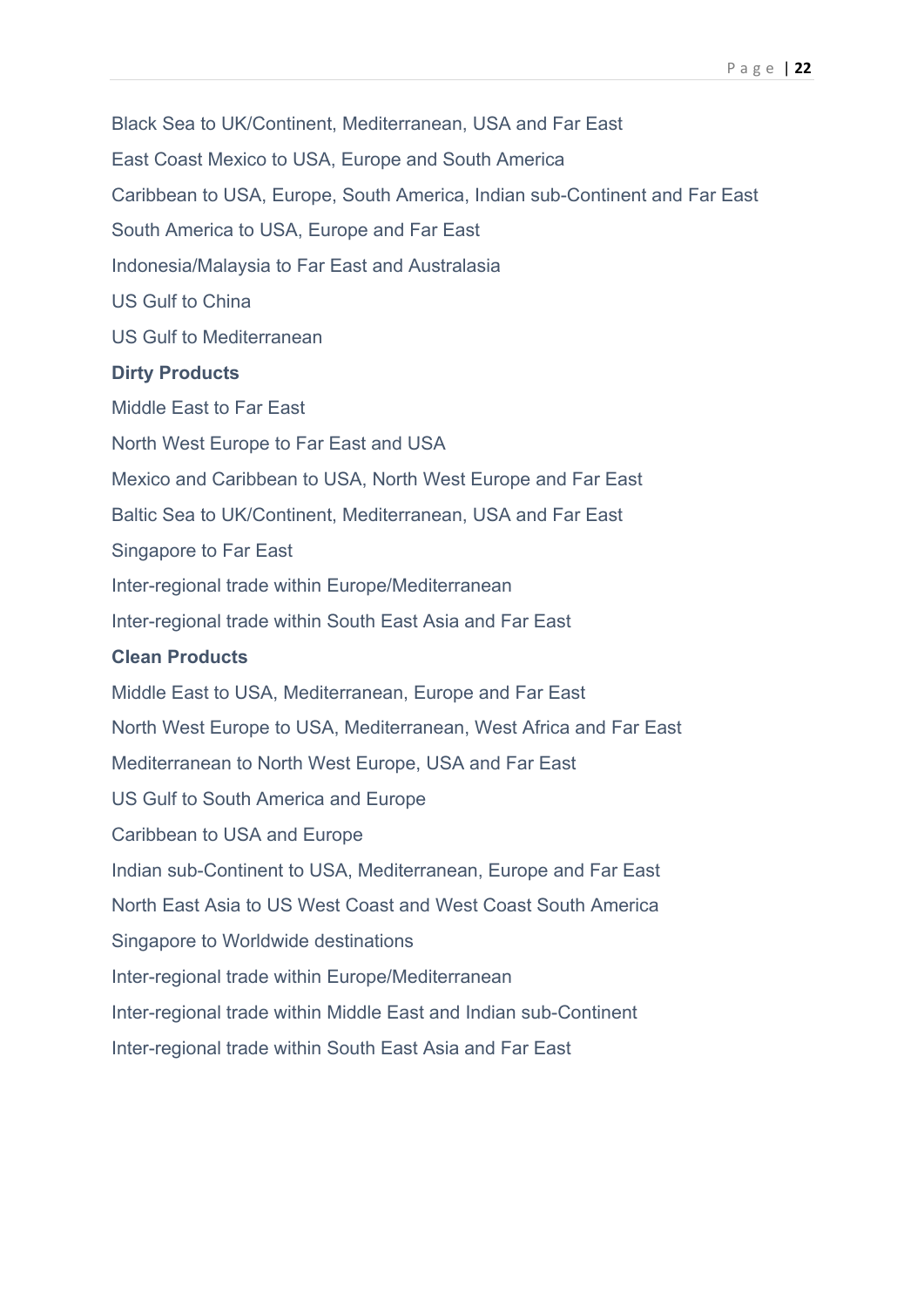# **B. Chartering**

## **The Main Components of a Vessel's Costs**

The cost of running a vessel can broadly be divided into two parts. There are routine costs which accrue on a daily basis and which are not affected by the specific voyage on which the vessel is engaged. Then there are costs which are specific to the individual voyage.

The following may be considered the main routine costs incurred in running a ship:

- 1. Capital cost of the ship, which will normally be expressed as a depreciation cost (the capital cost divided by the number of years the ship is expected to trade, minus its expected demolition value at the end of its working life) plus the funding cost of the capital, which may in part be in the form of a bank loan (mortgage).
- 2. Crew wages, overtime, pension contributions, insurance, travelling costs.
- 3. Victualling.
- 4. Insurance (Hull and Machinery and Protection and Indemnity).
- 5. Tonnage tax and management fees.
- 6. Deck and engine room stores and spares, lubricating oil.
- 7. A suitable daily allowance to cover periodic costs such as dry-docking, special surveys, running repairs.

#### **The Main Components of a Voyage Cost**

The following may be considered the main costs which are specific to a voyage.Bunkers (fuel), port disbursements, stevedoring/load/discharge costs if payable by shipowner, canal dues. Additionally, there may be other expenses, such as war risk insurance premium, over-age insurance, freight tax, local taxes and/or dues, income tax and despatch money etc.

#### **Main Charterparty types**

A Charterparty is a contract of agreed terms and conditions between the shipowner, disponent owner (the person who controls the ship by virtue of an existing Charterparty with the shipowner or other disponent owner) or operator and the charterer, for the carriage of goods or hire of the vessel in return for payment of an agreed freight or rate of hire.

Charter parties fall into three main categories – voyage, timecharter and bareboat:

#### **1. Voyage Charters**

a) The charterer employs the vessel for a specific voyage or voyages, with cargo which is customarily loaded and discharged at their expense within a specified time (see Laytime) in return for freight calculated on an agreed rate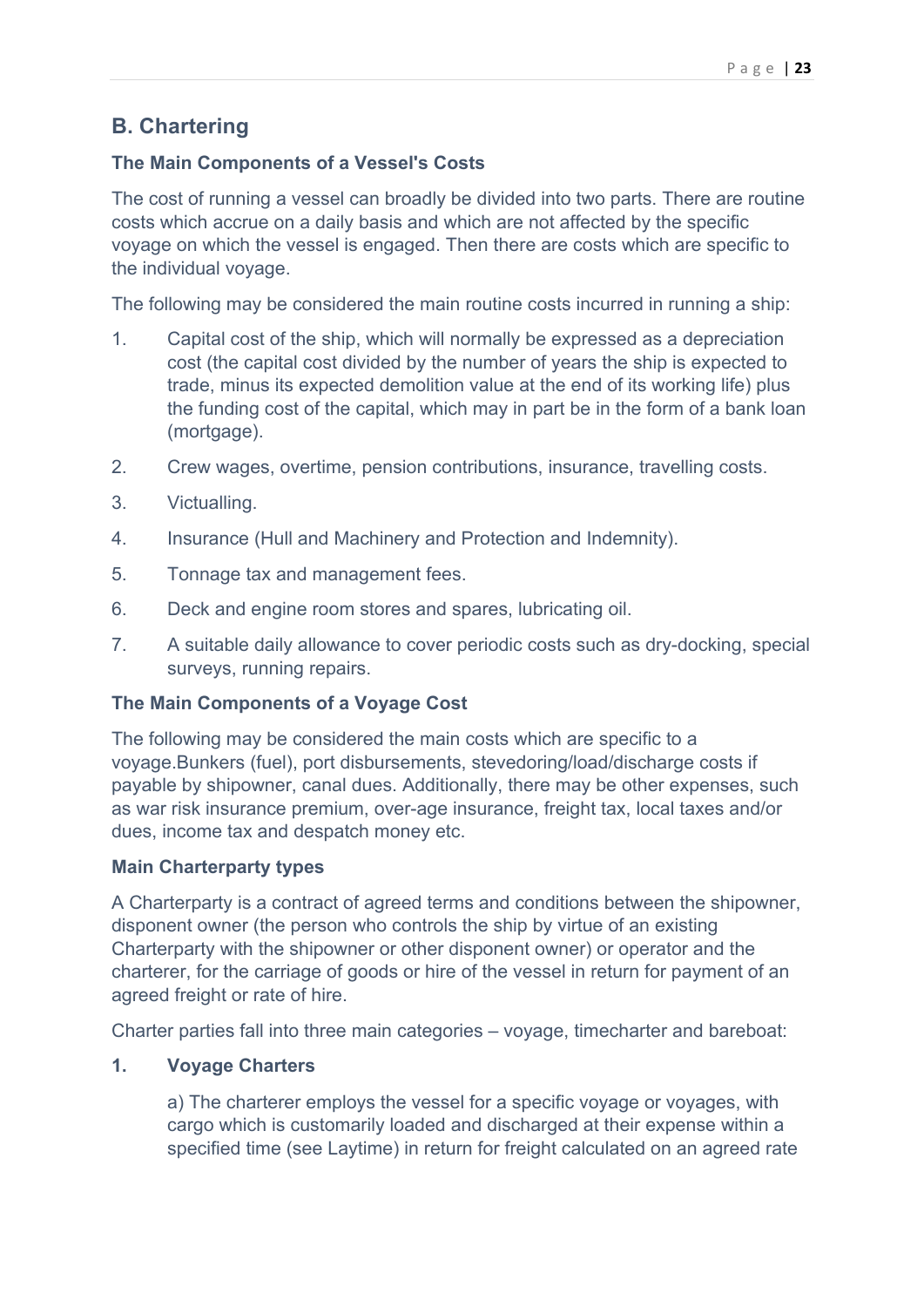per ton of cargo or as a lump sum. The owner pays for fuel and operating expenses, and (generally) port disbursements, of the vessel.

b) Contract of Affreightment (COA)

This form of contract is an agreement by an owner or operator to lift an agreed number of cargoes of a certain size over a period of time.

#### **2. Timecharters**

The charterer has the use of the ship for a specific trip or a period of time. Charterers may direct the vessel within the trading limits agreed, and, in normal circumstances, the Master must obey these orders.

Whilst the timecharterer has the commercial control, the owner retains responsibility for the vessel and the Master and crew remain in their employment. The hire, usually calculated per day, is paid in advance at regular, agreed intervals, normally semi-monthly or monthly.

Whilst on timecharter, the timecharterer usually pays for all port charges including their own agency fees, canal dues, pilotage, and generally (if not covered elsewhere) cargo insurance.

Normally, the charterer pays for the fuel on board at the time he accepts delivery and for fuel supplied while the vessel is on hire. When the vessel is redelivered the owner pays for bunkers remaining on board. The prices applicable on delivery and redelivery and the respective quantities are normally agreed by negotiation.

The owner pays for the operating expenses of the vessel.

If the ship breaks down or, as a result of the shipowner's fault, the charterer does not have the use of the vessel, the vessel goes 'off-hire' for that period subject to any terms in the Charterparty.

Timecharterers may be owners who want to temporarily augment their own fleet, charterers who have a variety of commitments to meet, charterers who believe term chartering will hedge the market, operators who foresee a profit by taking voyage contracts from charterers and timechartering vessels themselves to cover those contracts.

#### **3. Bareboat Charters (Charterparties by demise).**

The registered owner passes over to the demise charterer the complete control and management of the ship. The demise charterer becomes, for all effective purposes, the owner during the period of the contract. The Master and crew are their employees and may be appointed by him.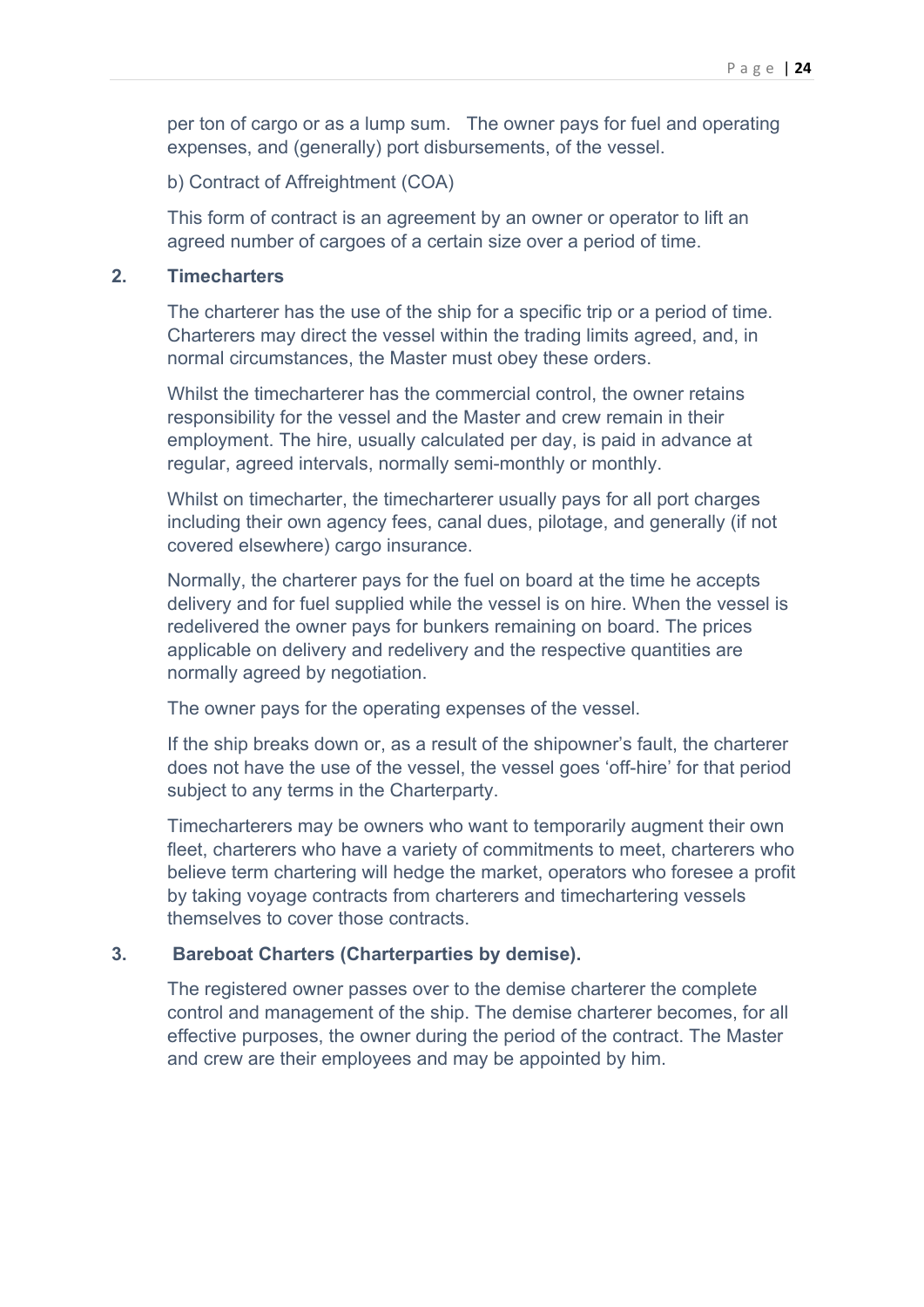## **Law of Contract**

Almost all Charterparties, and many other contracts agreed in international trade, are concluded under English law (sometimes more precisely expressed as the Laws of England and Wales). There may also be a specific statement that disputes will be referred to the English courts (see also Arbitration) without which other courts may hear cases albeit applying English law. All comments on legal matters herein assume the choice of English law and are general statements which cannot be taken as advice for a specific situation. Specific legal advice should only come from practising lawyers.

Generally, the parties to a Charterparty have freedom to contract on such terms as they may agree during negotiation. The aim should be clarity of expression and the avoidance of ambiguity and inconsistency of clauses. If disputes arise, which eventually come before the Court or an arbitral tribunal for determination, the judgment or award will normally reflect the presumed intent of the parties. The case (or unwritten) law thus made (unwritten in the sense that it is not an Act made by Parliament) represents the common law which develops according to the changing needs of commerce. One may contract out of common law but not out of statute law. From time to time an accumulation of common law has been codified into Acts of Parliament; the Merchant Shipping Acts, the Marine Insurance Act and the Arbitration Act are examples.

The terms of a contract may be:

• a condition, the breach of which entitles an aggrieved party to elect to be released from further performance and claim damages for any loss suffered, or maintain the contract and sue for damages; or

• a warranty, the breach of which carries only the entitlement to sue for damages

(Note: The term 'warranty' used in connection with marine insurance has the same meaning as 'condition' in other contracts.)

#### **Bills of Lading**

A Bill of Lading has the following functions:

- It is a receipt for the goods, signed by the Master or agent on behalf of the carrier, with admission as to condition and quantity of the goods.
- It is a document of title to the goods, by which the property in the goods may be transferred.
- It is prima facie evidence of the terms and conditions of carriage.
- The Charterparty is the contract between the charterer and the owner. However, the lawful holder of a Bill of Lading has vested in them all rights and liabilities under the contract of carriage as if such holder had been a party to the contract of carriage.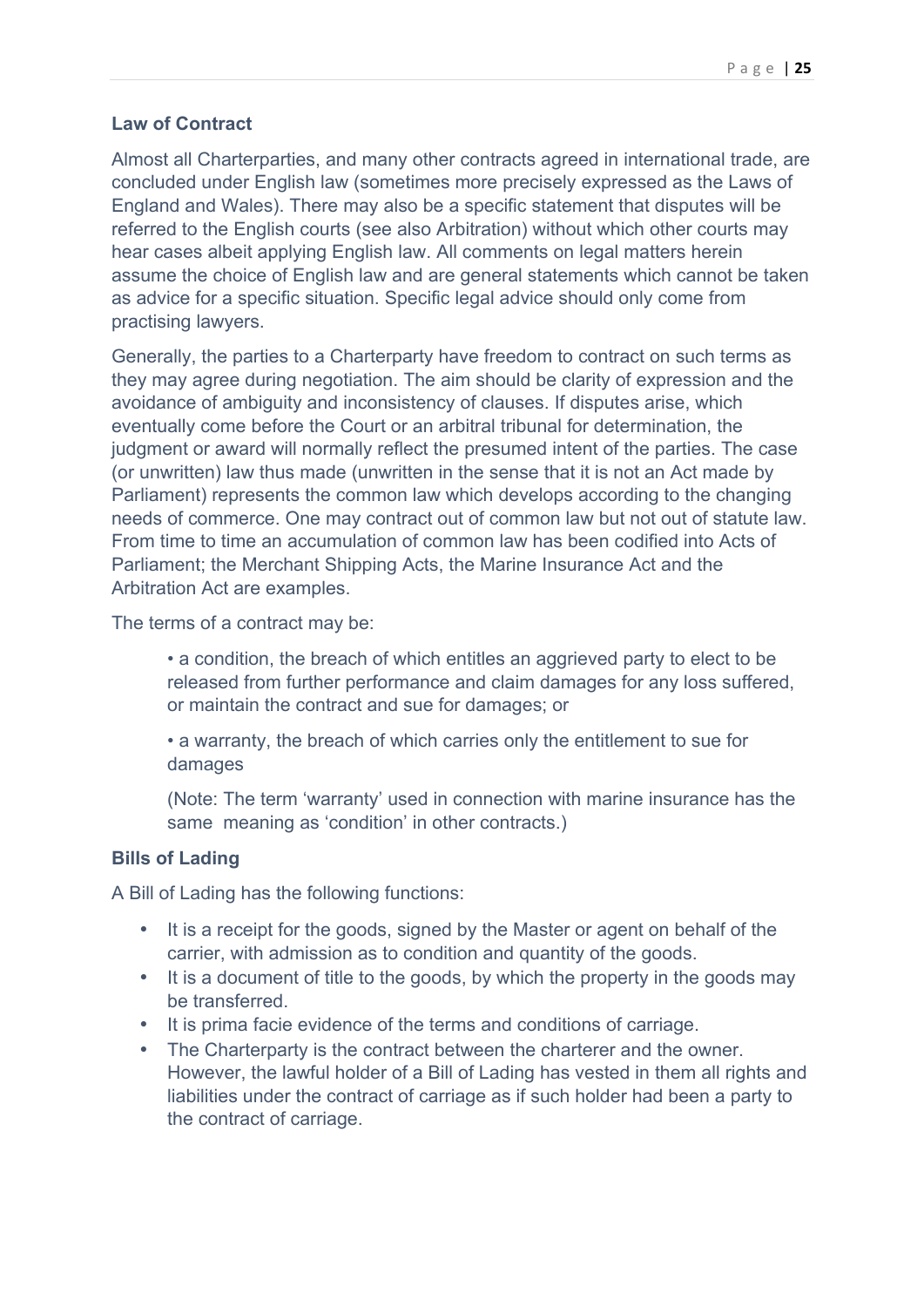Usually, the Bill of Lading contains a suitable clause to incorporate the terms of the Charterparty pursuant to which it is issued. If, however, it is the parties' intent that disputes arising under the Bill of Lading should be resolved in accordance with the terms of the arbitration clause that has been written into the charter, explicit reference to this needs to be made on the Bill of Lading. Should that Bill of Lading purport to involve the shipowner in a liability greater than agreed in the Charterparty, it is considered that the charterer indemnifies the shipowner to the extent of this greater liability towards the cargo. If charterers are also the Bill of Lading holder then it is the Charterparty and not the Bill of Lading that is the contract of carriage.

## **Letters of Indemnity (LOI)**

Discharge or delivery of cargo at a discharge port without the production of the original Bills of Lading has become commonplace over recent years. While this is certainly not an ideal scenario, the charterer presents to the shipowner a Letter of Indemnity (LOI), the wording of which is typically provided by the owner's P&I Club, and the letter is then signed by the charterer.

The purpose of the LOI is to indemnify the owner against claims arising from the delivery of the cargo without presentation of the original Bills of Lading which demonstrate title to the cargo. It is also sometimes necessary for owners to be prepared to consider accepting an LOI for the change of destination to a port other than that specified in the original Bills of Lading. It is recommended that an LOI covering any other situation should be resisted because it could be concealing a fraudulent act.

A situation may arise in connection with the signing of Bills of Lading where the shipper desires to obtain a condition expressed in the sale of goods contract, but where the condition of the goods shipped is not such as would strictly warrant a clean Bill of Lading being issued.

A Bill of Lading is intended to express 'the apparent order and condition of the goods and the date of shipment' and a representation so made which is knowingly false has all the elements of fraud. Consequently, an LOI from shipper to shipowner in exchange for a clean or incorrectly dated Bill of Lading in such circumstances is not legally enforceable. Such action is defined as an unacceptable practice under the Baltic Code.

#### **Role of the Ship's Master**

The burden of responsibility resting upon the Master is reduced for routine matters in modern times with improved communication between the ship and the owner.

However, the Master retains the duty of care for the safety of the ship and of the cargo placed in their charge. He cannot delegate this responsibility. In the exercise of their duty he has powers to bind the shipowner and cargo-owner by their actions in case of need. The Master is the agent of the shipowner. Thus, the shipowner is bound by acts of the Master, which are within the authority of a Master; and third parties with whom the Master deals are entitled to be guided accordingly unless they are aware that the Master's authority has been limited.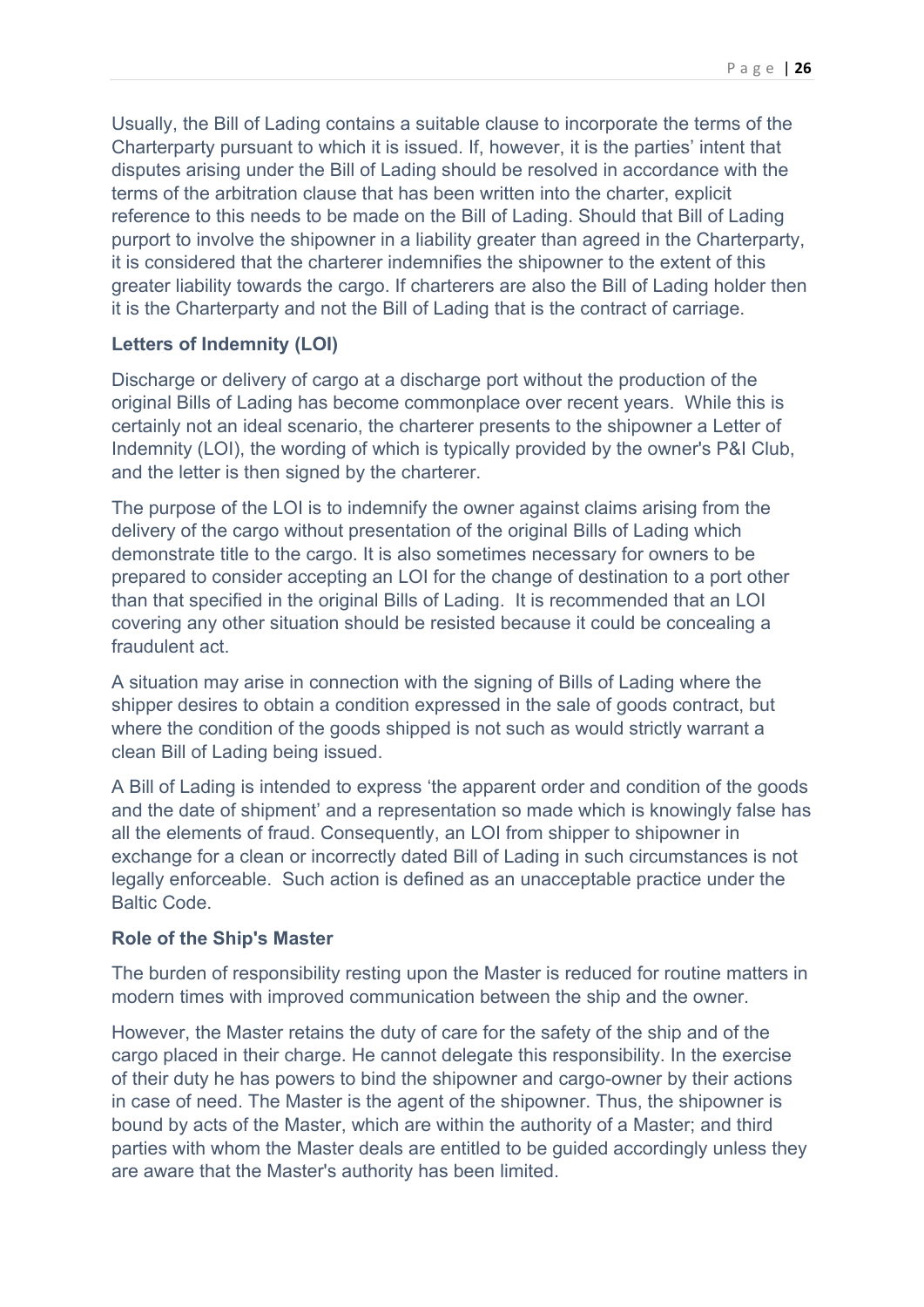If the Master signs Bills of Lading which are incorrectly dated or knowingly false in any other respect, or for goods which are not on board, or if he unjustifiably deviates from the ordinary course of the voyage, he may incur personal liability.

A Master must be very careful about the description and condition of cargo and where a Charterparty calls for the release of 'freight prepaid' Bills of Lading. Before releasing such bills, their agents must have the owner's confirmation that they have received the freight. If signed Bills of Lading stamped 'freight prepaid' are released, the Master has an obligation, having signed the Bills of Lading, to deliver the cargo whether freight is paid or not.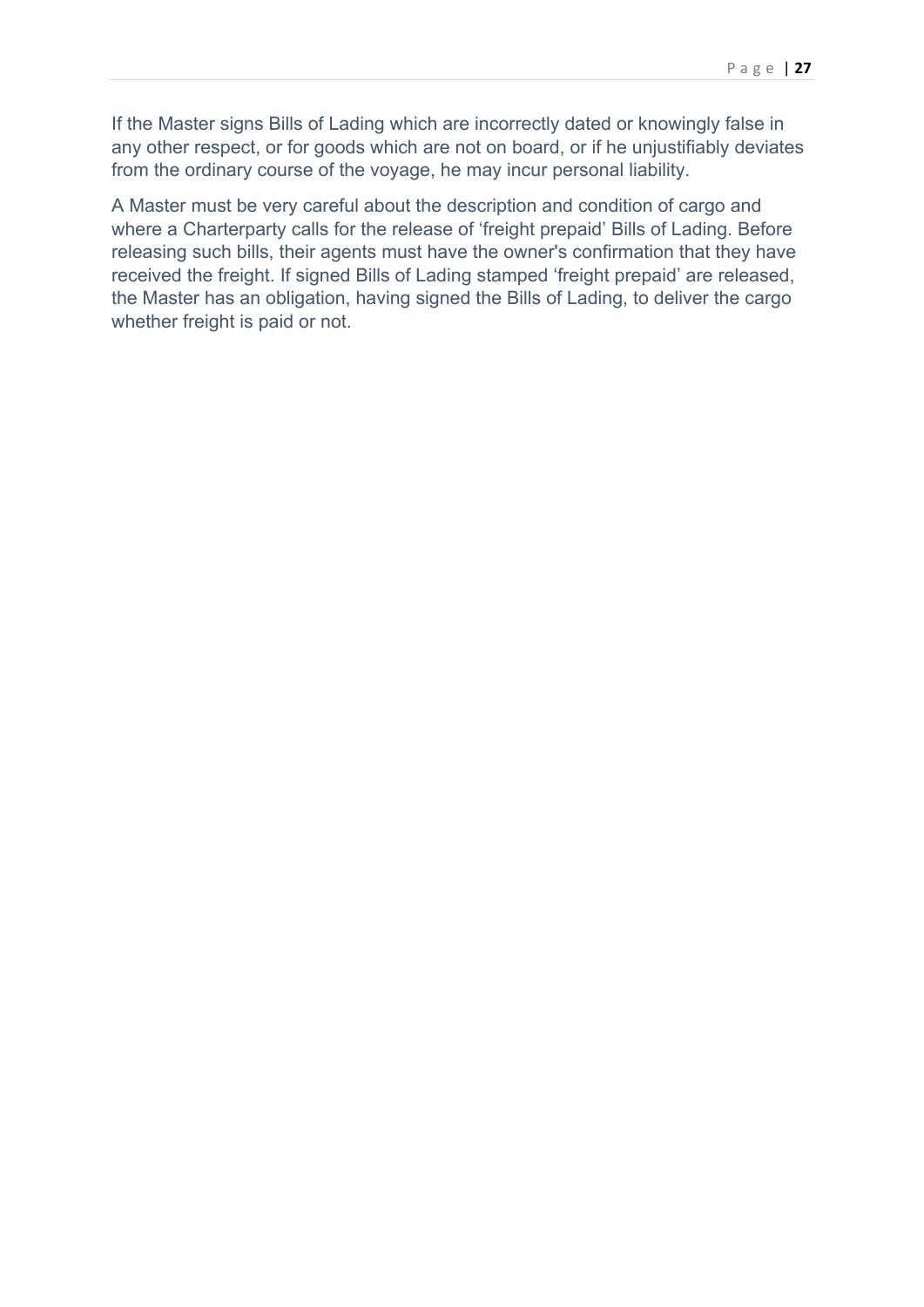# **C. Chartering Negotiations**

## **General Principles**

Negotiating must be conducted with care and accuracy. There must be complete agreement on all the terms and details between the two principals for an enforceable contract to come into being.

It has for many years been the custom for brokers to record the progress and details of negotiations in a "day book". This can provide a check-list as to the agreed position and outstanding issues and can later, in the event of a dispute, be used to safeguard their own and their principal's position. However, in the modern office environment there is less reliance on paper documents and copies of emails, instant messaging exchanges and the like may represent an equivalent of a day book. It is essential that such correspondence is recorded and retained for a reasonable period of time, at least until the Charterparty has ended and all matters have been finalised.

If agreement is reached a recapitulation (recap) should be exchanged between all parties summarising the final agreement.

Verbal communications outside chartering negotiations, when a broker must act, for example passing on orders to ships, should be re-confirmed in writing back to the instructing company.

A broker authorised to sign a Charterparty on behalf of their principal should indicate the source of authority for example by telephone, facsimile or email authority of [the principal's name] 'As Agents only'. When signing on behalf of a principal the basic rule is that with a signature qualified in this way a broker will not be held personally liable for the performance of the contract. If the name of the principal is not disclosed, then even the qualification of "as Agents only" would not absolve the broker from liability for the performance of the contract.

## **Firm Offers**

A 'fixture' is arrived at by the exchange of 'firm offers' between brokers acting on behalf of their principals, an owner and a charterer, and when concluded, (that is all terms and details agreed and subjects, if any, lifted), it is an enforceable contract.

A 'firm offer' should be limited as to time and be definite as to terms. Opening 'firm offers' are normally based on the main terms and such offers are made subject to agreement of further terms and conditions of the charter and in many cases contain a variety of 'subjects' (i.e. matters needing resolution before the charter can be agreed).

When a fixture is concluded on main terms with 'subjects', it is up to the brokers to ensure that both principals lift 'subjects' as soon as possible. It is important to note that no fixture has been concluded until all 'subjects' have been lifted.

A 'firm offer' or 'firm counter offer' can be declined by the recipient. They are then free to work their vessel or cargo elsewhere. This is a very important point for a broker to bear in mind. If a firm counter is made, however minor the change in terms,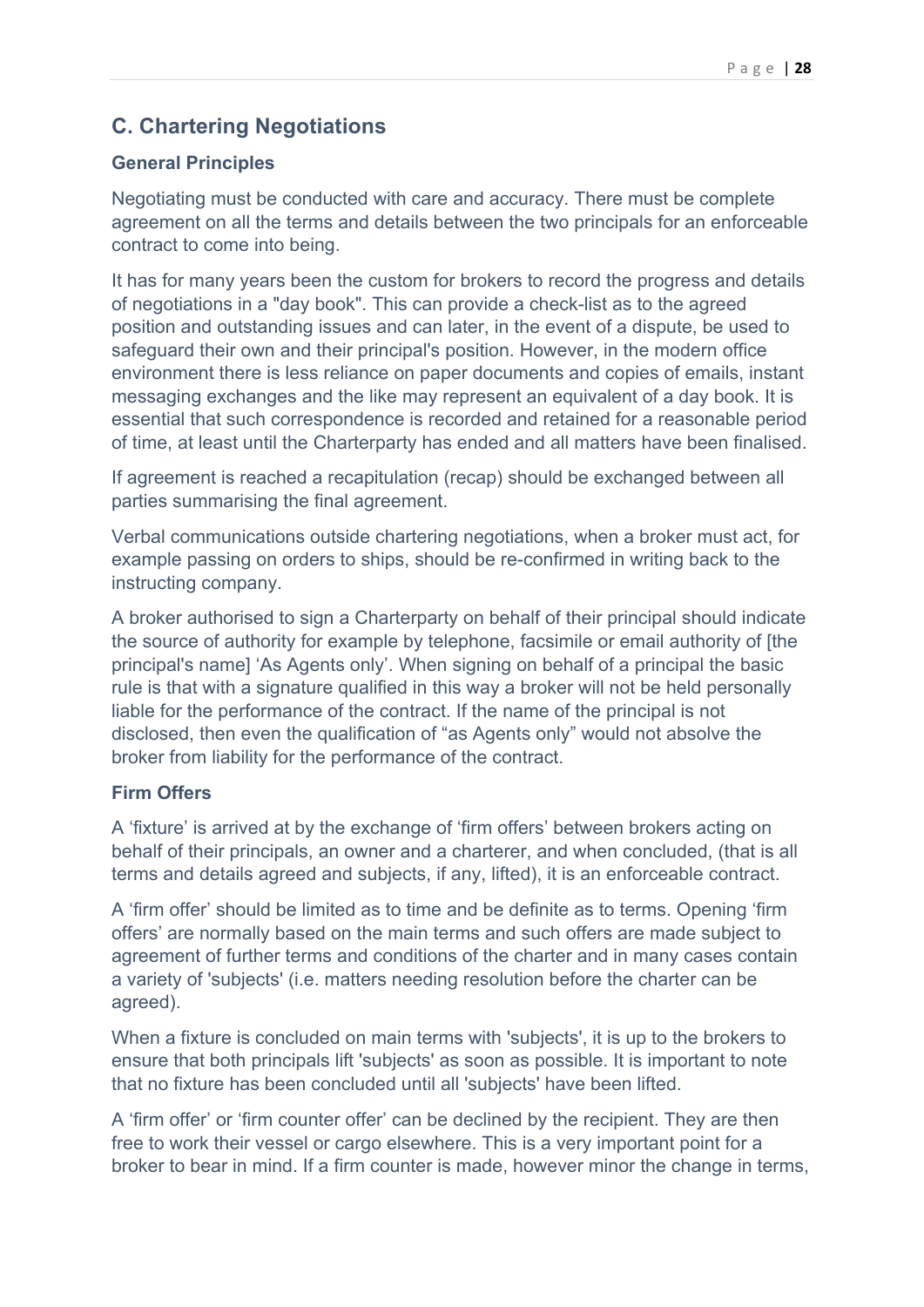the simple act of countering allows the opposite negotiating party the opportunity to decline and withdraw from the negotiation without further discussion or recourse. No firm offer may be made by a broker without authority from a principal.

#### **Subject Details**

Negotiations on Charterparty details are similar to those on main terms but rarely include time limits for reply. Brokers exchange offers, and counter offers on behalf of their principals until both parties are in agreement on all details that will eventually form the Charterparty. It is important that brokers ensure that their principals are kept fully advised on the status of outstanding 'subjects' when confirming that details are in order.

Court decisions in the USA have determined that a binding fixture had resulted when the main terms had been agreed despite the fact that it was still 'subject to details'. The USA Courts' view is not generally shared by the market in terms of practice in London and a judgement of the Commercial Court in London under English Law has affirmed that at that stage there is no binding contract. It should therefore be noted that if a firm negotiation is taking place under which any eventual contract would be governed by US law, such negotiation cannot fail on Charterparty details. Under New York law if the parties are unable to reach an agreement on the Charterparty details, a tribunal will rule on the outstanding points.

Briefly therefore, a broker should be aware that in the English Courts the expression "subject details" prevents a binding contract being in place until the subject is removed, and that this is not the position in the US.

#### **Subject Stem**

This subject is to give charterers time to put the vessel to their shippers to confirm that they can accept the vessel to load the agreed quantity of cargo on the agreed laydays. 'Subject Stem' is only to be used to determine availability of cargo. As a matter of interest STEM originally stood for 'Subject To Enough Merchandise' being available.

#### **Subject Shipper's or Subject Receiver's Approval**

This subject is used when the shippers or receivers of the cargo must give their approval of the vessel.

#### **Subject Head Charterer's Approval**

This subject will normally indicate that the cargo in question is a relet or sublet and charterers must get approval of the vessel from their head charterers. Most contract voyage charters have a relet or sublet clause in them.

## **Subject Board Approval**

This subject is used when the Board of Directors of either principal must approve the final fixture but should be viewed with caution as such approval can be refused without a specific reason being given. This subject would normally only be used for long term period fixtures.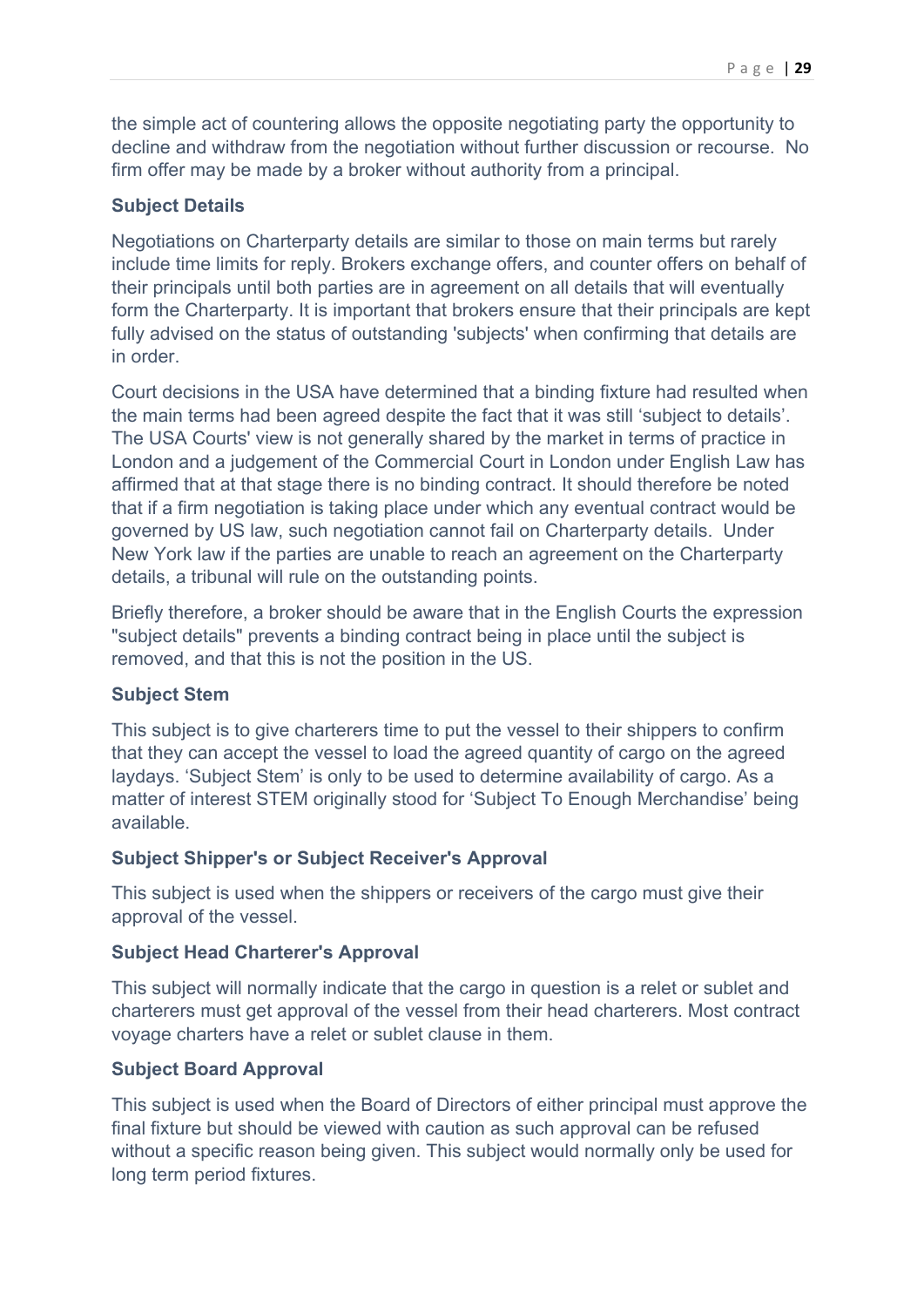## **Subject Charterer's Reconfirmation**

This subject can be used by charterers to hold a vessel while waiting to judge the market direction and sometimes to see if cheaper tonnage becomes available. This is a very onerous subject for an owner as the charterer simply does not need to give any explanation as to why a business is failed. It is recommended that any subject should be more specific in nature to reflect the actual situation.

#### **Time Limits on Offers and Subjects**

When exchanging offers, it should be understood by both parties that the reply time stipulated is either being set by the party making the offer (who would therefore have the authority to conclude a fixture if an acceptance is made to them within time), or the reply time is with another broker or the principal.

Therefore, if the authority is perhaps held overseas, and there could be communication difficulties or time differences, allowances should be made, otherwise the reply or acceptance could be 'out of time', with the risk that one party believes they have fixed because they have replied within time, but in fact the other party who had the authority to make the offer has not been contacted.

It is also important that precise reply times are given on offers and the lifting of subjects, rather than generalities such as 'one business day', 'close of business' or '24 hours after fixing'. State, for example, reply 0900 (local time) London or perhaps 0900 (local time) Tokyo, and make it clear whether the reply is to be made to a broker or the principal.

At no time should a reply time be expressed as 'reply in (10) minutes' or similar limit which is unclear as to the actual expiry time. All time limits should be set for a reasonable time.

#### **Abuse of Subjects**

This is an important area which is covered in the Guide to the Baltic Code section.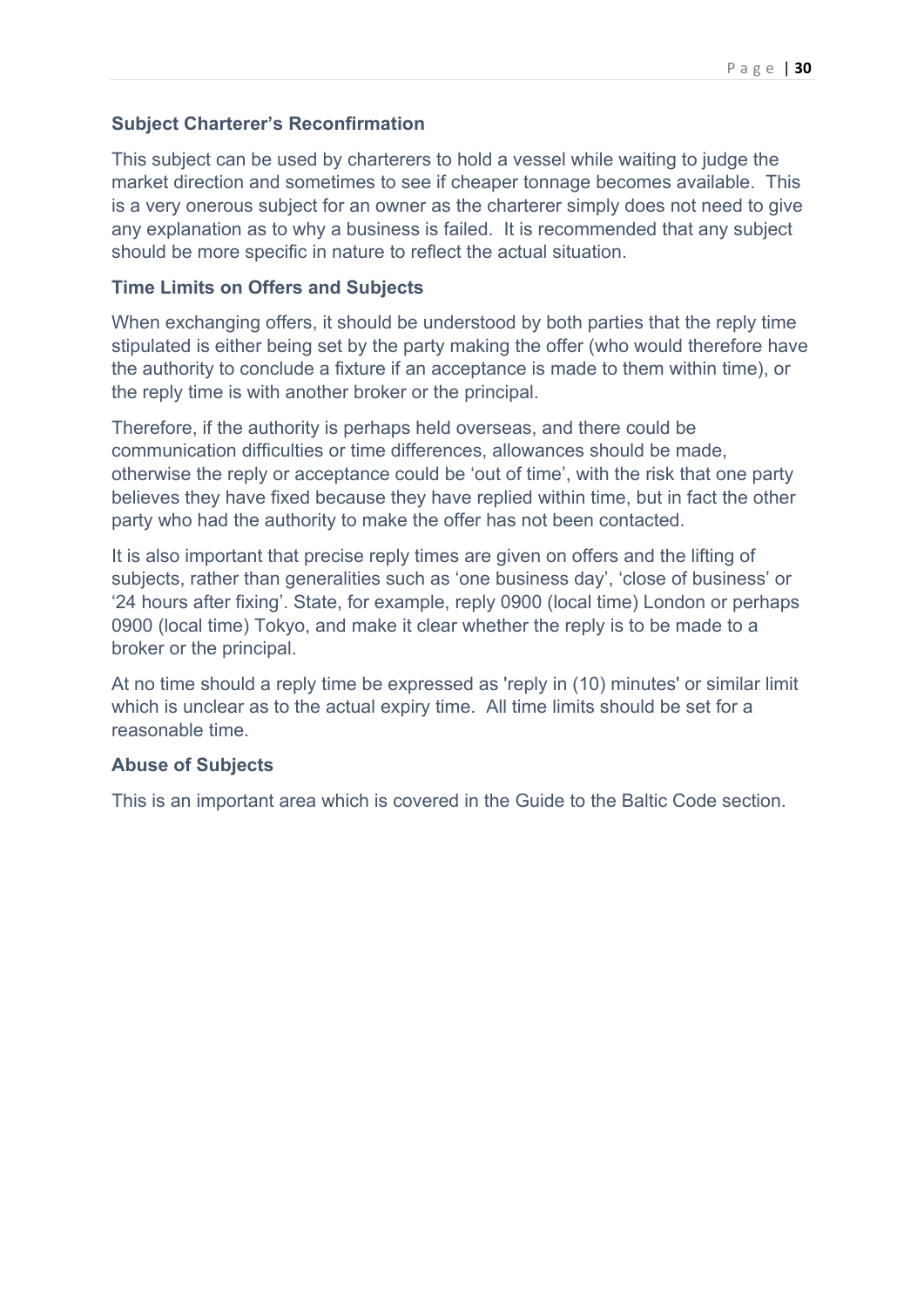## **Voyage Estimate - Dry Cargo or Tanker**

The ability to carry out an accurate voyage calculation is an important skill for a broker. Voyage estimates allow comparison between one piece of voyage business with another, as well as with a voyage performed under timecharter. In this way, the broker can advise their principal of market alternatives.

There are many formats for a voyage calculation, including software packages.

The below is just one example, basis Free-in Free-out (FIO) terms and full laytime which is used for both dry cargo and tanker business and shows the timecharter US \$ per day earnings from a given voyage US \$ per ton of freight.

| Vessel's name          | <b>BPI</b> | <b>Ballast speed</b>                   | 14             | Draft restriction |
|------------------------|------------|----------------------------------------|----------------|-------------------|
| Year of build          | TBC        | IFO consumption                        | 34             | n/a               |
| Deadweight             | 76600      | Laden speed                            | 14             | Winter allowance  |
| <b>Draft</b>           | 14.14      | <b>IFO</b> consumption                 | 36             | n/a               |
| TPC                    | 66         | MDO at sea                             | $\overline{0}$ | Cargo lift        |
| <b>Grain cubic</b>     | 90700      | MDO in port                            | 0.1            | 65000             |
| Bunkers/Constants 2000 |            | IFO in port                            | $\cdot$ 3      |                   |
| <b>IFO</b> price       | 609        | Speed allowance (B) 0.98 7% sea margin |                |                   |
| MDO price              | 911        | Speed allowance (L) 0.98 7% sea margin |                |                   |

|                        | Distance (m) Sea Days : Port Days : Port Costs (\$) |       |       |        |
|------------------------|-----------------------------------------------------|-------|-------|--------|
| Rotterdam              |                                                     |       |       |        |
| Santos                 | 5412                                                | 17.32 | 9.625 | 65000  |
| Singapore<br>(bunkers) | 8956                                                | 28.66 | 0.5   | 3500   |
| Qingdao                | 2458                                                | 7.87  | 9.63  | 60000  |
| Totals                 | 16826                                               | 53.85 | 19.75 | 128500 |

| 17.32            |  |
|------------------|--|
| 36.53            |  |
| 19.75            |  |
| 73.60            |  |
| 1159439          |  |
| $\left( \right)$ |  |
| 36083            |  |
| 1799             |  |
| 128500           |  |
| 15000            |  |
| 1340821          |  |
|                  |  |

|                                                                  |       |       |         | Cargo lift   Gross freight pmt   Commission   Total net freight   Equivalent net t/c |
|------------------------------------------------------------------|-------|-------|---------|--------------------------------------------------------------------------------------|
|                                                                  | (S)   |       | (mt)    | (5)                                                                                  |
| 65000                                                            | 40.00 | $5\%$ | 2470000 | 15343                                                                                |
| Result is a net Timecharter of \$15,343 per day over 73.60 days. |       |       |         |                                                                                      |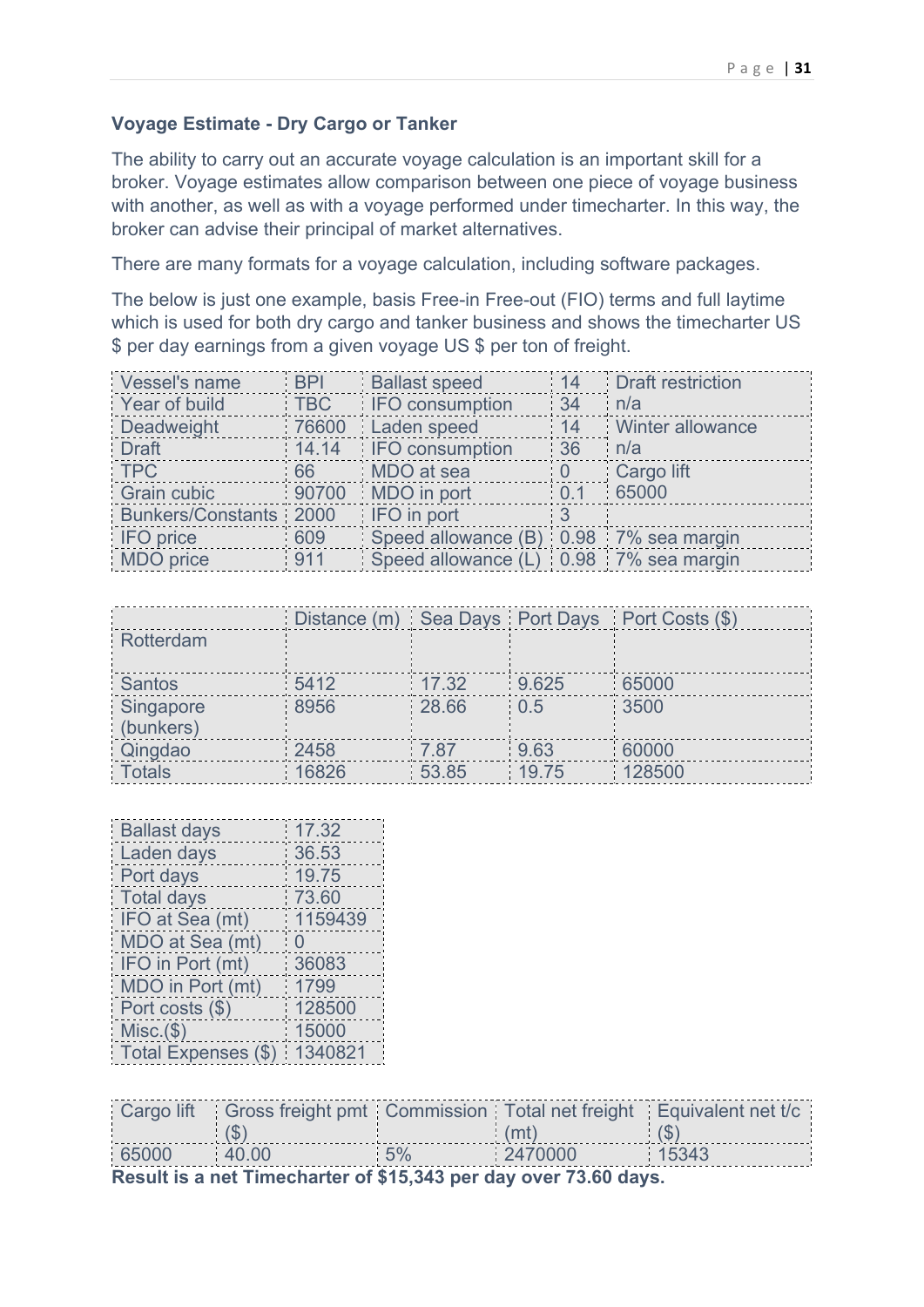The following formats are a useful, but not comprehensive, checklist when making or receiving an offer for a dry bulk ship. **Firm Offer - Voyage** For reply by......................................................... For account of [name and domicile]....................................................... as charterers Name of ship: Name of ship: see description as per Baltic Exchange Dry Cargo Questionnaire Baltic 99 (B99). This questionnaire or any other which is used should be considered supplementary and subsidiary to the owner's description of the vessel. Cargo quantity: Cargo description: Rate of freight: Where and how paid: to: FIOS/FIOT/FIO SPOUT TRIMMED: Loading port(s)/Discharging port(s): Laydays/cancelling: Position and expected date of readiness to load: Loading rate/Discharging rate or days permitted: Demurrage/Despatch: Dues/taxes (for account of): Owners/Charterers to appoint/nominate Agents both ends (Delete as applicable): Extra Insurance (for account of): Total commission including address: Form of Charterparty: Gencon, C (ore)7, Norgrain or BFC etc. Subject further terms and conditions and any other subjects required. Most trades today are on FIO (Free in/out) terms or more fully FIOST (Free in/out stowed or TRIMMED) with the occasional trade still using gross terms, and some charterers still fix cargoes on Custom of Port (COP), Customary Quick Dispatch (CQD) or liner terms.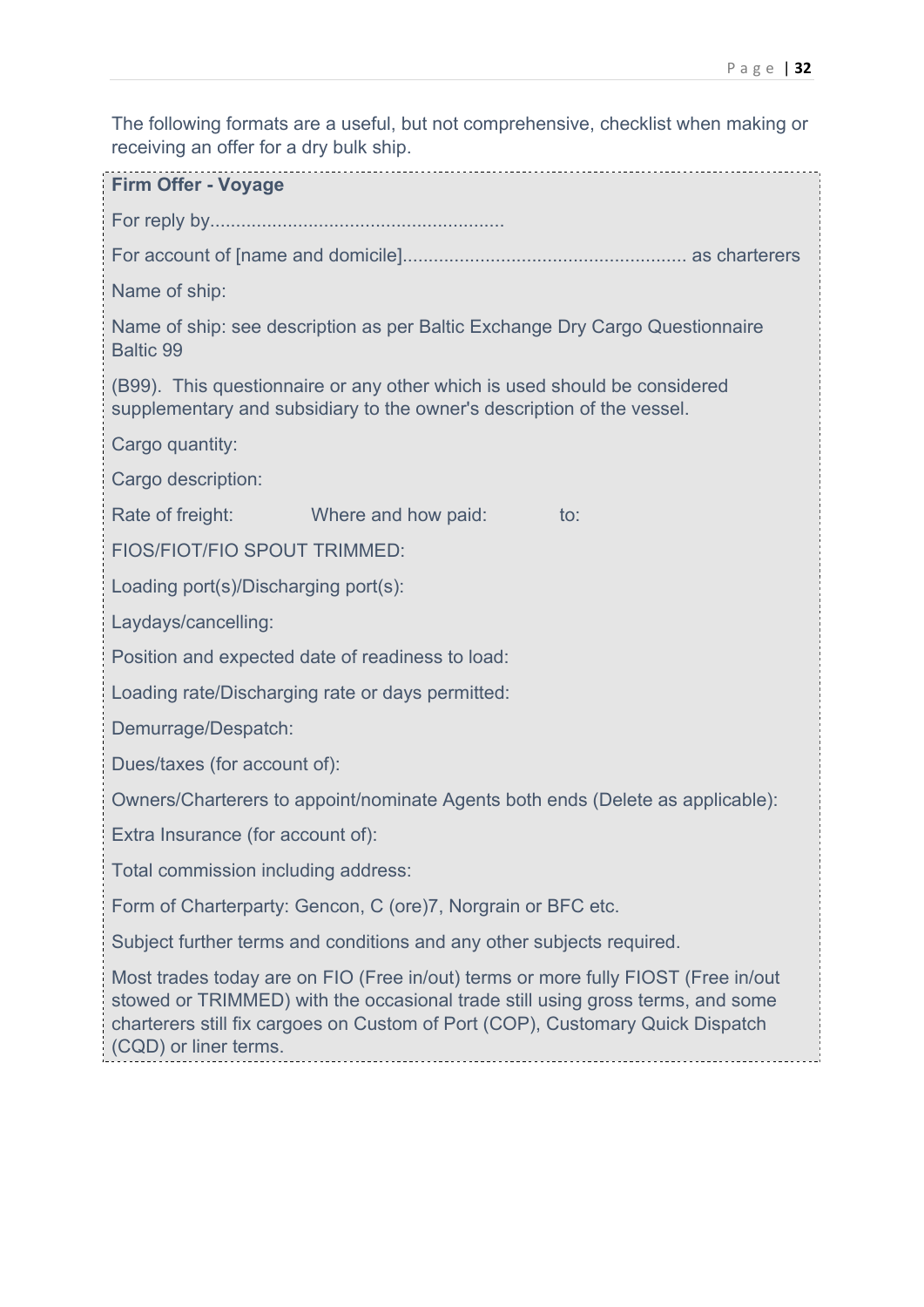| <b>Firm Offer - Timecharter</b>                                                                                                                                                                                                  |
|----------------------------------------------------------------------------------------------------------------------------------------------------------------------------------------------------------------------------------|
|                                                                                                                                                                                                                                  |
|                                                                                                                                                                                                                                  |
| Description of vessel: as per Baltic Exchange Dry Cargo Questionnaire Baltic 99.<br>This questionnaire or any other which is used should be considered supplementary<br>and subsidiary to the owner's description of the vessel. |
| Delivery port/area:                                                                                                                                                                                                              |
| Redelivery port/area:                                                                                                                                                                                                            |
| Laydays/cancelling Date:                                                                                                                                                                                                         |
| Position and expected date of readiness to deliver:                                                                                                                                                                              |
| Duration of timecharter or description of trip:                                                                                                                                                                                  |
| Trading limits permitted:                                                                                                                                                                                                        |
| Cargo exclusions/permitted cargoes:                                                                                                                                                                                              |
| Rate of hire: (per day) When/how payable:                                                                                                                                                                                        |
| Bunker quantities/prices on delivery/redelivery. When payable/deductible:                                                                                                                                                        |
| Total commission including address:                                                                                                                                                                                              |
| Form of Charterparty: BALTIME, NYPE etc.                                                                                                                                                                                         |
|                                                                                                                                                                                                                                  |

Subject further terms and conditions and any other subjects required.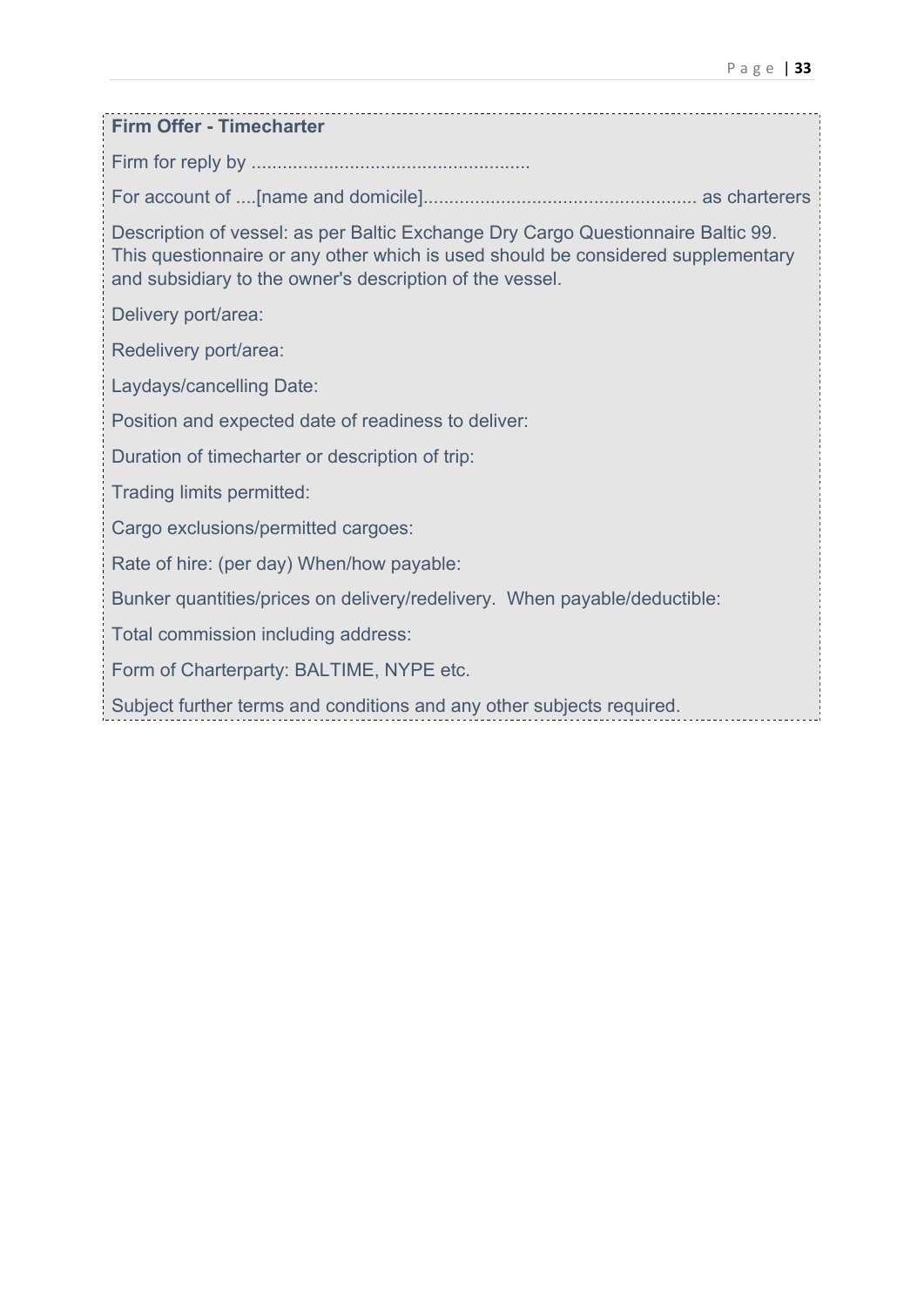## **Terminology and Abbreviations**

#### **Berth/anchorage**

In most cases the place within a port where the vessel is to load or discharge. If the word BERTH is not used, but the specific place is (or is to be) identified by its name this definition shall still apply.

#### **Clear days**

Consecutive days commencing at 0001 hours on the day following that day on which a notice is given and ending at 2400 hours in the last day of the number of days stipulated.

#### **Day**

A period of 24 consecutive hours running from 0001 hours to 2400 hours. Any part of a day shall be counted pro rata.

#### **Demurrage**

An agreed amount payable to the owner in respect of delay to the vessel beyond the laytime, for which the owner is not responsible. Demurrage shall not be subject to exceptions which apply to Laytime unless specifically stated in the Charterparty.

#### **Despatch Money or Despatch**

An agreed amount payable by the owner if the vessel completes loading or discharging before the laytime has expired.

## **Despatch on all time saved (ATS)**

Despatch money shall be payable for the time from the completion of loading or discharging to the expiry of the laytime including periods excepted from the laytime.

## **Despatch on (all) working time saved (WTS) or on (all) laytime saved (LTS)**

Despatch money shall be payable for the time from the completion of loading or discharging to the expiry of the laytime excluding any periods excepted from the laytime.

## **Excepted or excluded**

The days specified do not count as laytime even if loading or discharging is carried out on them.

## **Holiday**

A day of rest other than the normal weekday(s), or part thereof, when by local law or practice the relevant work during what would otherwise be ordinary working hours is not normally carried out.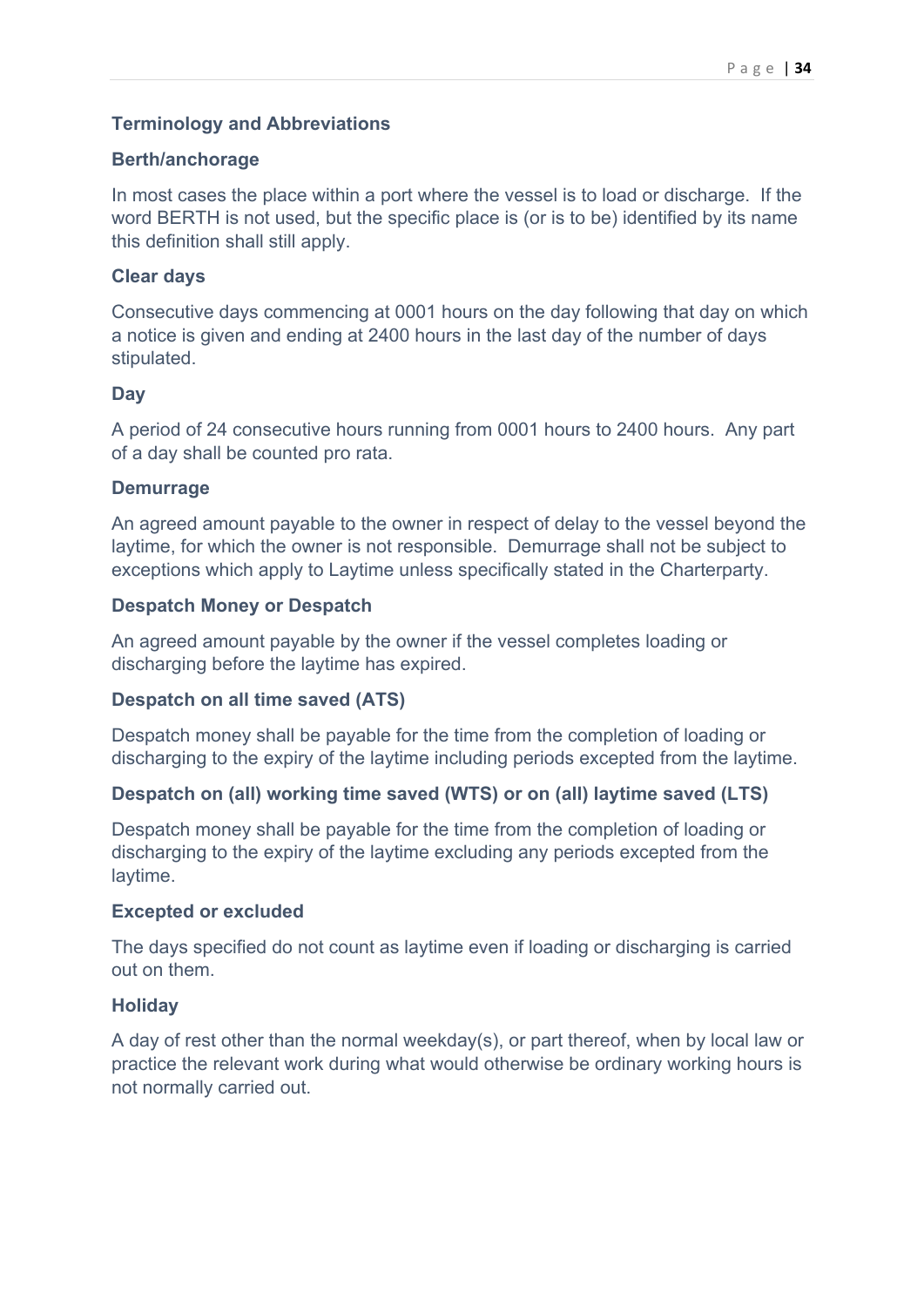## **Laytime**

The period of time agreed between the parties during which the owner will make and keep the vessel available for loading or discharging without payment additional to the freight.

## **Notice of readiness (NOR)**

The notice to charterer, shipper, receiver or other person as required by the Charterparty that the vessel has arrived at the port or berth, as the case may be, and is ready to load or discharge. Alternatively, the notice may be specified to relate to the vessel arriving at/off the port or berth.

## **Port**

An area, within which vessels load or discharge cargo whether at berths, anchorages, buoys, or the like, and shall in most cases also include the usual places where the vessels wait for their turn or are ordered or obliged to wait for their turn no matter the distance from that area. If the word PORT is not used, but the port is (or is to be) identified by its name, this definition shall still apply.

#### **Reachable on her arrival or always accessible**

Means that the charterer undertakes that an available and accessible loading or discharging berth will be provided to the vessel on her arrival at or off the port which she can reach safely without delay proceeding normally. Where the charterer undertakes that the berth will be ALWAYS ACCESSIBLE, the charterer additionally undertakes that the vessel will be able to arrive and depart safely from the berth without delay at any time before, during or on completion of loading or discharging.

## **Reversible laytime**

An option given to the charterer to add together the time allowed for loading and discharging. Where the option is exercised the effect is the same as a total time being specified to cover both operations.

#### **Running days or consecutive days**

Days which follow one immediately after the other

#### **Strike**

A concerted industrial action by workmen causing a complete stoppage of their work which directly interferes with the working of the vessel. Refusal to work overtime, go- slow or working to rule and comparable actions not causing a complete stoppage shall not be considered a strike. A strike shall be understood to exclude its consequences when it has ended, such as congestion in the port or effects upon the means of transportation bringing or taking the cargo to or from the port.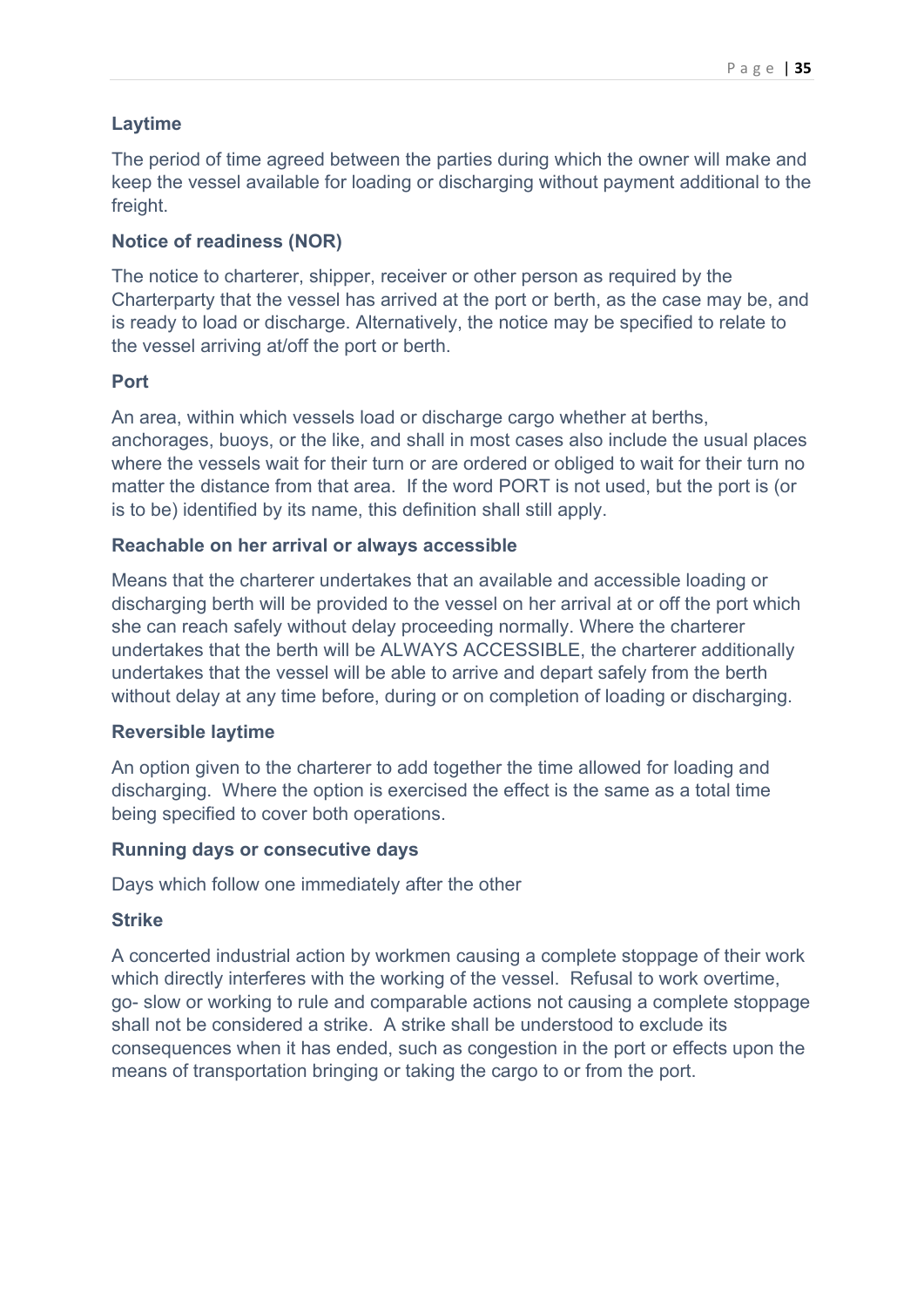## **Time lost waiting for berth to count as loading or discharging time or as laytime**

If no loading or discharging berth is available and the vessel is unable to tender notice of readiness at the waiting-place then any time lost to the vessel is counted as if laytime were running, or as time on demurrage if laytime has expired. Such time ceases to count once the berth becomes available. When the vessel reaches a place where she is able to tender notice of readiness, laytime or time on demurrage resumes after such tender and, in respect of laytime, on expiry of any notice time provided in the Charterparty.

## **To average laytime**

Separate calculations are to be made for loading and discharging and any time saved in one operation is to be set off against any excess time used in the other.

## **Unless sooner commenced (USC)**

If laytime has not commenced but loading or discharging is carried out, time used shall count against laytime.

## **Unless used (UU)**

If laytime has commenced but loading or discharging is carried out during periods excepted from it, such time shall count.

## **Vessel being in free pratique and/or having been entered at the Custom house**

The completion of these formalities shall not be a condition precedent to tendering notice of readiness, unless the Charterparty expressly requires their completion before notice is tendered. If it does not, any time lost by reason of delay on the part of the vessel in the completion of either of these formalities shall not count as laytime or time on demurrage.

## **Weather permitting (WP)**

Any time when weather prevents the loading or discharging of the vessel or would have prevented work if the vessel is still waiting for her turn, shall not count as laytime.

## **Weather working day (WWD)**

A working day or part of a working day during which it is or, if the vessel is still waiting for her turn, it would be possible to load/discharge the cargo without interference due to the weather. If such interference occurs (or would have occurred if work had been in progress), there shall be excluded from the laytime a period calculated by reference to the ratio which the duration of the interference bears to the time which would have or could have been worked but for the interference.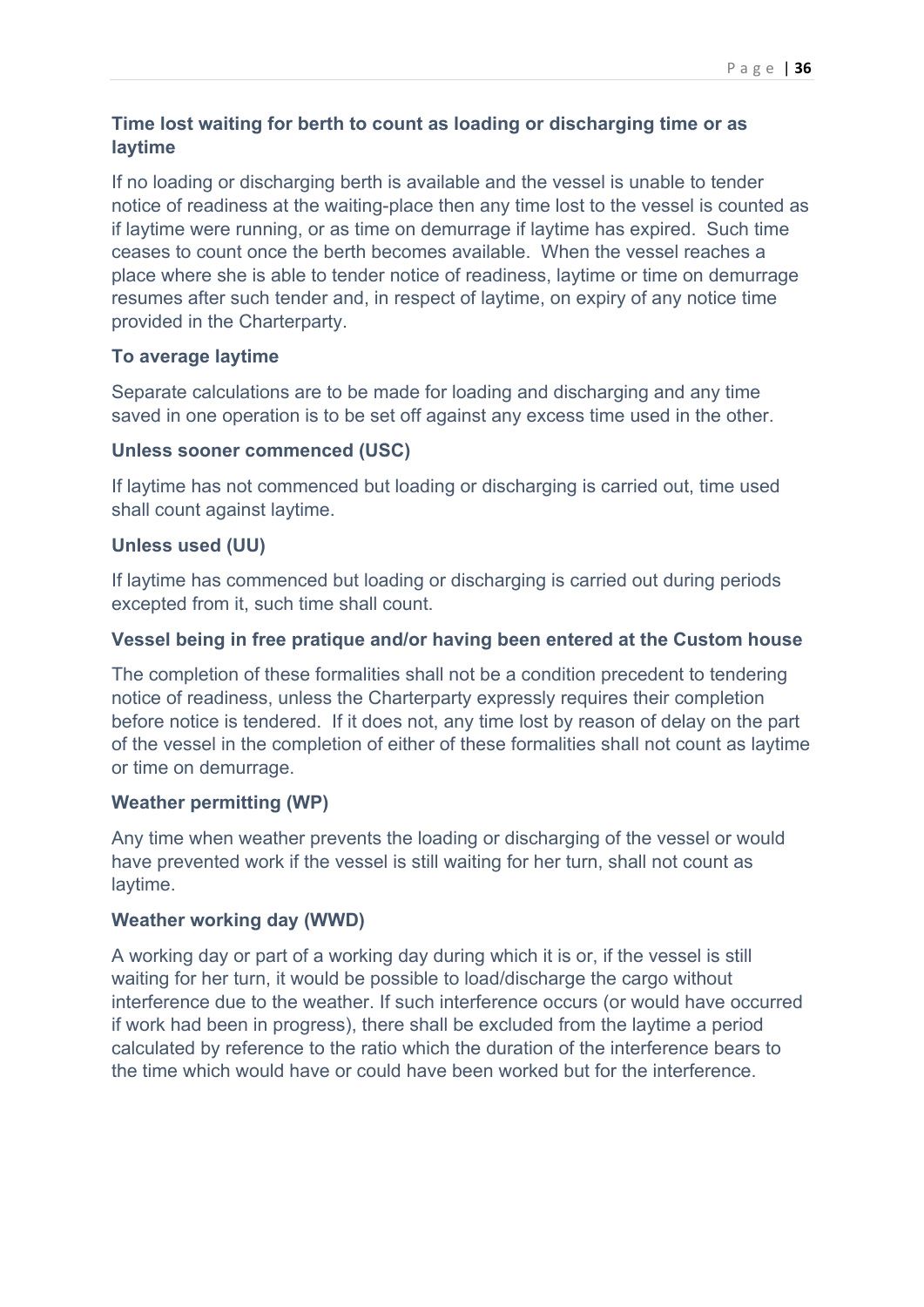#### **Weather working day of 24 consecutive hours**

A working day of 24 consecutive hours except for any time when weather prevents the loading or discharging of the vessel or would have prevented it had work been in progress, whether the vessel is in berth or still waiting for her turn.

#### **Weather working day of 24 hours**

A period of 24 hours made up of one or more working days during which it is or, if the vessel is still waiting for her turn, it would be possible to load/discharge the cargo without interference due to the weather. If such interference occurs (or would have occurred if work had been in progress), there shall be excluded from laytime the actual period of such interference.

#### **Working days (WD)**

Days not expressly excluded from laytime.

#### **Whether in berth or not (WIBON) or berth or no berth**

If the designated loading or discharging berth is not available on her arrival, the vessel on reaching any usual waiting place within the port, shall be entitled to tender notice of readiness from it and laytime shall commence as provided under the Charterparty.

#### **Warranty of Authority**

A shipbroker negotiating as intermediary between shipowner and charterer is deemed to warrant that he has the full authority of a principal to contract on the terms of an offer which he transmits. If for some reason it transpires that he did not have the necessary full authority he may be liable in an action brought by the person who receives the offer and accepts it. In this and other matters where disputes arise, a broker should avoid any statement which may be interpreted to accept liability or error before proper legal or insurer advice has been sought.

When dealing with a new connection, Members are recommended to check the Warnings and Postings issued on www.balticexchange.com and contact the Baltic Exchange which maintains an extensive internal database on complaints raised by Members over several years.

Members should ensure that they do not quote any business on behalf of a person, persons or company that has been posted on the Baltic but should of course not breach any existing charters or contracts.

The onward transmission to non-Members of any postings issued by the Baltic and received by Members is strictly prohibited as this could lead to action for defamation against both the Member and the Baltic.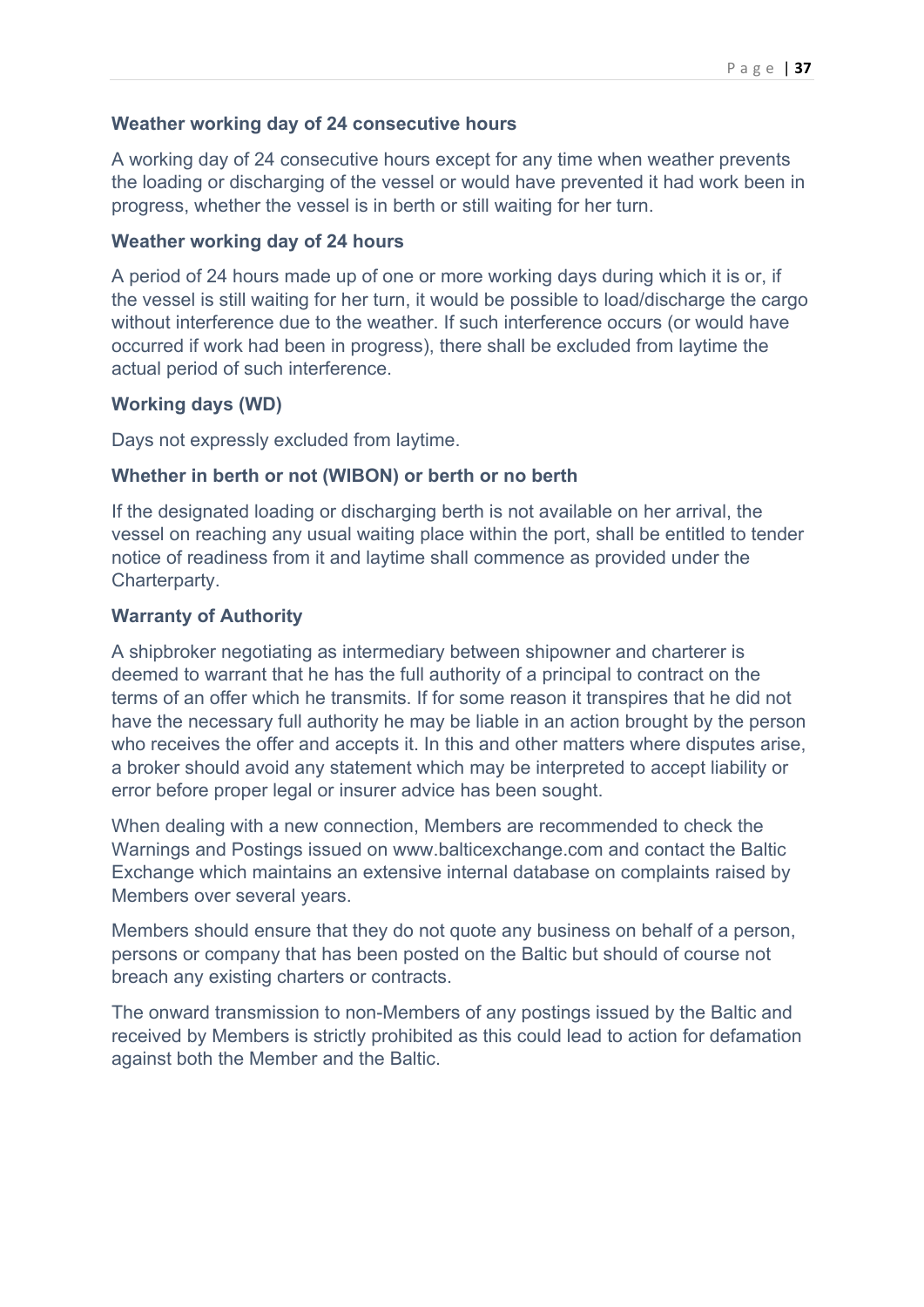## **Commission (Brokerage)**

Unless otherwise expressly agreed, commission is payable only on freight or hire earned and paid. It is customary in a voyage charter for this to be extended by agreement to allow commission to be payable on dead freight and/or demurrage and detention (waiting time) if any. On timecharter similarly it can be extended to a ballast bonus.

In chartering it is the usual (though not invariable) practice for a commission clause to appear in the Charterparty and the commission is payable by the shipowner to the brokers named as having earned it in each individual fixture.

The Contracts (Rights of Third Parties) Act 1999 has changed the way in which shipbrokers can take legal proceedings to enforce their right to commission. The Act applies to contracts entered into after 11 May 1999.

The Act provides a mechanism by which a third party named in a contract but who is not actually a party to the contract, may enforce their rights. Thus, it can be used by a shipbroker to enforce payment of a commission specified in a Charterparty to which he is not a signatory.

#### **Commissions deducted at source**

Unless otherwise agreed in writing and included in the fixture recap, Charterparty or addendum, the owner is responsible for paying all commissions. If, however, during the negotiation or subsequent to the fixture, all parties agree, in writing, that a broker's commission will be deducted by and paid by the charterer and providing the commission is actually deducted, it will be the charterer and not the owner who is responsible for payment of the commission so deducted. If there is no written agreement, the charterer is required to pay the owner gross values, less any address commission only.

## **Brokers' commissions on direct continuations**

Members should note that the occasional practice of owners or charterers avoiding the payment of commission due to brokers on direct continuations of time-Charterparties or contracts of affreightment in which a broker or brokers were originally involved or covered for commission, is considered to be unacceptable by the Baltic Exchange. To avoid any dispute and possible legal consequences, it is recommended that brokers endeavour to have included in the original time-Charterparty or contract of affreightment a clause specifying that they will receive not only a commission on any hire or freight paid, but also upon any continuation of the charter or contract.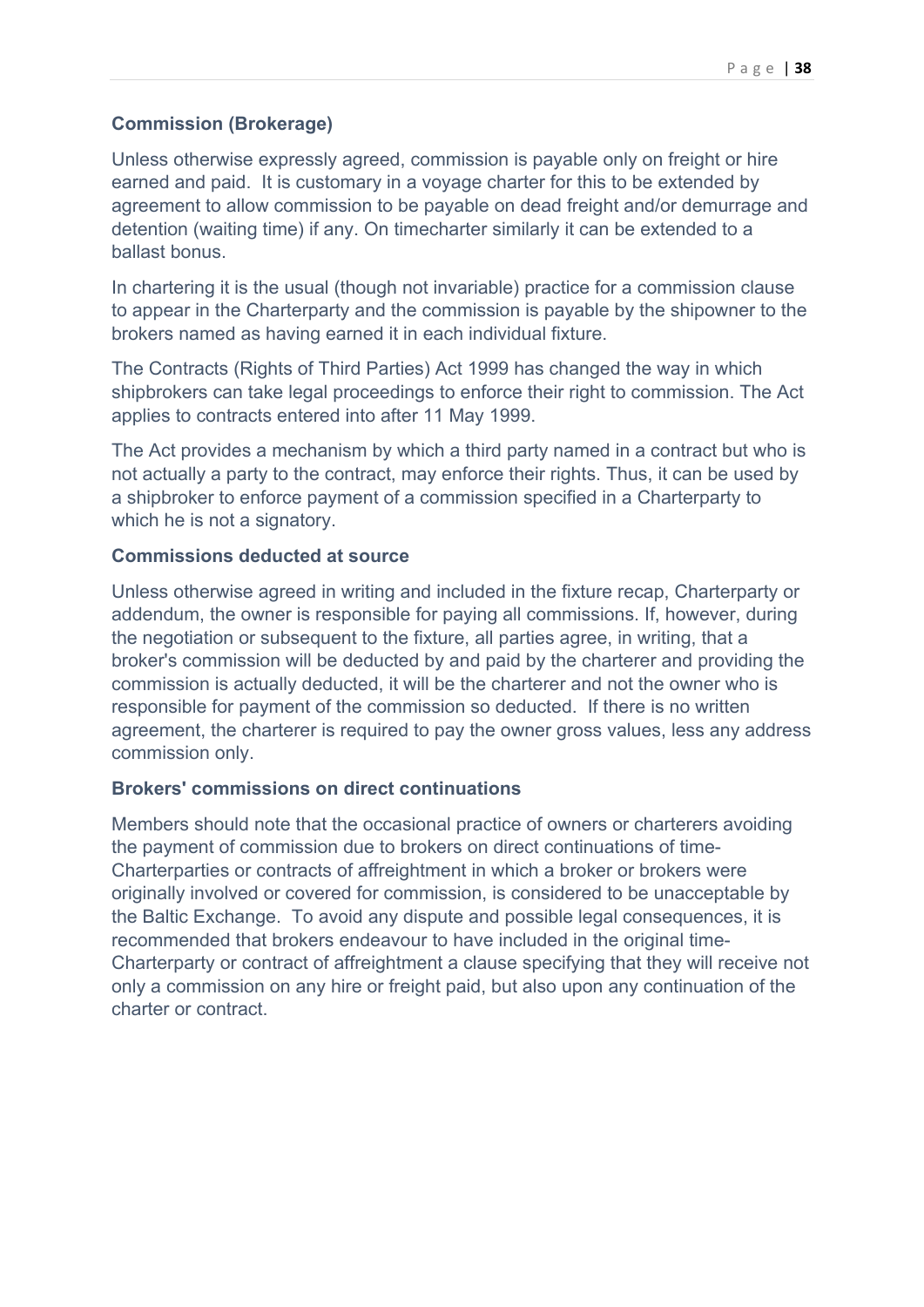# **D. Tanker chartering**

#### **Negotiations**

Whilst negotiations involving the fixtures of tankers are very similar to those in the dry cargo market, negotiations do tend to be less protracted. The main elements of the fixture are still the same - rate, size, laydays, demurrage and loading/discharge areas. All the major charterers have their standard forms to fix on, such as Shellvoy/BPvoy/ Exxonmobilvoy, with the most common non-oil company charters being the ASBATANKVOY.

#### **Worldscale**

Most oil industry fixtures are concluded under the auspices of the New Worldwide Tanker Nominal Freight Scale, known as Worldscale. This publication is jointly sponsored and issued by the Worldscale Association (London) Limited and Worldscale Association (NYC) Inc. and it is virtually impossible to trade tankers without having access to this information.

The Worldscale organisations issue an annually revised Scale of Rates and Differentials on 1 January each year covering almost every possible tanker voyage. The figures published are based on a standard sized vessel described in the Schedule and market levels of freight are expressed in terms of a percentage of the nominal printed freight rate.

Thus, Worldscale 100 means the rate for the voyage in question as calculated and issued by the Associations whilst Worldscale 175 means 175 per cent of that rate and Worldscale 75 means 75 per cent of that rate.

Worldscale rates are modelled on a notional tanker of 75,000 metric tons with an average service speed of 14.5 knots on 55 metric tons of bunker consumption for steaming and a fixed port time of four days and aim to produce a universally comparable return for each round trip, with bunker prices based on the monthly average from the previous period of 1 October to 30 September. Port costs, canal transits and other direct costs are taken into account and continually monitored for each new publication, and amendments to flat rates can be made during the year if considered by the Associations to have considerable effect.

Worldscale also encompasses demurrage and various other costs. Ships of different size ranges have differing demurrage rates. These are increased or decreased in line with the negotiated Worldscale freight rate, but today owners and charterers are tending to trade on a daily lumpsum dollar demurrage rate. Demurrage commences on the expiry of 72 hours SHINC total laytime which is allowed for loading and discharging purposes, but despatch money is not paid in the tanker industry.

Laydays and cancelling are generally very narrow, being probably no more than two or three days, but many principals are now insisting on a ship arriving at load port with only a 24 hour spread due to the limited availability of stems. Where a full cargo is not available, charterers usually ask owners to guarantee a minimum quantity, having the option to lift to a full cargo. This extra cargo is classified as 'overage' and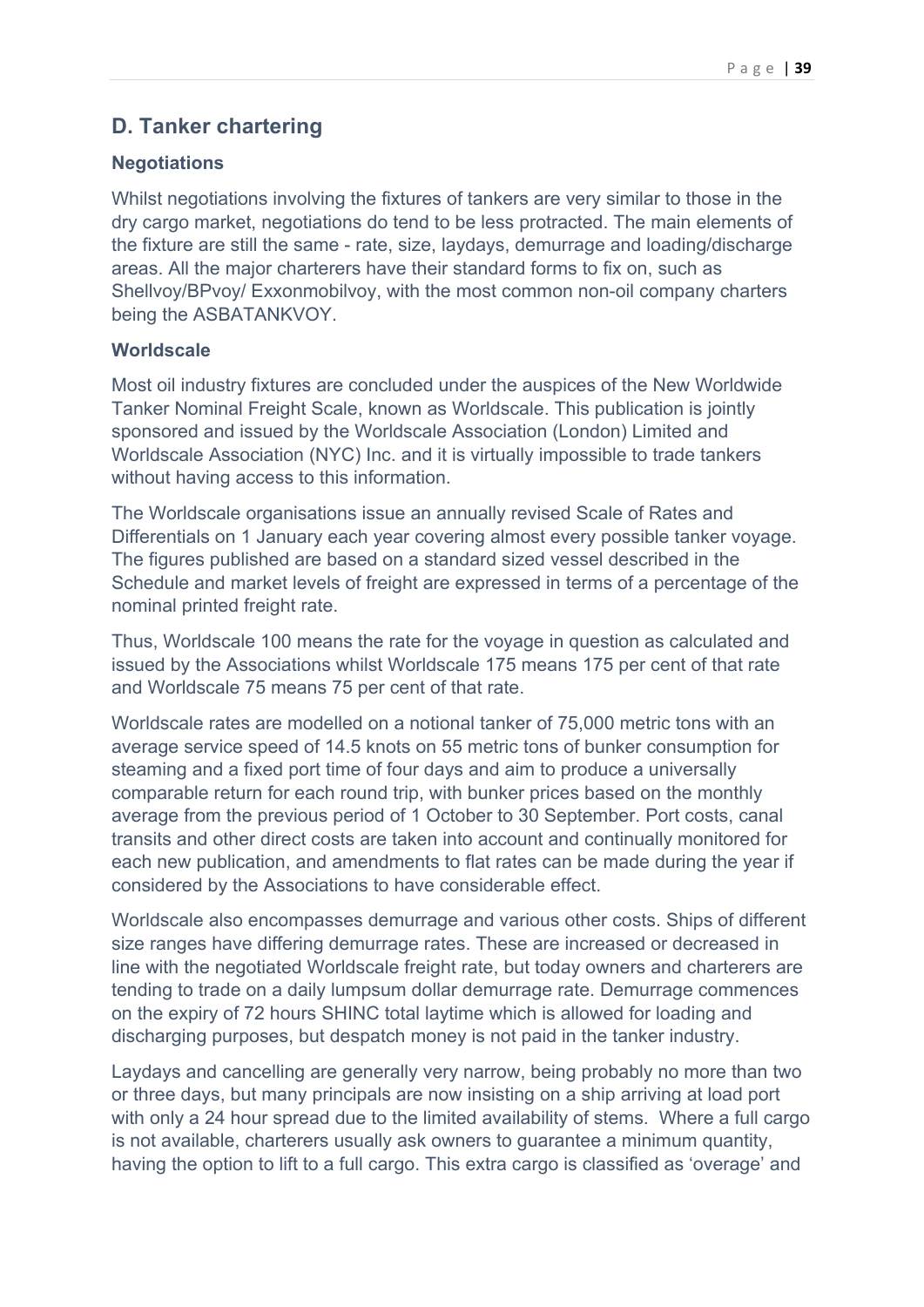freight for that extra portion of oil tends to be paid at 50 per cent of the Charterparty rate. Freight on voyage charters is payable upon completion of discharge although charterers with an unproven track record would probably have to concede a freight remittance before breaking bulk or even arrange a bank guarantee, which is little different from dry cargo.

#### **Timecharter**

Timecharter for tankers is similar to dry cargo with either specific trips or for a period of time. Period charter can be used by oil companies/traders to hedge their long term contracts in what can sometimes be a very volatile market. As with voyage most of the major oil companies have their standard Charterparties such as Shelltime and Exxontime, and the hire is usually agreed at a daily rate expressed in US Dollars, the same as in dry cargo. Worldscale is not commonly used in timecharters but is sometimes utilised when the timecharter rate is directly linked to the market indices (TD3/TC2 etc.).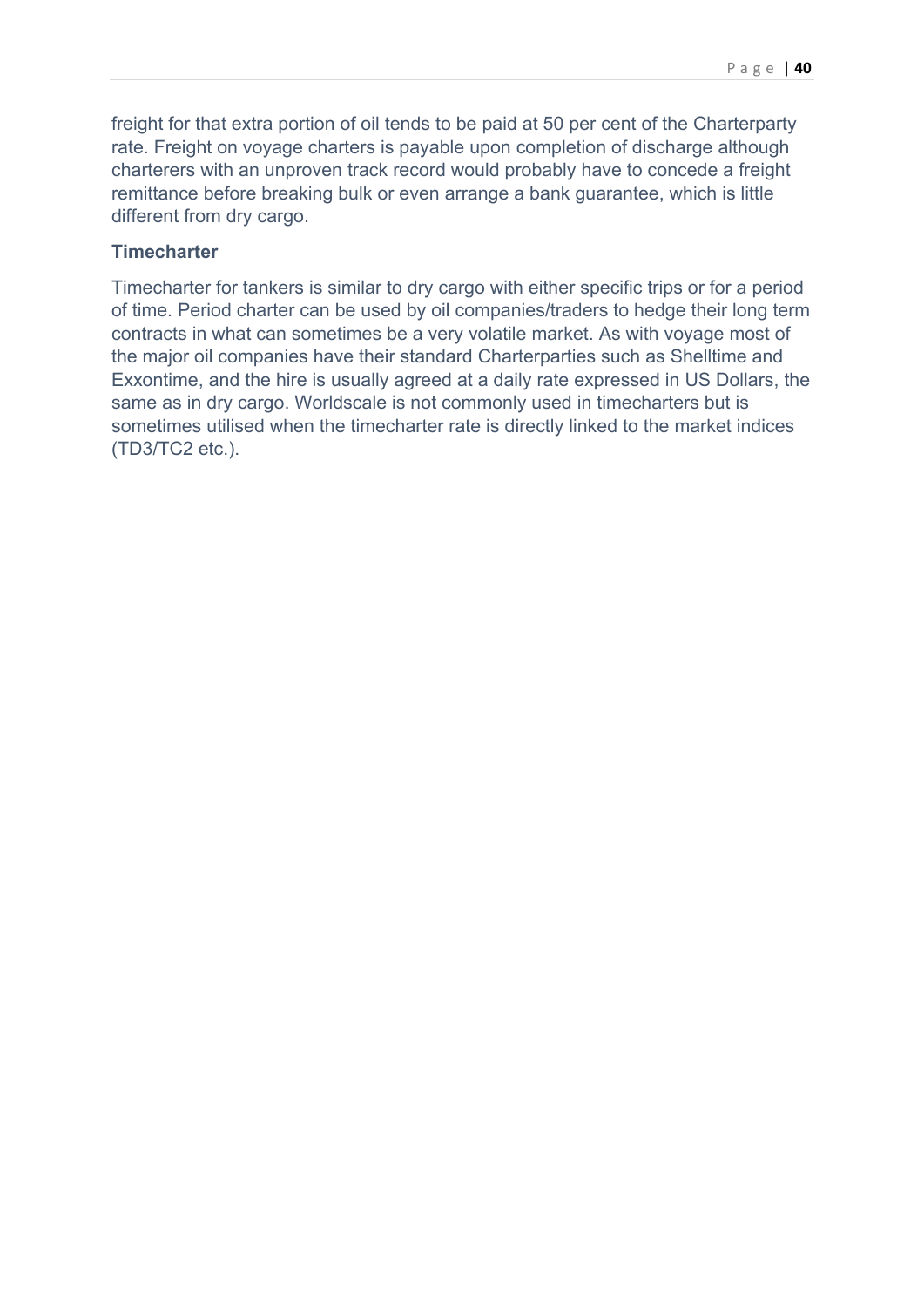# **E. Disputes**

## **General Principles**

A broker should be familiar with the various types of dispute resolution so as to be in a position to advise a principal accordingly. An arbitration hearing or mediation may take place some months or even years after the event and this emphasises the importance of having on file documents and electronic records relating to a fixture. A broker who has written contemporaneous evidence of events is at an immediate advantage.

When a dispute arises, there is a variety of means available to resolve it. Some of those means are mutually exclusive, at least until each has run its course.

## **Protection of Baltic Exchange Members**

Baltic Exchange Members may approach the Baltic Exchange for assistance with disputes involving unpaid fees, commissions or hire. Any Member requesting such assistance must provide clear documentary evidence of the unpaid debt owed, and of prior efforts made by the Member to recover such debt. The Baltic Exchange may, at its sole discretion and with the assistance of the Membership Council, consent to provide assistance in cases where there is a clear and undisputed debt owed. The Baltic will NOT accept a case if there is any ongoing litigation, arbitration or other legal proceedings between the parties. If a case is accepted, the Baltic Exchange will contact the parties for information and establish the facts of the case. If, following such queries, it is determined that the counter-party disputes the existence or quantum of the debt, the Baltic Exchange will not act further, and will encourage parties to resolve such dispute between themselves.

If the dispute is between Members, the Membership Council may ultimately suspend or expel a Member whose behaviour is considered a breach of the Baltic Code or the Baltic Rules. For Members and non-Members of the Baltic the ultimate sanction is a posting on the Baltic website which is a warning to Members of the risks of doing business with the counterparty concerned.

The Baltic may also assist with disputes brought to it by a Member company where the counterparty is not a Member. In these cases, upon successful resolution of the dispute, a charge of 15% of the recovered money (capped at £15,000) is charged by the Baltic.

## **Maritime Arbitration**

It is common for Charterparties to specify that in the event of a dispute then the matter will be referred to arbitration. Such a clause does not prevent attempts to resolve the dispute by negotiation or mediation. Indeed, even after the arbitration clause has been invoked negotiation towards a settlement is customary.

The form of the arbitration clause in the Charterparty is subject to the agreement of the parties and printed clauses are frequently amended to comply with their wishes, particularly as to the composition of the tribunal and the forum. However, a Charterparty clause is not essential to invoke arbitration; written evidence that the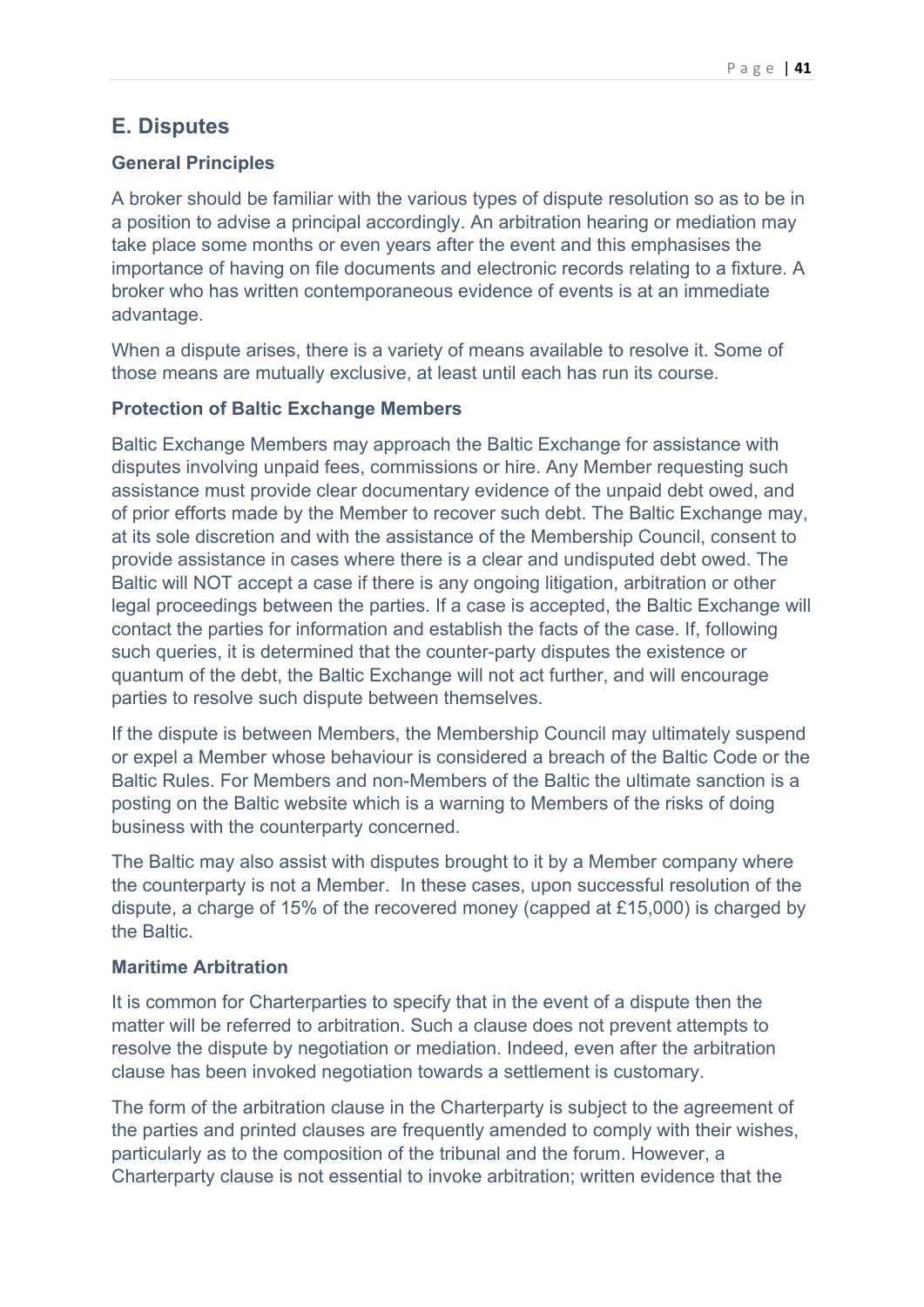parties have agreed to submit disputes to arbitration is all that is required. It is open to either party to invoke the arbitration procedure.

In addition to the comments on choice of law made earlier, in the case of arbitration it is useful to make use of a standard arbitration clause which can clarify many issues, including the location of the arbitration and the process for appointing the tribunal. It is also in the contracting parties' interests that the procedure for the conduct of the arbitration be set out in the relevant arbitration clause.

BIMCO and the LMAA have produced a printed comprehensive arbitration clause, the Singapore Chamber of Maritime Arbitration (SCMA) and BIMCO have also produced an arbitration clause. These can be included in Charterparties.

In appointing an arbitrator, a party is choosing a judge who, either in their capacity of sole arbitrator or together with their co-arbitrator(s), will decide the matter fairly and impartially without unnecessary delay or expense to the best of their or their ability either on the basis of written evidence and submissions made by each of the parties or pursuant to an oral attended hearing. Depending upon the form of the arbitration clause, if the arbitrators appointed by each side cannot agree then either an umpire or a third arbitrator can be appointed.

If a formal hearing is required, submissions may be made by the parties themselves or through representatives, for example, solicitors and perhaps counsel. The tribunal's award is final unless challenged on the grounds of serious irregularity affecting the tribunal, the proceedings or the award. The tribunal's award is also final as to the facts of the case, as well as to law unless appealed to the Courts under the very restrictive conditions of the Arbitration Act 1996. Such leave to appeal shall only be given if the court is inter-alia satisfied that on the basis of findings of fact in the tribunal's award, the decision of the tribunal is obviously wrong in law OR that the question that has arisen is one of general public importance AND the decision of the tribunal is at least open to serious doubt.

If a Charterparty does not contain an arbitration clause then it is open to the parties subsequently (ad-hoc) to agree a suitable wording should a dispute arise (e.g. the BIMCO/LMAA Arbitration Clause or the BIMCO/SCMA Arbitration Clause). The parties may also agree to vary the wording of an existing clause, for example, to appoint a sole arbitrator in place of three arbitrators or to appoint a third arbitrator instead of an umpire.

"The LMAA Terms", last revised in 2017, provide, in a clear and convenient form, guidelines aimed at making for greater efficiency and despatch in the conduct of London arbitration. The LMAA also publishes a "Small Claims Procedure and Commentary", last revised in 2017, which was introduced to provide a simplified, quick and inexpensive procedure for the resolution of small claims. Additionally, "The LMAA Intermediate Claims Procedure" was last updated in 2017 for the expedited and less costly resolution of medium size claims. The LMAA and the SCMA also publish a Small Claims guidance.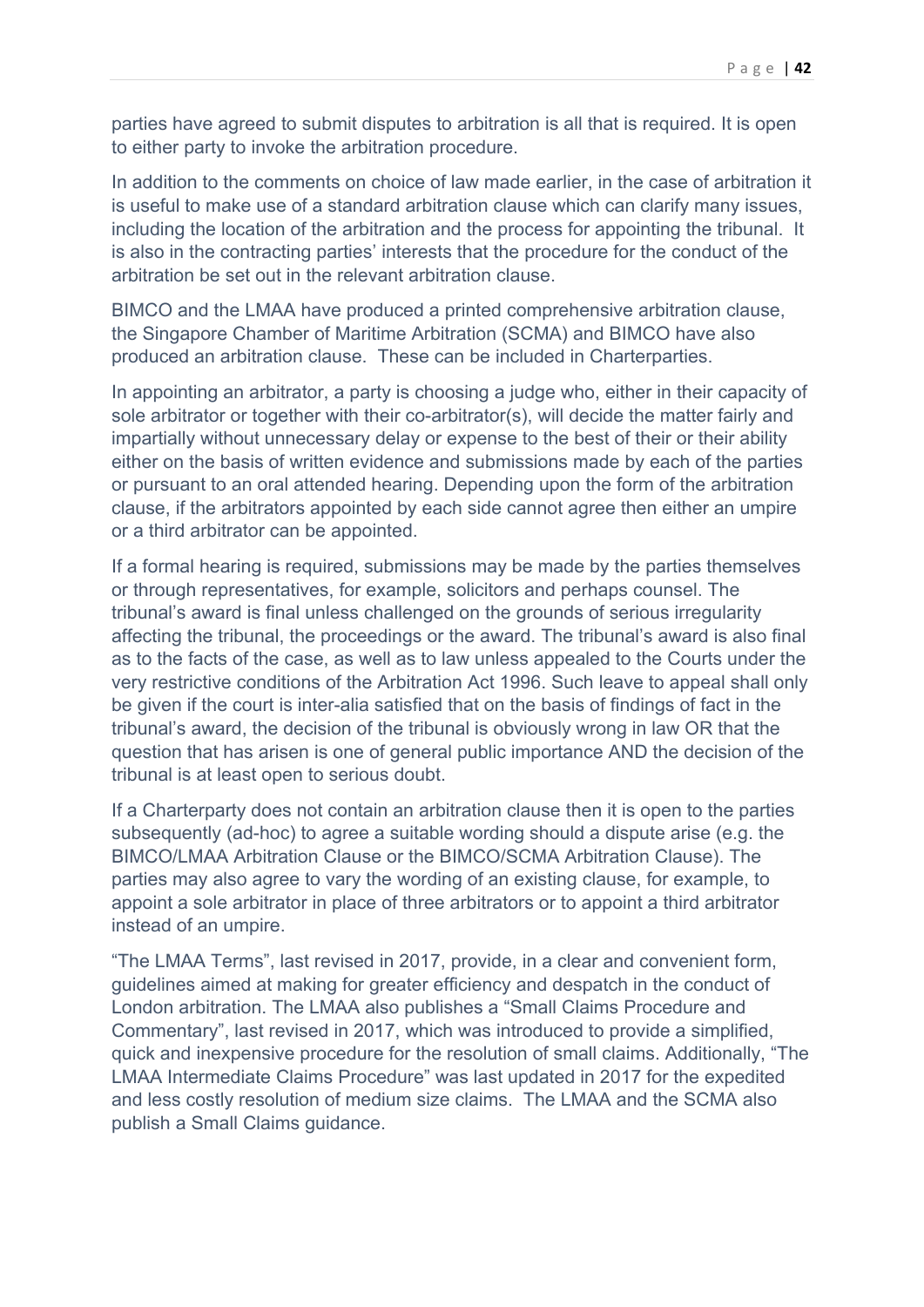Relevant documentation and guidance provided by the LMAA and the SCMA can be found on their respective websites, www.lmaa.org.uk and www.scma.org.sg

#### **Small Claims**

The LMAA Small Claims Procedures are designed to provide a simplified, quick and inexpensive procedure for the resolution of small claims. It is usual for the Charterparty to specify the value of claims which can be resolved via these procedures.

## **Sale & Purchase**

#### **General Principles**

The Baltic is the world's leading Sale & Purchase market. It is active both in fields of new buildings and second hand tonnage and features strongly in demolition sales.

The second-hand market is particularly significant in terms of value and turnover. A large percentage of this business is transacted via Baltic brokers.

It is a general practice in the buying and selling of ships that owners will instruct brokers to place vessels on the market whilst the vessels are engaged in their normal trades. It is therefore an important part of the transactions that inspections and eventually deliveries under a sale contract are co-ordinated with the employment of the vessel.

A standard form of contract - the Norwegian Sale Form - is used in over 80% of transacted business. The latest edition, which was revised in 2012, has also been approved by BIMCO and incorporates further amendments to previous forms particularly with respect to terms applicable to delivery. Many Japanese owners use the Nippon Saleform.

Although contrary to the printed Norwegian Sale Form, it is now more usual that vessels are inspected before being negotiated for sale as the value is very much dependent on a vessel's physical condition. An important part of the purchase is also an inspection of classification records which will show the history of the vessel since it was delivered.

The Sale Form deals mainly with price, terms of payment, where and when the vessel is to be delivered, and the seller's obligation towards the status of class certificates, etc. Sale & Purchase also covers the contracting of new ship construction, and a broker's role in this market lies in obtaining the best available shipyard price, payment terms and specification for all types of vessels.

The scrapping of vessels at the end of their commercial life is dealt with by brokers who offer the ships for recycling.

Sale & Purchase brokers provide a service to the industry in estimating ships' values, and this is often formally done by way of certificates of valuation which are widely used by owners for insurance and banking requirements.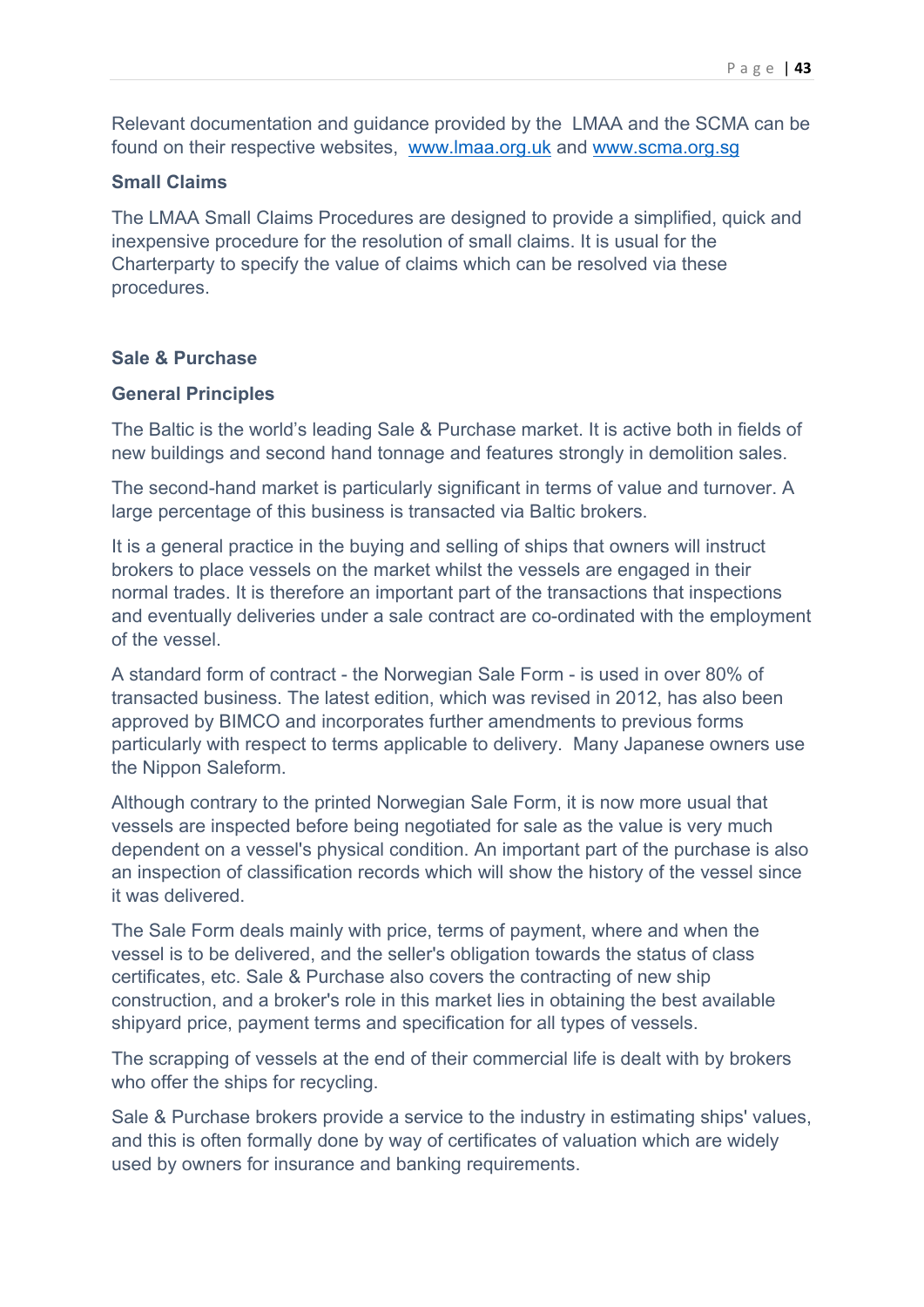The Baltic Exchange offers an Escrow service for its Members whereby the deposit is held by it until the sale is completed and authorisation is given to release the money. For this it undertakes extensive Anti-Money Laundering and Client Due Diligence checks.

#### **Vessel Quality Management**

There are many regulations covering many aspects of the business of shipping. The main international regulator for ocean-based activity is the International Maritime Organization (IMO), which is the London-based UN agency concerned with maritime matters. It is responsible for among many others the SOLAS (Safety of Life at Sea) regulations as well as the MARPOL (Marine Pollution) rules governing environmental matters.

Vessel inspections for compliance with all applicable regulations are managed under a series of Memorandums of Understanding (MOUs) which operate on a regional basis and allow for what is known as Port State Control inspections and detentions. In Northern Europe for example the Paris MOU is the relevant agreement. Modelled on the Paris MOU, several other regional MOUs have been signed, including the Tokyo MOU (Pacific Ocean), Acuerdo Latino or Acuerdo de Viña del Mar (South and Central America), the Caribbean MOU, the Mediterranean MOU, the Indian Ocean MOU, the Abuja MOU (West and Central Atlantic Africa), the Black Sea MOU, and the Riyadh MOU (Middle East Gulf).

In addition to the over-riding authority of the IMO in setting rules for ocean transportation, each ship must be registered with a particular national regulator (the flag state). It then flies the flag of that state and is regulated by the authority within that state when it comes to a wide variety of vessel management issues, the most important of which is vessel safety. In the past ships were registered with the flag of the state where they were owned. Subsequently it became the practice sometimes to "flag out" and be registered with other states. In recent years and in view of the Port State Control system, flagging to what is known to be a quality flag has generated significant commercial advantages, so it is incorrect to consider choice of a "foreign" flag as implying a desire to save money at the expense of quality or safety. Nonetheless there are quality league tables for different flags, recording for example the number of detentions worldwide of ships according to flag.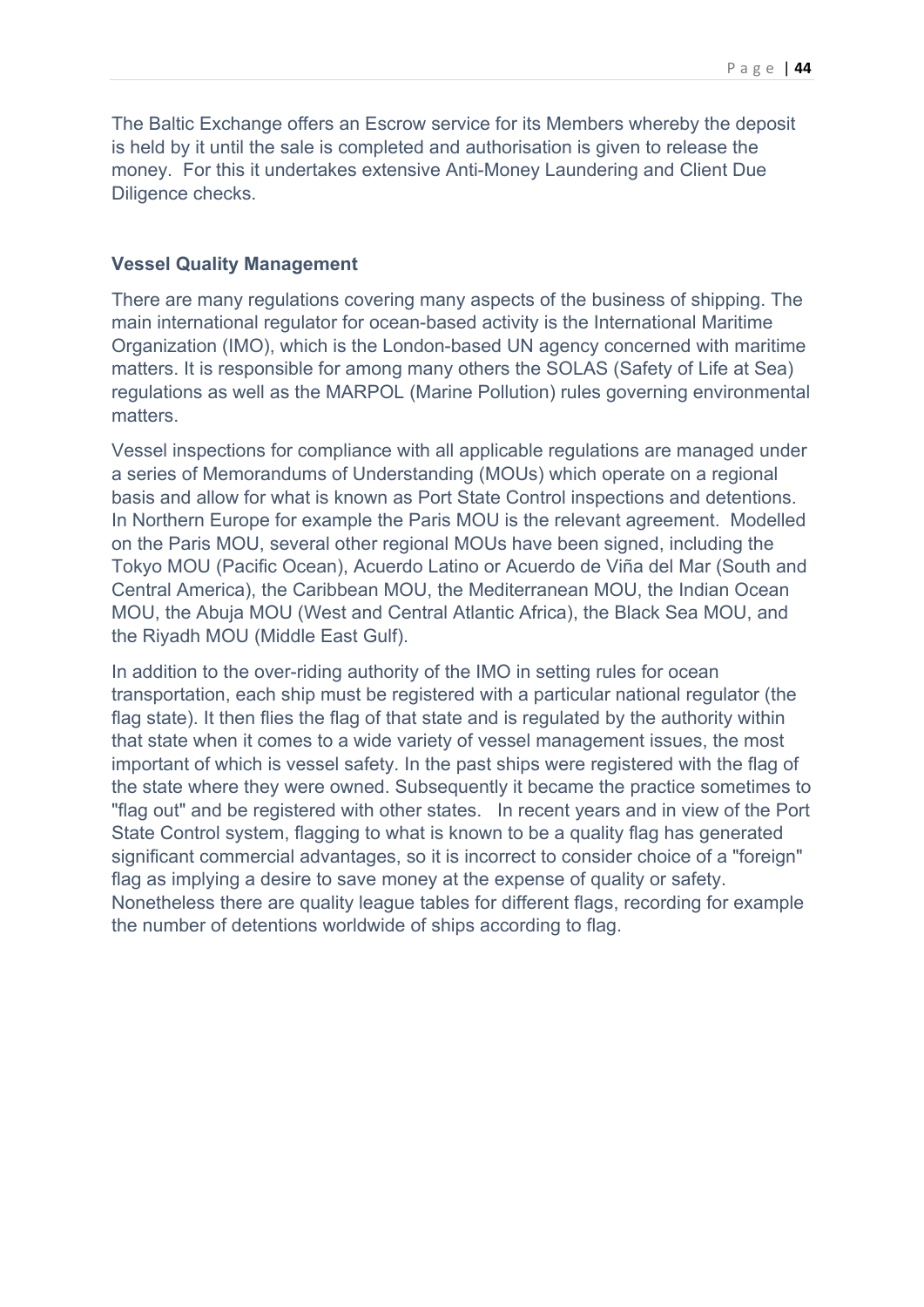## **Classification Societies**

Although the flag state has overarching responsibility for the quality of vessels, much of the work is delegated to classification societies which survey ships and ensure their compliance with all relevant construction and maintenance requirements.

There are many ship classification societies throughout the world centred in the traditional maritime countries but the best known are the twelve belonging to IACS, the International Association of Classification Societies.

- American Bureau of Shipping (ABS)
- Bureau Veritas (BV)
- China Classification Society (CCS)
- Croatian Register of Shipping (CRS)
- Det Norske Veritas Germanischer Lloyd (DNV GL)
- Indian Register of Shipping (IRS)
- Korean Register of Shipping (KR)
- Lloyd's Register of Shipping (LR)
- Nippon Kaiji Kyokai (NK)
- Polish Register of Shipping (PRS)
- Registro Italiano Navale (RINA) (Italy)
- Russian Maritime Register of Shipping (RS)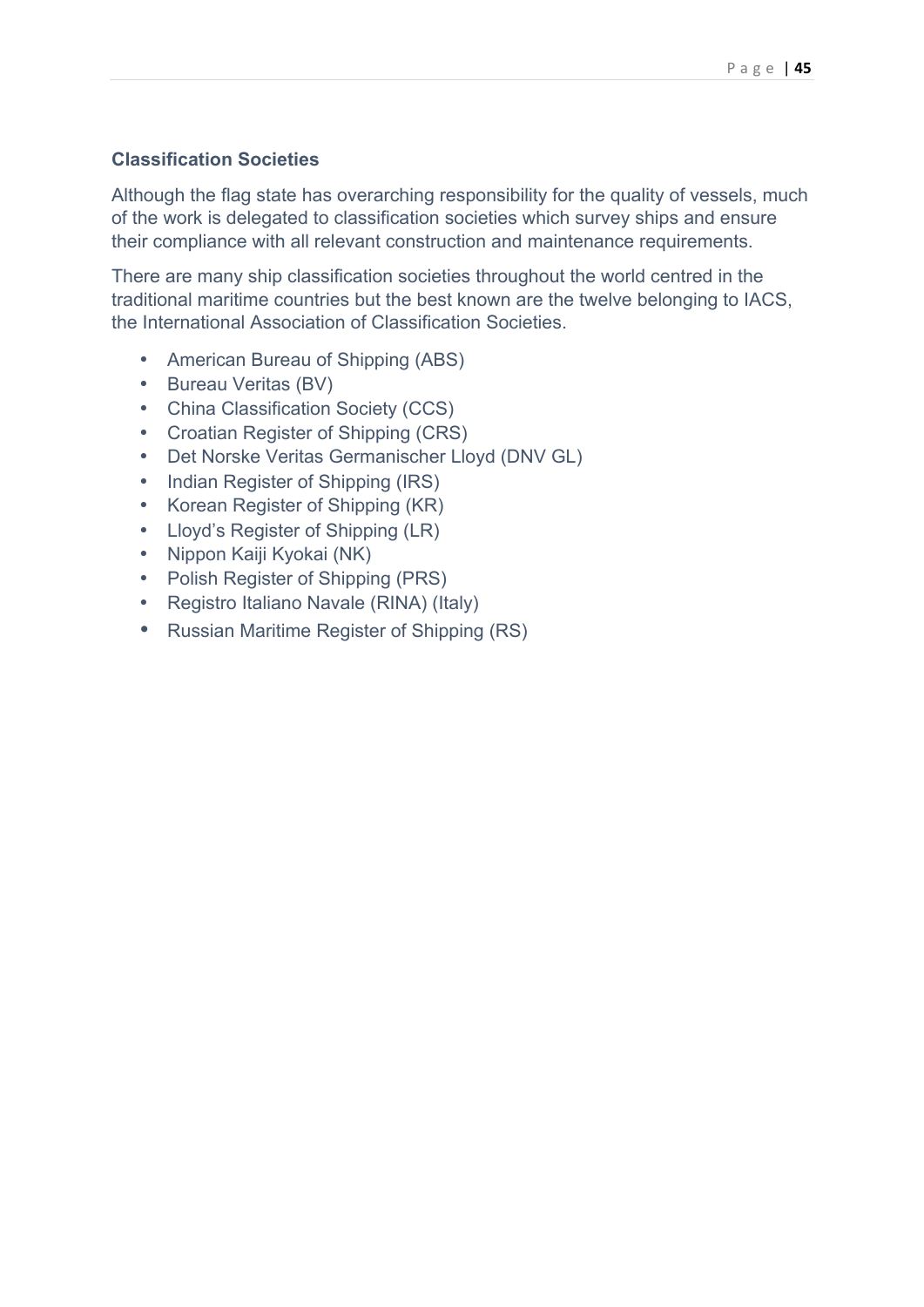# **F. Insurance**

A typical voyage will require many insurances. The ship's hull and machinery will need to be insured, as will the cargo being transported and the crew on board.

The vessel's hull and machinery are often insured in Lloyd's of London, or one or more of the large commercial insurance companies and is the responsibility of the shipowner. This is also the case with cargo insurance which is the responsibility of the charterer. Owners must belong to a P&I Club, which will cover the ship for its liability for cargo and will usually provide insurance for crew, death and bodily injury.

Charterers will have potential liabilities to third parties including the owner, and these are often also covered via membership of a P&I Club.

Other insurance includes War Risks Insurance, relevant when entering areas of high risk.

## **The Protection and Indemnity (P&I) Clubs**

The present P&I Clubs are the descendants of the many small hull insurance Clubs that were formed by British shipowners in the 18th century. These Clubs were essentially unincorporated associations or co-operatives of shipowners who came together to share with each other their hull risks on a mutual basis, each being at the same time an insured and an insurer of others. This is still the basic concept of the present P&I Clubs, even though they are now incorporated so that in law it is the Club and not the individual members who provide the insurance.

The International Group of P&I Clubs is comprised of:

- American Steamship Owners Mutual Protection and Indemnity Association
- Skuld
- Gard
- The Swedish Club
- The Britannia Steam Ship Insurance Association
- The Japan Shipowners' Mutual
- The London Steam-Shipowners
- The North of England
- The Shipowners' Mutual
- The Standard Club
- Steamship Mutual
- The West of England Shipowners Mutual
- United Kingdom Mutual

A mutual provides risk pooling, information and representation for its members. Some Clubs also offer fixed premium P&I cover which is designed to protect smaller and medium-sized vessels.

The full range of risks covered by the P&I Clubs include crew, stevedore and third party death and injury and other crew liabilities, collision liabilities, damage to docks, pollution, removal of wreck (all of which are 'protection' risks), loss of or damage to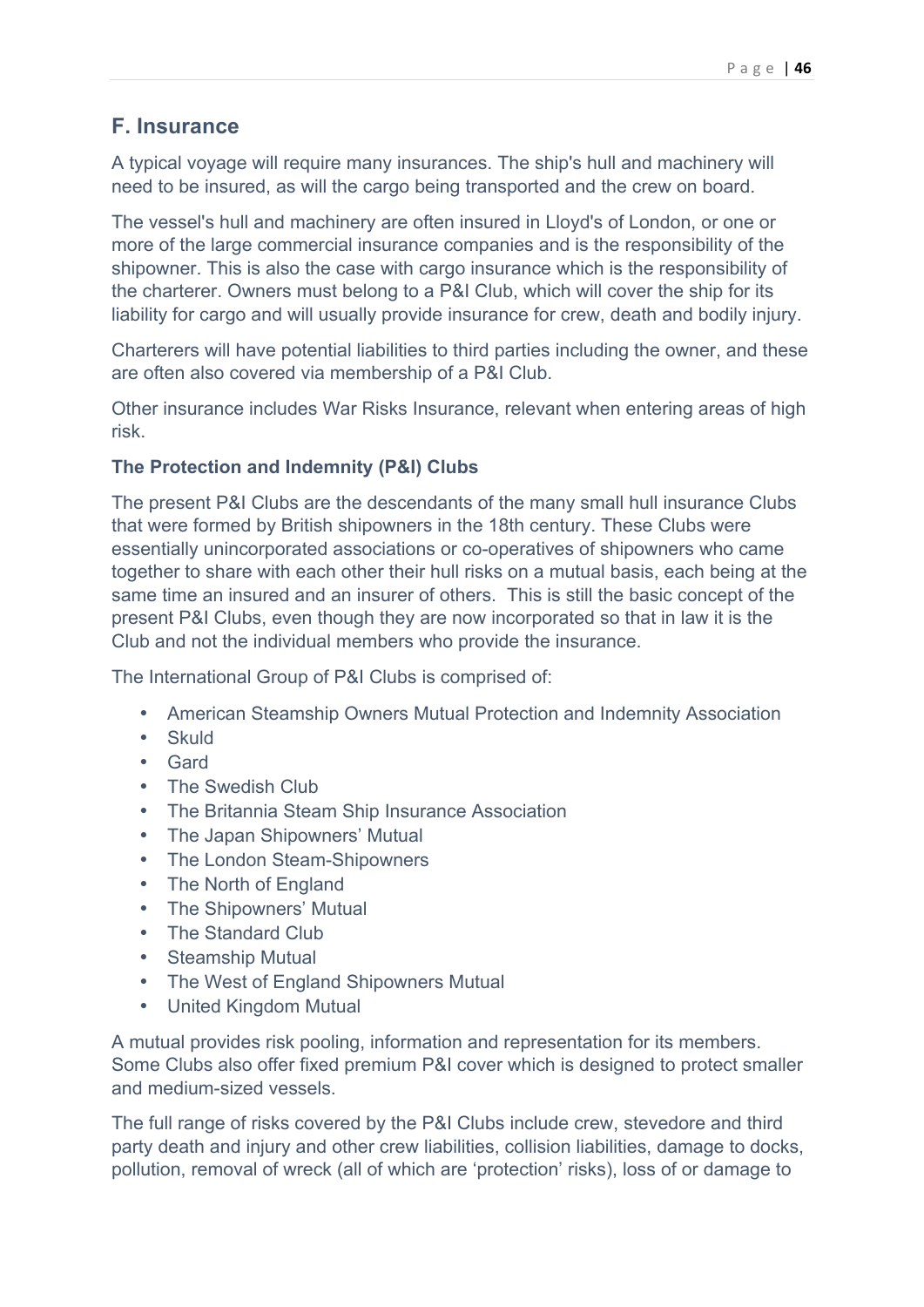cargo, ship's proportion of General Average, customs penalties and many types of fine (indemnity risks).

Freight, Demurrage and Defence Clubs are also run by some of the major P&I Clubs. These insure the legal and other costs of dealing with disputes that are otherwise uninsured. Typical claims are for freight, demurrage, collections of debt and the like. New building contracts or Sale & Purchase disputes are amongst the most expensive claims handled by Defence Clubs, who also give legal and commercial advice to their members.

#### **General Average**

There is a General Average act when, and only when, an extraordinary sacrifice or expenditure is intentionally and reasonably made or incurred for the common safety or the purpose of preserving from peril the property involved in a common maritime adventure.

A sacrifice is the loss of or damage to physical property, for instance jettison of cargo. An expenditure is a disbursement of money, for instance salvage costs or expenses entering and while at a port of refuge.

Contracts of carriage, Charterparties and Bills of Lading, almost invariably specify that general averages shall be adjusted according to the York-Antwerp Rules (the most recent version of which is the 2016 Rules).

Ship, cargo and freight contribute to the general average and expenditures in proportion to their values at the end of the voyage.

The shipowner has a lien on the cargo at destination and therefore requires cargo interests to sign an average bond and their insurers an average guarantee before release of the cargo to consignees.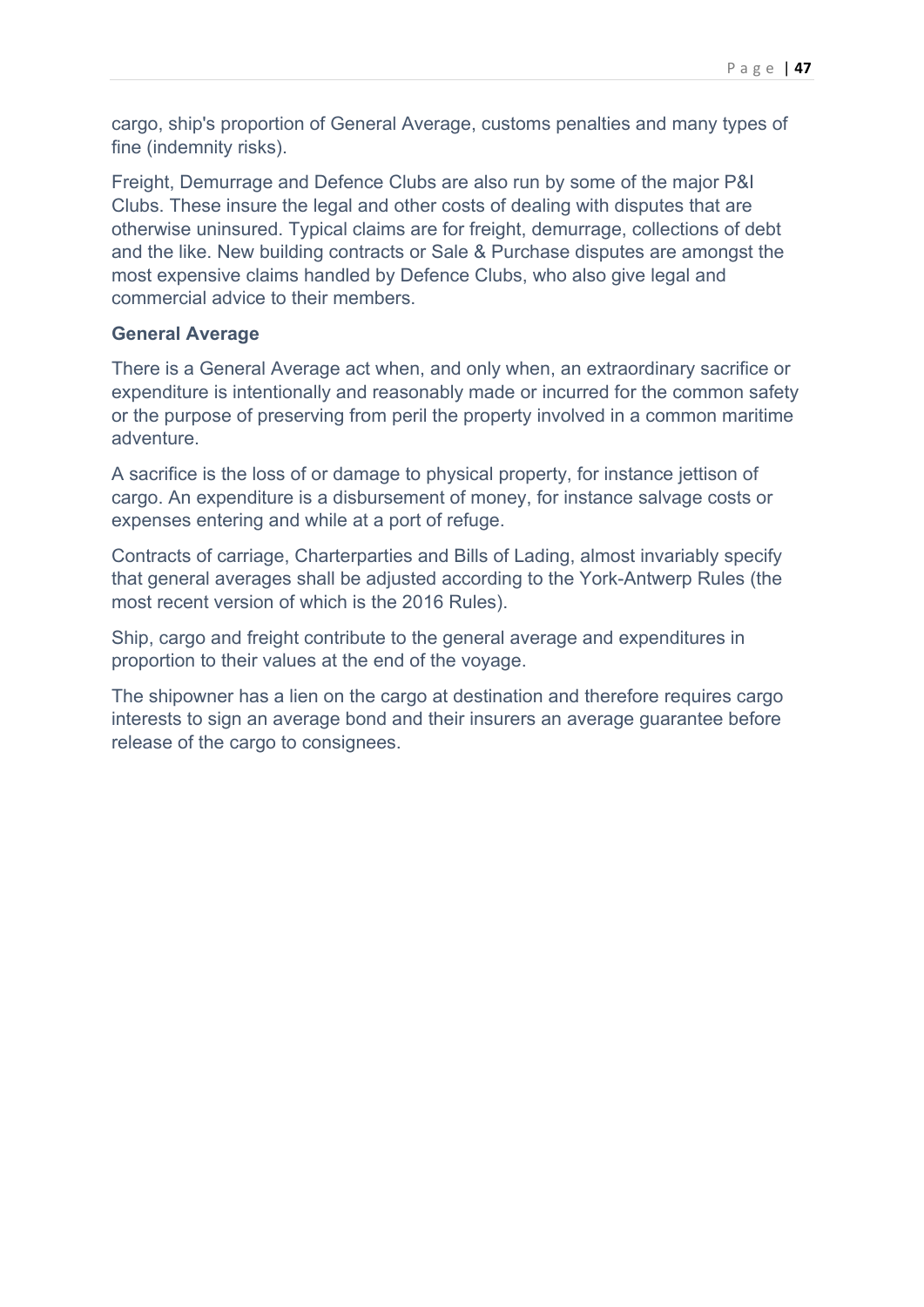# **G. Baltic Exchange Benchmarks, Information and the Freight Derivatives Market**

The fixture lists, benchmarks, assessments and market reports issued by the Baltic are proprietary information, and any circulation of these without permission or authority, could lead to legal action being taken.

Each working day the Baltic Exchange collates freight market information and publishes a range of benchmarks and route information. The procedures, together with a good deal of useful background information, are contained in The Guide to Market Benchmarks (see below) which is reviewed periodically as set out in the Guide to Market Benchmarks and available to Members on www.balticexchange.com. All users of the data should familiarise themselves with the latest edition of the Guide to Market Benchmarks so that they are fully conversant with Baltic freight market information. The Guide to Market Benchmarks covers the benchmarks, route definitions, the reporting companies and their procedures.

## **Baltic Exchange panellists**

The Baltic relies upon its panellists for their daily input of assessments which create the Baltic Indices. A full explanation of the role of the panellists and the process for the compilation and publication of the indices can be found in the Guide to Market Benchmarks. Panel companies are independent shipbroking companies whose staff act as intermediaries for their clients in the market. More than 30 global companies provide their assessments on over 60 separate timecharter and voyage routes. This information is published by the Baltic Exchange and used by shipowners, charterers and physical and FFA traders as an integral part of their business for the settlement of physical and derivative contracts as well as for general benchmarking. As such Baltic panellists are an essential part of the price discovery process that underpins Baltic index production and all market participants should understand that the indices produced by the Baltic Exchange rely upon panellist's input for their continued accuracy and quality,

A separate Guide exists with guidelines for the Baltic Forward Assessment (BFA) panellists. This too is available on the website.

In outline, the published information comprises:

## • **The Baltic Dry Index (BDI)**

The BDI is a weighted average of the following timecharter average assessments: Baltic Exchange Capesize Index (40%), Baltic Exchange Panamax Index (30%) and Baltic Exchange Supramax Index (30%).

These timecharter averages are all calculated from the average rates on major timecharter routes, as assessed by a panel of competitive brokers who are Members of the Baltic Exchange. The BDI provides a good general indicator of movement in the dry bulk market and continues the established time series of the Baltic Freight Index (BFI), which was introduced in 1985.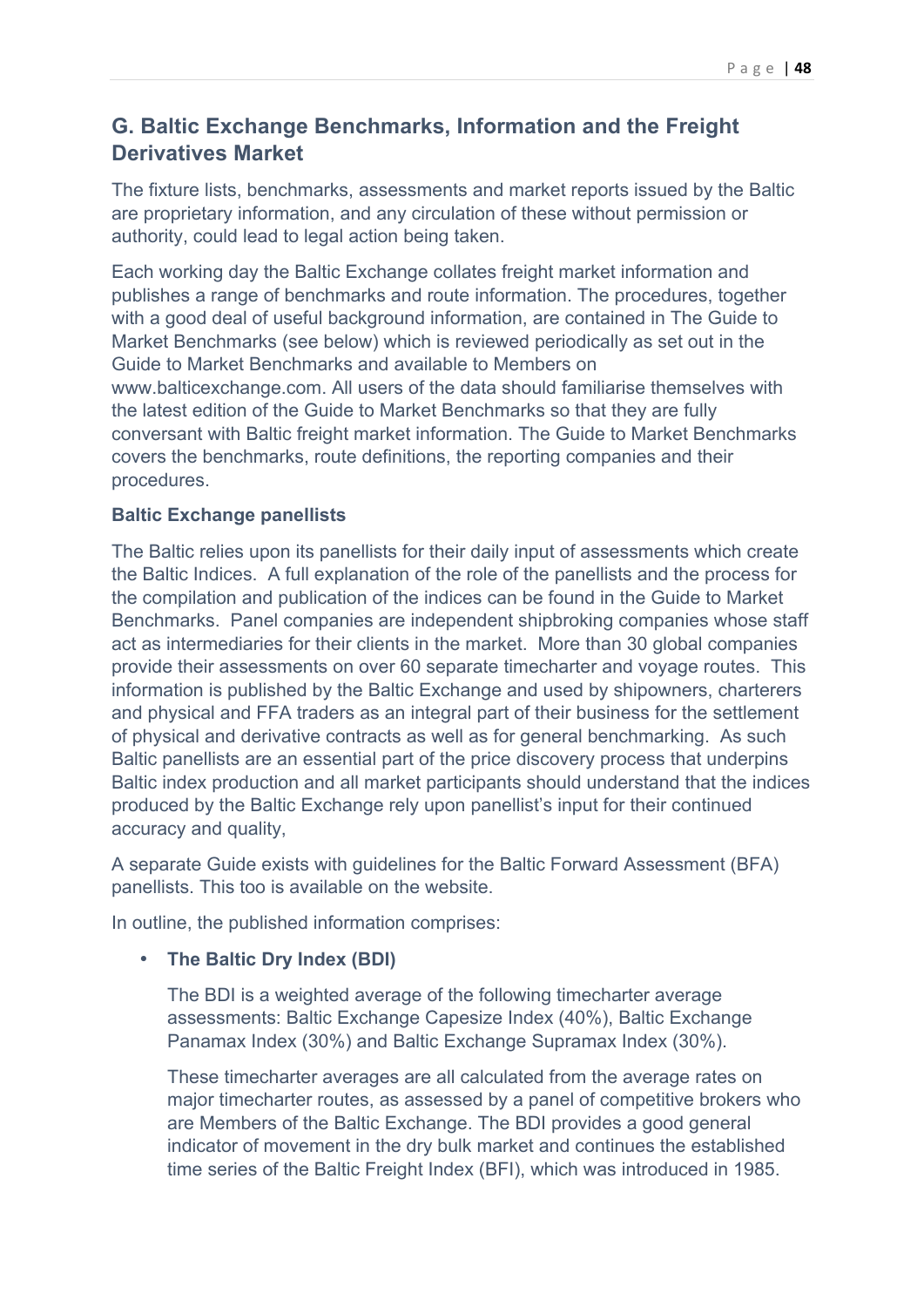Additionally, the Baltic publishes the Baltic Exchange Handysize Index and a number of voyage routes representing major trades in the Panamax and Capesize markets.

#### • **The Baltic Exchange International Tanker Routes (BITR)**

BITR is comprised of average rates, usually expressed in Worldscale, on major oil routes, both dirty and clean, as assessed by a panel of competitive brokers who are Members of the Baltic Exchange.

#### • **The Baltic Exchange Dirty Tanker Index (BDTI)**

The BDTI is derived from and summarises the rates on the crude oil and dirty products routes.

#### • **The Baltic Exchange Clean Tanker Index (BCTI)**

The BCTI is derived from and summarises rates on the clean products routes.

Timecharter Equivalent rates (TCEs) are published for all BITR routes.

#### • **The Baltic Liquefied Petroleum Gas Route (BLPG)**

BLPG is a single route assessment, assessed by a panel of brokers.

#### • **The Baltic Liquefied Natural Gas Route (BLNG)**

BLNG is a single route assessment, assessed by a panel of brokers.

#### • **The Baltic Exchange Sale & Purchase Assessments (BSPA)**

BSPA is comprised of weekly averages of the value of six vessel types as assessed by a panel of brokers.

#### • **The Baltic Exchange Ship Recycling Assessments (BSRA)**

BSRA is comprised of weekly averages of the demolition value of wet and dry vessels for delivery Sub-Continent of Asia.

#### • **The Baltic Exchange Forward Assessment (BFA)\***

The BFA are an estimated mid-price based on assessments provided by a panel of FFA brokers, covering both the dry and tanker markets.

#### • **The Baltic Exchange Options Assessment BOA\***

The BOA are daily assessments of implied volatility for an at-the-money option in the dry bulk options market submitted by a panel of FFA brokers.

*\*Not governed by the Baltic Exchange Guide to Market Benchmarks*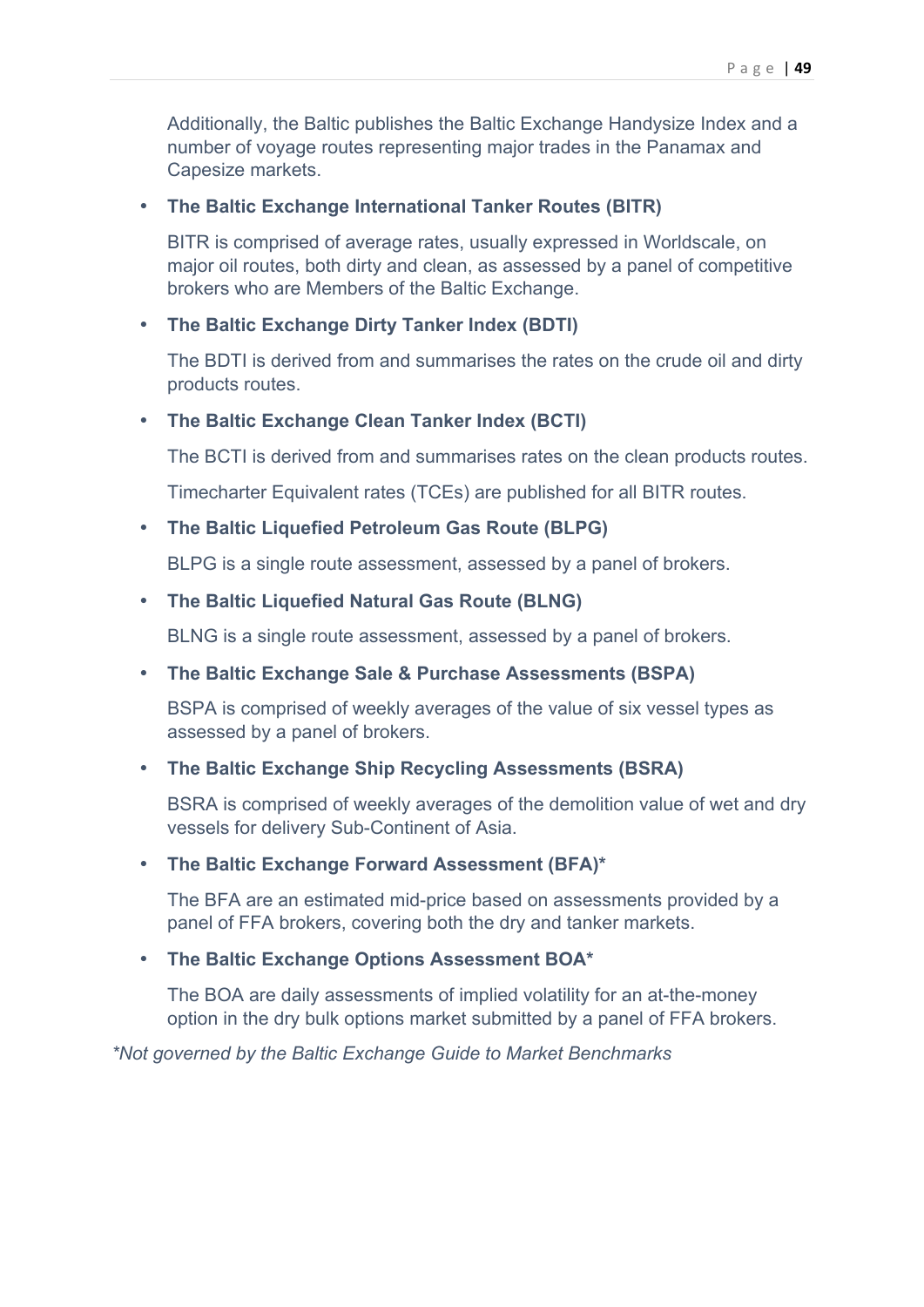## **Broker Commissions**

In respect of FFA trades, a Baltic Member should be paid a commission for every trade settled on the basis of the Baltic's assessments and indices.

## **Forward Freight Agreements**

Forward Freight Agreements (FFAs) provide a means of managing exposure to freight market risk through the trading of specified timecharter and voyage rates for forward positions. An FFA is a swap agreement between two principals where agreement is struck for the value of the contract on an agreed future date. Settlement is effected by payment or receipt of cash covering the difference between the agreed rate and the settlement rate at the expiry of the contract.

Settlement is effected against the relevant route assessment or an average of a series of route assessments such as the Capesize 5 timecharter average (5TC). The custom is also for settlement to be against the average of a number of days (usually a month). Forward Freight Agreements brokered by members of the FFA Brokers' Association (FFABA) are 'over the counter' (OTC) products made on a principal-toprincipal basis. By and large all trades are conducted in standard form and this has enabled trades to be passed to clearing houses in order to minimise credit risk. Without clearing trades are conducted on a bilateral basis, with each party extending credit to the other for the term of the agreement. When a trade is cleared it is passed to the clearing house which then becomes the counterparty to each of the original parties to the transaction.

Clearing services are currently provided by EEX (London), Nasdaq (New York), SGX (Singapore), CME (New York) and ICE (London).

A cleared trade is executed according to the terms and rules of the relevant clearing house, so the FFABA contract formerly used in bilateral transactions now has little relevance.

## **Forward Freight Agreement Brokers' Association (FFABA)**

The Forward Freight Agreement Brokers' Association (FFABA) was formed in 1997 by Members of the Baltic Exchange and acts within the framework of the Baltic Exchange and is serviced by the management of the Baltic. Since 2006, separate Associations have existed for the wet and dry markets, each with its own Chair. Members engaged in the trading of freight derivatives are obliged to conform to the current Rules of the FFABA as promulgated and published from time to time by the FFABA. A copy of The Baltic Exchange Guide to Market Practice for members of the FFABA is on www.balticexchange.com. It is expected that any member engaged in the trading of freight derivatives will also conform to the Baltic Code.

The FFABA seeks to promote trading of Forward Freight Agreements (FFAs) with high standards of conduct amongst market participants. However, it is recognised that members of the FFABA who act as brokers cannot be responsible for the performance of a contract.

Membership of the Association is open to brokers acting as intermediaries.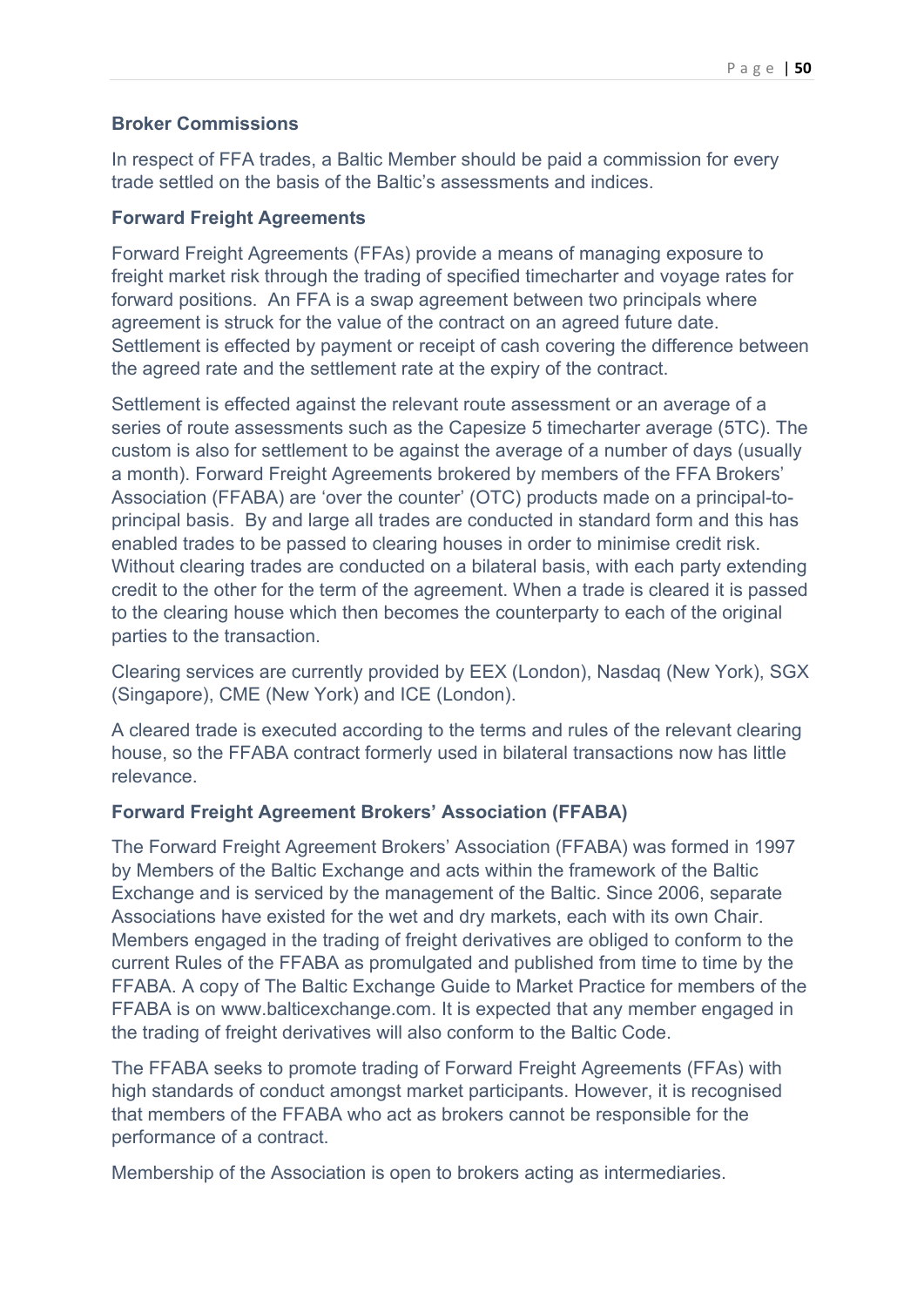Members of the FFABA must:

- Be Members of the Baltic Exchange.
- Be regulated by The Financial Conduct Authority (FCA) if resident in the UK or if not resident in the UK, by an equivalent body if required by the authorities in the jurisdiction.
- Have demonstrated they are active in promoting the use of Forward Freight Agreements.
- Contribute to the Baltic Forward Curve Assessment (BFA) if required to do so by the Baltic Exchange.

Staff of members of the FFABA should also have a reasonable knowledge of:

- Routes as defined by the Baltic Exchange in relation to the indices listed above
- All FFABA standard contracts.

Members of the Association are expected to conform with this guidance and to notices made from time to time by the FFABA.

## **Contract Negotiations and Market Practice**

As with charter market negotiations, the broking of FFAs must be conducted and recorded with care and attention to detail.

Clear distinction must be made between market guidance given by brokers, indications from principals, and firm offers. Firm offers should always be made with a time limit. The practice of withdrawing offers during the period of validity is strongly discouraged and any such instances should be reported to the FFABA.

Verbal communications are contractually binding and should follow the high standards of integrity enshrined in the Baltic Code. The Baltic Exchange motto, Our Word Our Bond, applies to the derivatives market as well as the physical market.

In addition to the maintenance of accurate written records, brokers are also encouraged to record telephone conversations. To the extent it is practical and reasonable, clients should be informed that conversations may be recorded.

Unless otherwise agreed, the Seller's Broker will be responsible for recapping the terms of agreement in writing as soon as possible after the contract is concluded.

Brokers shall not divulge the identity of their principals unless there is specific authority from the principal concerned. No contract shall be concluded without the express acceptance of both counterparties.

The broker should ensure that the rate of commission payable by the principal(s) is agreed prior to concluding the contract.

Proprietary trading - if an FFABA broker acting as an intermediary has any direct interest as principal in a transaction, it must be divulged to both counterparties during contract negotiation.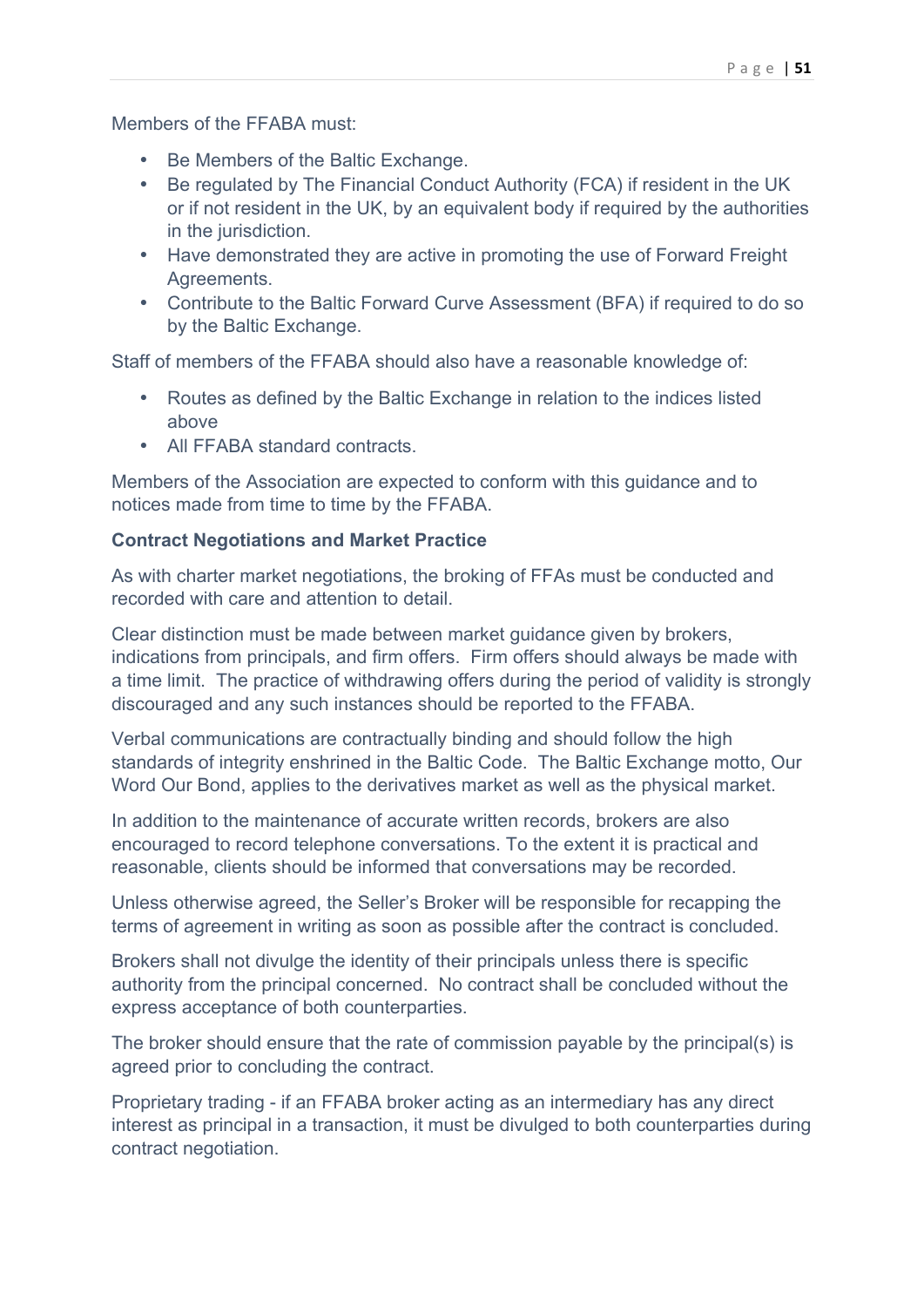Recognising that FFAs are settled based on rates provided by the Baltic Exchange, it is expected that all transactions will be negotiated with a Baltic Member broker specialising in FFAs and that an appropriate commission will be paid.

#### **Traded Options**

Options on FFAs are regularly traded. They are traded as an option on the FFA (rather than directly on the relevant index) and exercise automatically at expiry when in the money. Since the FFA is based on an average rate, they may be known as an Asian style option with European exercise.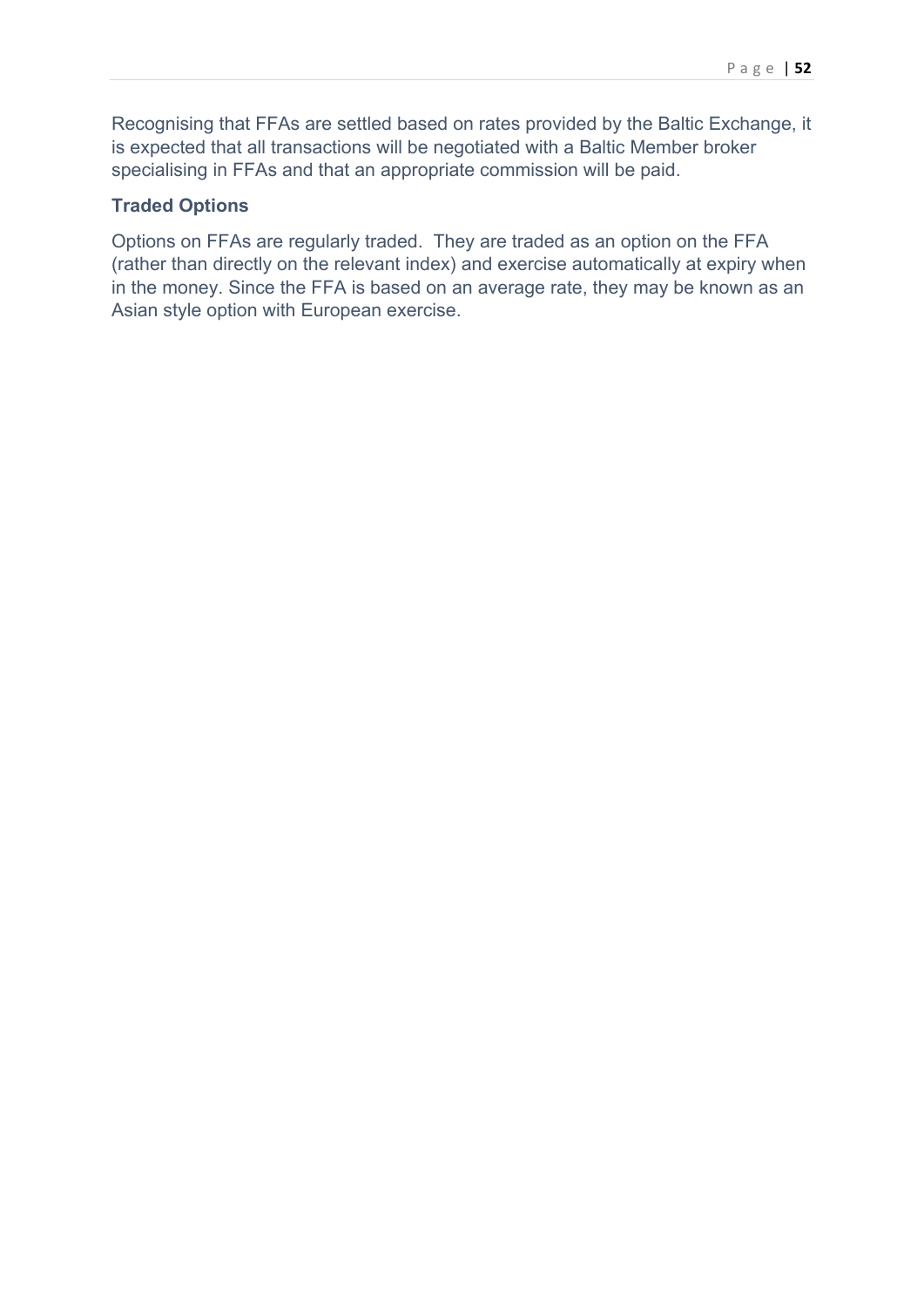# **H. Associated shipping organisations**

## **BEWA (The Baltic Expert Witness Association)**

BEWA is a professional body of maritime experts drawn from across the spectrum of global shipping and is based at the Baltic Exchange. All members of BEWA adhere to the Baltic Exchange Code. Full details of BEWA can be found on the Baltic website.

www.balticexpertwitness.com

## **BIMCO (The Baltic and International Maritime Council)**

BIMCO is an organisation of shipowners, brokers, agents, P&I Clubs and other companies with an interest in shipping, with approximately 2,550 members in 123 countries. It is BIMCO's aim to unite shipowners and to defend the interests of international shipping at large. Members may draw on BIMCO for information and guidance on matters relating to port calls, document-related problems, technical issues and other practical shipping matters. Members may also access BIMCO's On-Line Service for information. BIMCO is the acknowledged centre for the development of shipping documents, such as clauses for Charterparties, Bills of Lading and other forms.

## www.bimco.org

## **FONASBA (The Federation of National Associations of Ship Brokers and Agents)**

FONASBA was formed in April 1969 the organisation promotes fair and equitable practices and ensures that the needs of its members are understood at international, regional and individual national level across the maritime industry.

FONASBA maintains a close watch on all developments of interest and concern to the ship broking and ship agency professions and takes appropriate action to ensure that those interests are protected.

## www.fonasba.com

## **ICS (The Institute of Chartered Shipbrokers)**

The Institute of Chartered Shipbrokers is the professional body for all members of the commercial shipping industry worldwide.

The Institute was founded in 1911 and awarded a Royal Charter in 1920. It sets and examines the syllabus for membership, providing the shipping industry with highly qualified professionals.

The ICS brokers is the only internationally recognised professional body in the commercial maritime arena and it represents shipbrokers, ship managers and agents throughout the world. It has 25 branches in key locations and 4,000 individual members and fellows.

Members of the Institute are committed to maintaining the highest professional standards across the shipping industry and, as part of a professional body,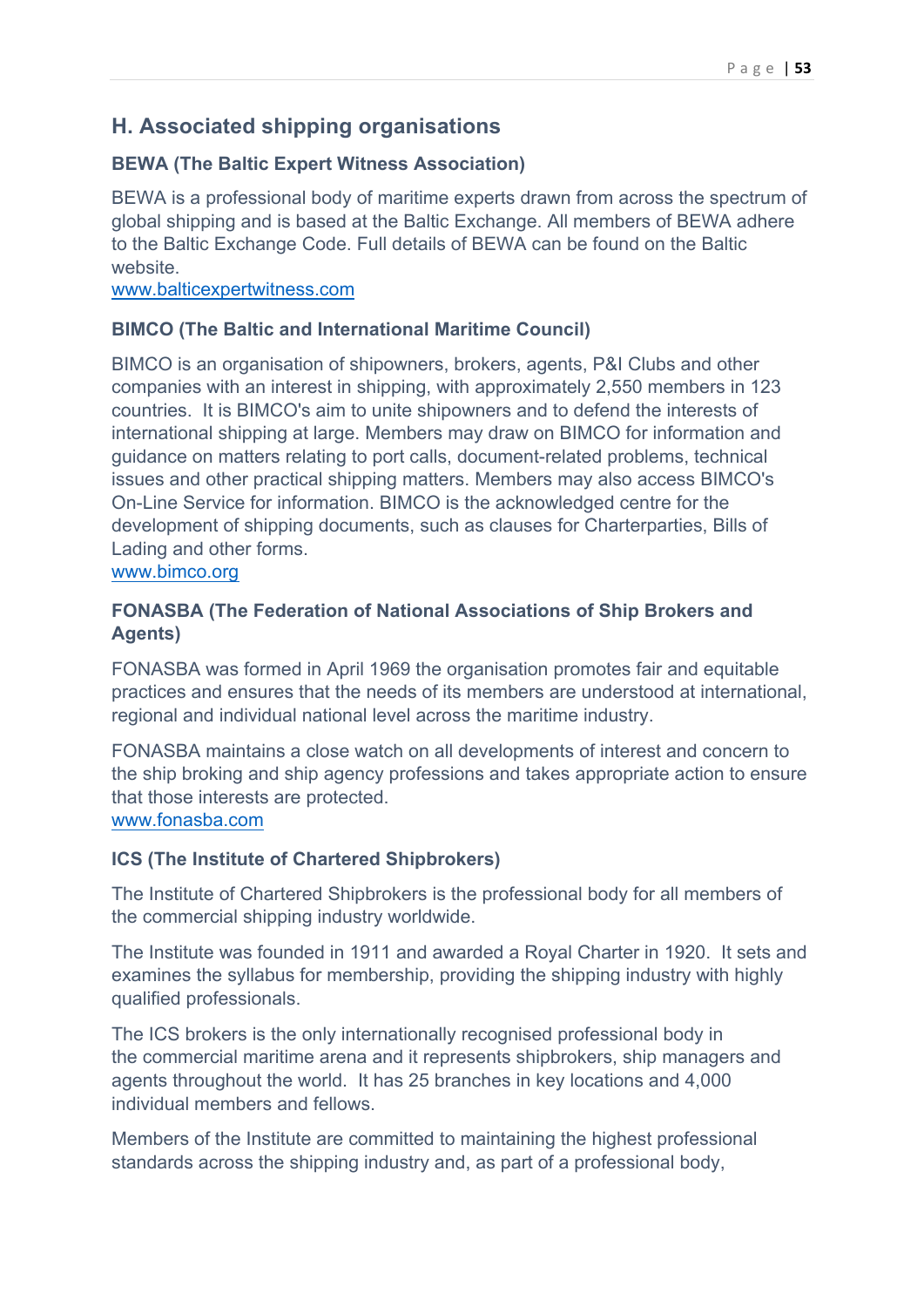members enjoy the benefits of an enhanced career in the shipping industry. www.ics.org.uk

## **INTERCARGO (The International Association of Dry Cargo Shipowners) - London**

INTERCARGO was established in 1980 with the objective of giving a voice to shipowners, managers and operators of dry cargo vessels and represent better this shipping sector.

INTERCARGO works closely with the other international maritime associations – BIMCO, INTERTANKO and the International Chamber of Shipping who, together with INTERCARGO, comprise the Round Table of International Shipping Associations. The aim of the Round Table is to maximise the benefit to members and to avoid costly and inefficient duplication of activity.

INTERCARGO Members commit to a safe, efficient, high quality and environmentally-friendly dry cargo shipping industry. INTERCARGO considers that free and fair competition in the shipping industry is of fundamental importance and this serves as its prime principle. INTERCARGO aims to create strategies to enhance the interests of its members for the benefit of the dry cargo shipping as a whole.

#### www.intercargo.org

## **INTERTANKO (The International Association of Independent Tanker Owners) - Oslo**

INTERTANKO is a trade association that has served as the voice for independent tanker owners since 1970, representing the interests of its members at national, regional and international levels.

The organisation champions an industry dedicated to support global energy networks by delivering safe, efficient and environmentally sound transport services.

INTERTANKO actively works on a wide range of operational, technical, legal and commercial issues affecting tanker owners and operators around the world. It draws on regular and direct contact with its members and other industry stakeholders to develop and disseminate information and best practice, essential to the tanker industry.

www.intertanko.com

## **IUA (International Underwriting Association)**

The IUA was formed in 1998 and is the focal representative and market organisation for non-Lloyd's international and wholesale insurance and reinsurance companies operating in the London Market.It seeks to promote and enhance the business environment for international insurance and reinsurance companies operating in or through London.

www.iua.co.uk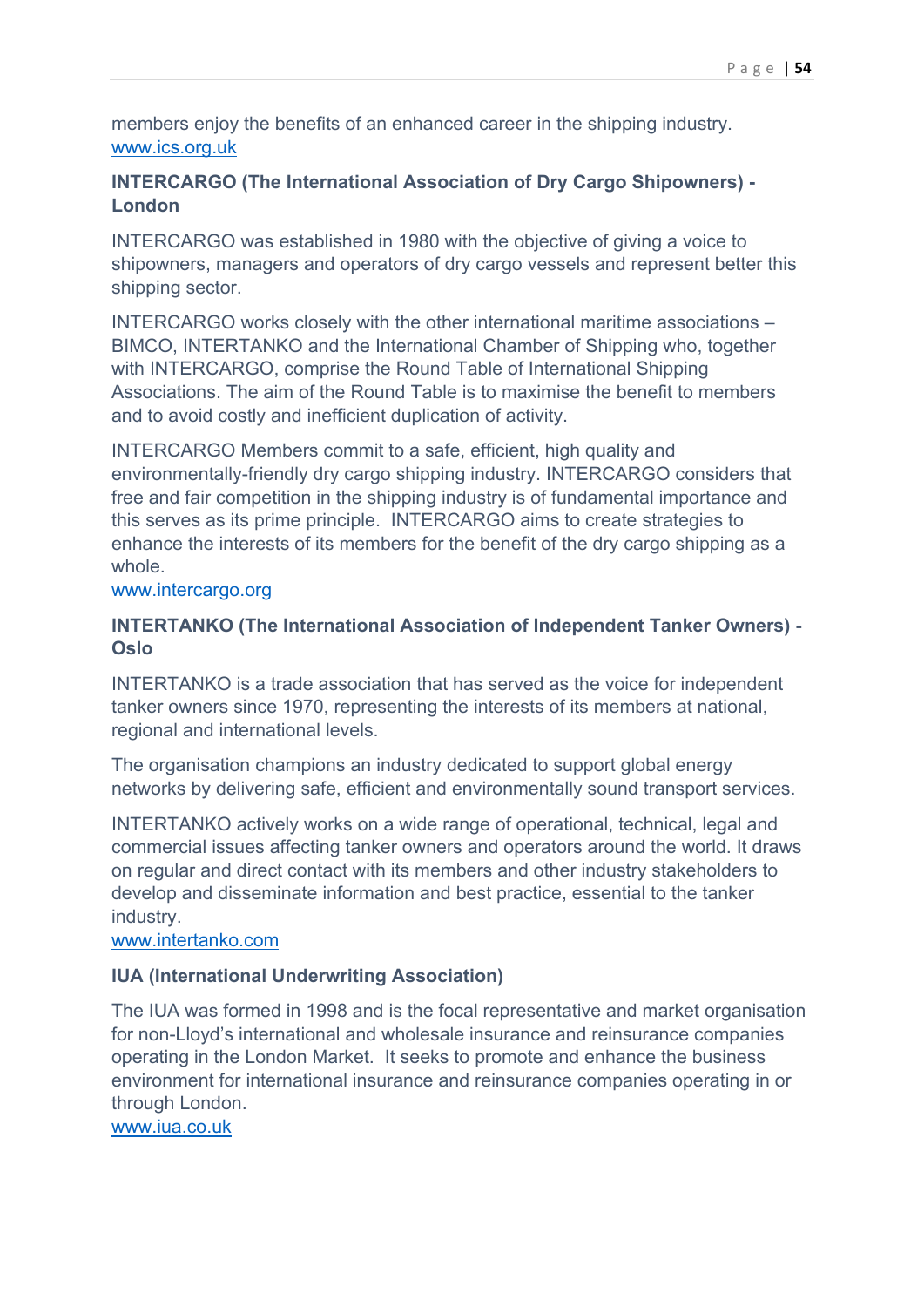## **IMO – (International Maritime Organization)**

The IMO is the United Nations specialised agency with responsibility for the safety and security of shipping and the prevention of marine pollution by ships. It is the only UN agency based in London. It was established in 1948.

It is the global standard-setting authority for the safety, security and environmental performance of international shipping. Its main role is to create a regulatory framework for the shipping industry that is fair and effective, universally adopted and universally implemented.

## www.imo.org

#### **Lloyd's of London**

Lloyd's is the most famous insurance market in the world. It is made up of syndicates or groups of underwriters backed by the personal wealth of individuals or 'names' and limited companies who have become specialists in various types of risks, marine and non-marine. There is competition between groups but the importance of the market as a cohesive whole is recognised. Edward Lloyd opened their coffee house in the 1680s; today the Corporation occupies sites on each side of Lime Street in the City of London. The market is known as the Room and insurance may only be placed through brokers who make up roughly half of the people likely to be engaged in the daily business at any one time.

www.lloyds.com

## **LMAA (The London Maritime Arbitrators Association)**

The London Maritime Arbitrators Association is an association of maritime arbitrators. The Association was founded in the Queen's Room of the old Baltic Exchange in 1960 but London maritime arbitration's roots and traditions stretch back over 300 years. Members are drawn from the commercial, nautical, technical, insurance and legal branches of the shipping community and, in particular, from the Bar, solicitors and the P and I Clubs.

www.lmaa.london

#### **National Shipping Organisations**

Most countries have a representative body for their owners - for example, the Union of Greek Shipowners. In the United Kingdom, the Chamber of Shipping is the representative body of the British shipowners on issues affecting the interests of its members. The Greek shipping community in London is focused on the Greek Shipping Co-operation Committee set up in 1935 and now located at the Baltic Exchange. The International Chamber of Shipping (ICS) is the international trade association for merchant shipowners and operators. There are also regional bodies such as the European Community Shipowners Association (ECSA) and the Asian Shipowners' Association, and the Council of European and Japanese National Shipowners' Associations (CENSA).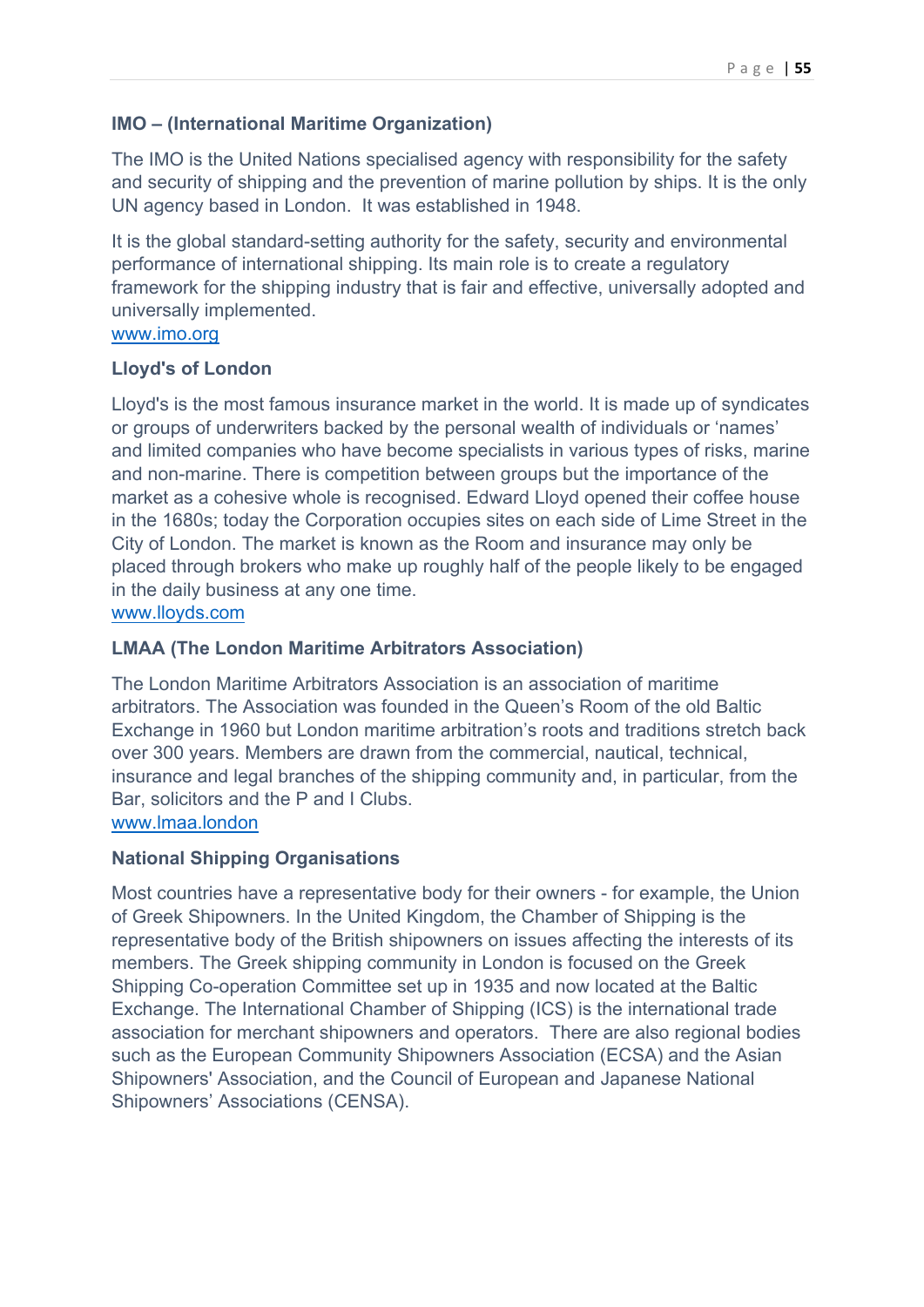#### **SCMA (Singapore Chamber of Maritime Arbitration)**

The SCMA was originally established in November 2004 and was under management by the Singapore International Arbitration Centre (SIAC). Acting on industry feedback, the SCMA was reconstituted in May 2009 as a company limited by guarantee started functioning independently.

The aim of the SCMA is to provide a framework for maritime arbitration which is responsive to the needs of the maritime community. The SCMA has members drawn from all sectors of the maritime community and from all countries. There is no distinction in the class of membership or their entitlements - all sectors of the maritime community are treated equally as all sectors are users of SCMA.

A General Committee drawn from the membership provides the direction and development of the SCMA. The members of the General Committee come from various sectors of the international maritime community, including shipowners, ship charterers, cargo owners, shipyards, lawyers and arbitrators.